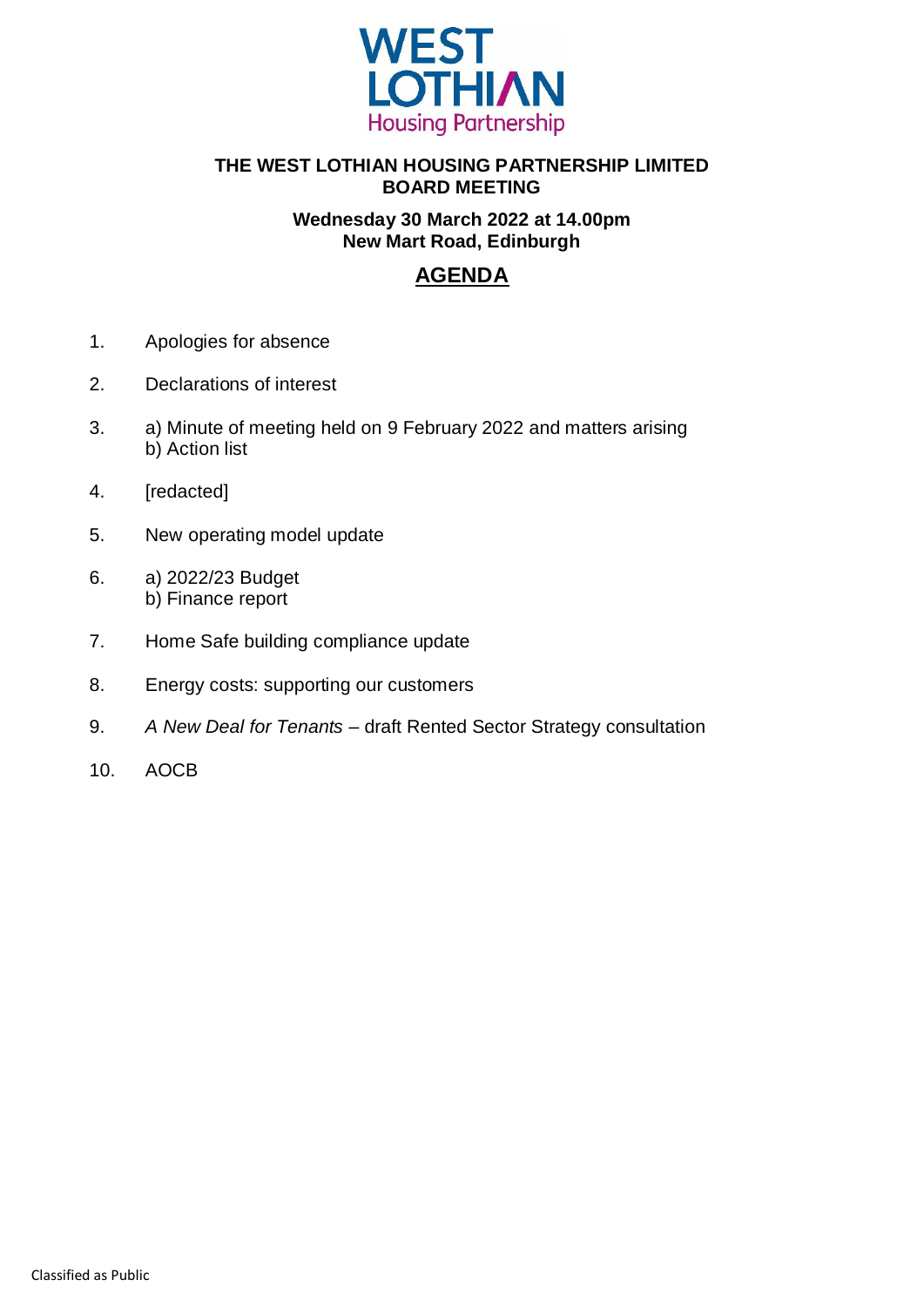

### **Report**

| To:              | <b>West Lothian Housing Partnership Board</b>    |
|------------------|--------------------------------------------------|
| By:              | <b>Lynsey Fotheringham, Head of Housing</b>      |
| Approved by:     | Olga Clayton, Group Director of Housing and Care |
| Subject:         | New operating model update                       |
| Date of Meeting: | 30 March 2022                                    |

### **1. Purpose**

1.1 This report provides an update on progress with our new operating model and the proposed next steps as we emerge from the Scottish Government's Omicron-related restrictions.

### **2. Authorising and strategic context**

2.1 Our new operating model is a key part of our 2021-26 strategy has been subject to detailed review and approval prior to its implementation by the Group and partner organisation Boards. This includes our largest-ever tenant engagement exercise which allowed us to establish that it has strong support amongst our customers. However, given its ongoing strategic importance, it is proposed that we continue to update the Board on its progress throughout the course of the year.

### **3. Background**

3.1 The Scottish Government released an update to their Strategic Framework: COVID19 on the 21 February 2022, outlining an approach to managing the pandemic in Scotland into the summer of 2022 and beyond. The update to the Strategic Framework for managing COVID-19 sets out future plans as we prepare for a calmer phase and how this can be sustained. The Framework makes clear that – due to the progress in vaccination and treatments – there will be less reliance on legal requirements and more on people and organisations to take basic, sensible steps to reduce the risk of and harm from COVID-19. As regulations are converted into guidance, clear information will be provided to help people and organisations make and sustain the changes required to reduce transmission of the virus on a routine basis. This will involve maintaining and enhancing some of the behaviours and physical adaptations that have helped reduce transmission and will help to improve public health more generally going forward.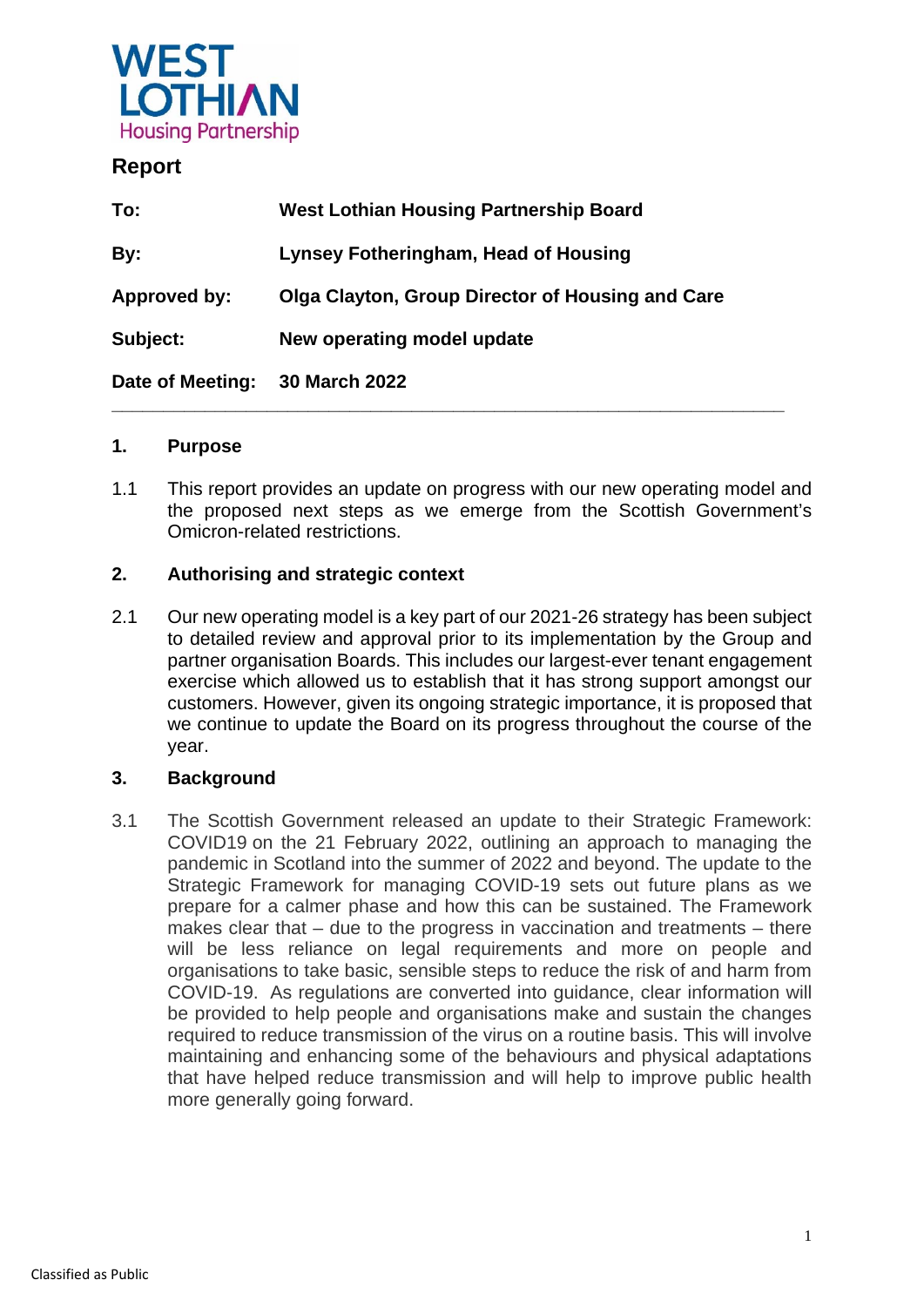3.2 The restrictions imposed over December and January meant the ability of our staff to meet in person was limited. The Group *Wheatley Way* staff engagement sessions were paused, and Board meetings went back to being online. Despite this backdrop, we have continued to make good progress with the implementation of our new operating model and we have now started to hold staff team meetings in person.

### **4. Discussion**

4.1 The tenant consultation carried out last autumn contained four key customerfacing elements that underpin our new operating model. These were:

### **(i) Customer First Centre**

- 4.2 The Customer First Centre launched successfully on 1 December and has since handled over 135,000 calls, of which around 40% related to repairs. The Centre is open 24/7, 365 days a year. Specialist teams of housing professionals are now in place to support the call handlers and the overall resource in the centre has increased by 110 people on the previous call centre.
- 4.3 We have updated and simplified the phone line structures and messages, reducing the number of routes/queues ("press 1 for repairs", etc) from 17 to 6; increasing use is being made of text for customer communications and this will continue with the environmental text update service presented to the Board last year. The technical IT system work has now been completed in readiness for extending web-chat to more service areas post-April.
- 4.4 Early evidence shows that the Customer First Centre is proving to be an efficient way for tenants to get day-to-day problems solved and questions answered quickly. At the start of week commencing 14<sup>th</sup> February, the grade of service across Group had risen to 90% of calls being answered within 30 seconds (10% higher than our target), 92% were resolved by the call handler with no hand-offs to other staff required and the call abandonment rate was below 3%, compared to 13% last November.
- 4.5 In our context, the table below shows a positive position with the grade of service at 90.57%. This data covers the period 19 January to 8 March 2022.

| <b>Calls Presented</b>               | <b>WLHP</b> |
|--------------------------------------|-------------|
| <b>Customer</b><br><b>Experience</b> | 336         |
| <b>MyHousing</b>                     | 103         |
| <b>Repairs</b>                       | 599         |
| <b>Third Party</b>                   | 150         |
| <b>Grand Total</b>                   | 1188        |
| % REPAIRS                            | 50%         |
| <b>GRADE OF</b><br><b>SERVICE</b>    | 90.57%      |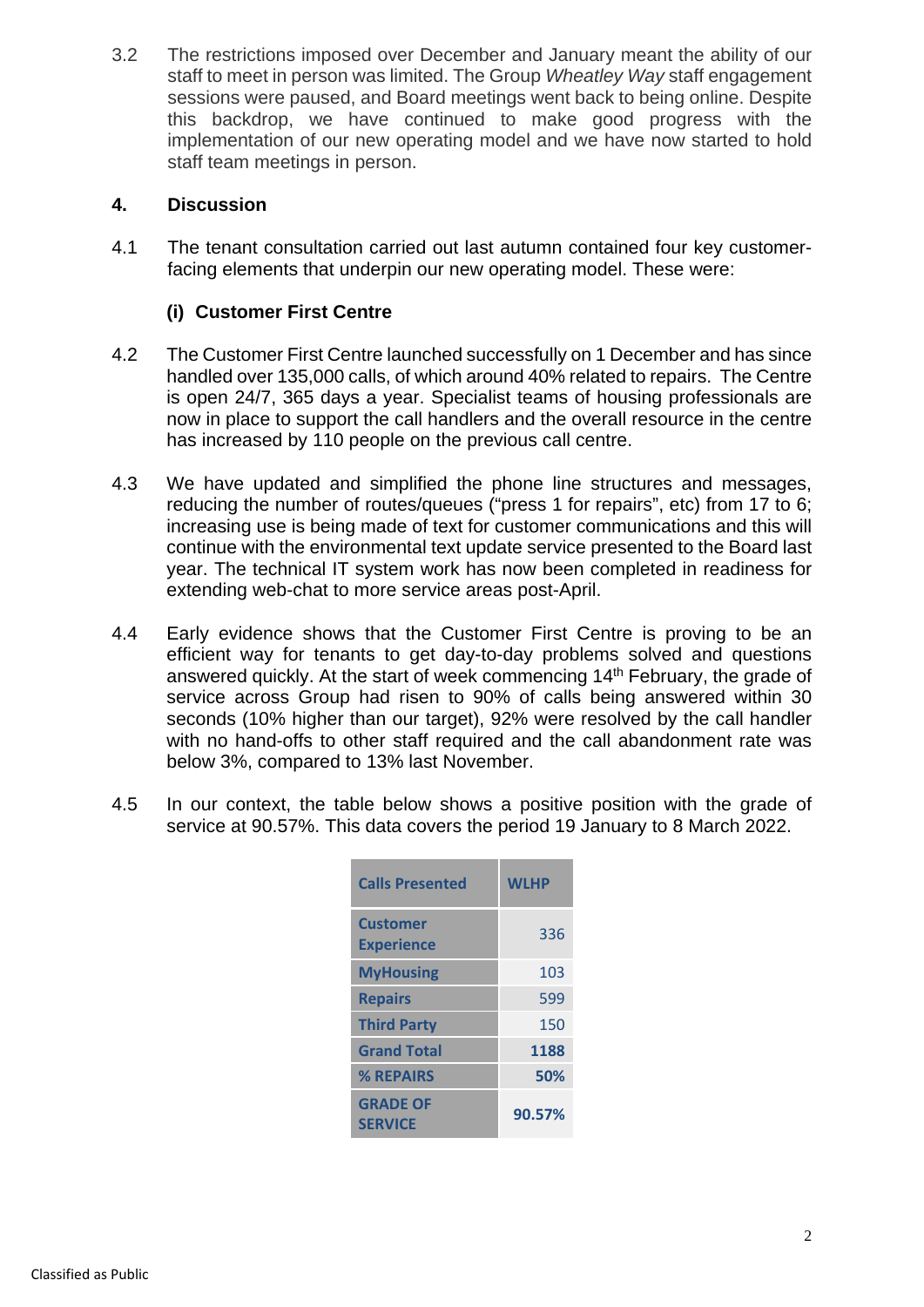- 4.6 Initial feedback from housing officers is that they are experiencing a significant reduction in tasks allocated by the CFC (via our customer relationship management system) compared to the previous call centre. The percentage of repairs being raised by housing officers has also dropped, from over 30% last October to 12-15% by the start of February. This supports our commitment to reducing the transactional-type workload for housing officers, thereby freeing them up to spend more time out and about in our communities. Work is ongoing to evaluate the service provided and support offered by the Housing Specialist Team and an internal review group liaise regularly to share successes and identify areas for improvement. We will continue to evaluate the activity profile of housing officers as part of our evaluation of the operating model over the course of the year.
- 4.7 Group has commissioned an external review of the CFC, to be carried out during March and April. This will provide an independent assessment of what is working well and areas we should focus on for further development after the first few months of its operation. We anticipate that a further detailed review will be carried out in 12 months' time to provide an external view on how well the significant investment we have made across Group in the CFC is delivering on our objectives.

### **(ii) More services in your home**

- 4.8 Over recent months, our housing officers have continued to operate throughout our communities and deliver services to the door of customers' homes. Our staff are meeting customers face to face through home visits, or in locations of the customer's choice in the community, to deal with complex cases, supporting the most vulnerable and dealing with anti-social behaviour and estate management.
- 4.9 Customers can request a housing officer visit online or through the Customer First Centre, and housing officers can update their diaries while on the move using technology to access Office 365 on their mobile devices. The ability of housing officers to support customers in their homes will be particularly important in the coming months for those on Universal Credit, as we can provide face-to-face support to help tenants navigate their DWP online journal and amend their claims to take account of the upcoming rent increase.

### **(iii) Do more online**

- 4.10 Housing applications are already fully online through our *MyHousing* page and we allocate our homes through the *MyHousing* system.
- 4.11 The Board reviewed a significant new digital service offering last autumn for environmental services, which will introduce a range of electronic communications for customers on issues such as stair cleaning and grass cutting. This is due to be introduced in the summer.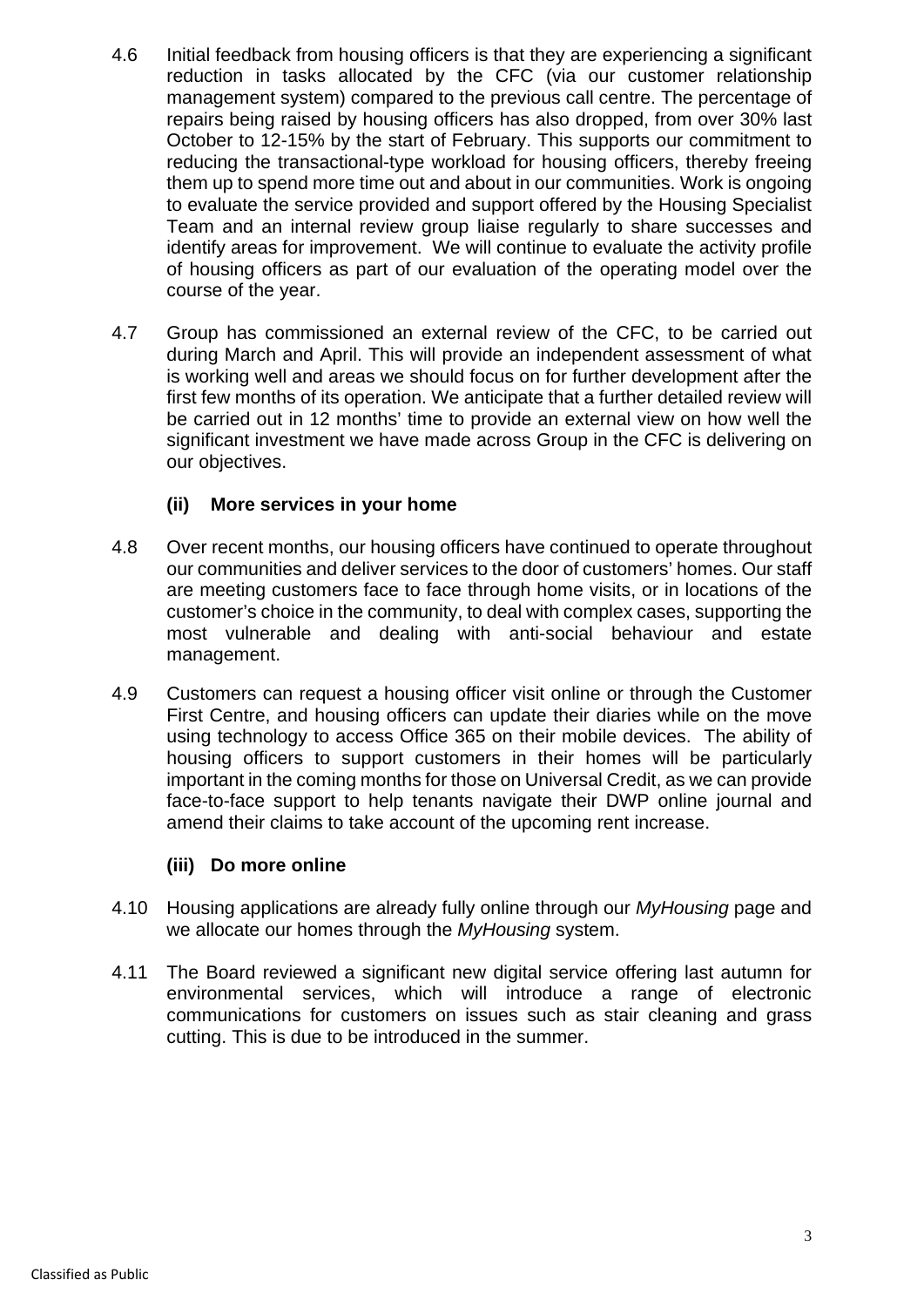- 4.12 On repairs, we have conducted user experience testing on our repairs ordering website with small groups of tenants in preparation for it going live again. This was well received by our customers who participated. However, to deliver the full range of service to customers set out in our strategy – the "Book It, Track It, Rate It" approach – we will need to deploy a new system. We have identified a preferred provider (Localz) and are working with them on developing this approach. In parallel, the Dunedin Canmore repairs IT system will also have to be upgraded to allow this functionality, since customer messages will be delivered from this system.
- 4.13 In line with our project plan for the year, we have carried out a detailed evaluation, including feedback from a group of tenants, of potential "community apps", which could contain content about local events, customer news and information, etc. In response to tenant feedback, we propose not to develop an app just for this purpose, but to broaden our successful local digital engagement forums such as community Facebook pages instead. In this context, our social media engagement across Group over the last year has seen:
	- Nearly 300,000 social media accounts reached;
	- 144 new social media followers take the total to nearly 45,000;
	- 40% increase in visits to Wheatley's careers pages;
	- Facebook and Instagram reach doubles year-on-year; and
	- and a 10% increase to Wheatley Group website traffic compared to December 2020.
- 4.14 From a WLHP perspective, in the year Jan 2021-Jan 2022, our website users increased from 1241 to 1531 and we have 909 followers on Facebook.
- 4.15 Our strategy will focus on the development of a Wheatley app that offers key services, in particular repairs booking functionality.

### **(iv) Our new hubs – centres of excellence**

- 4.16 With the Scottish Government's announcement of the move to hybrid working, staff have been returning in small groups to our Wheatley House hub. Work is on-going across Group to develop our other centres of excellence.
- 4.17 In Edinburgh, works are underway at New Mart Road, with an overall July completion planned. The work will be undertaken in two phases, ten weeks per floor, with a new air conditioning system a key part of the project.
- 4.18 Our Bathgate office recently underwent an IT upgrade ahead of its transformation as a touchdown point. The work, being carried out in the summer, will involve re-branding, the development of collaboration space and updated décor.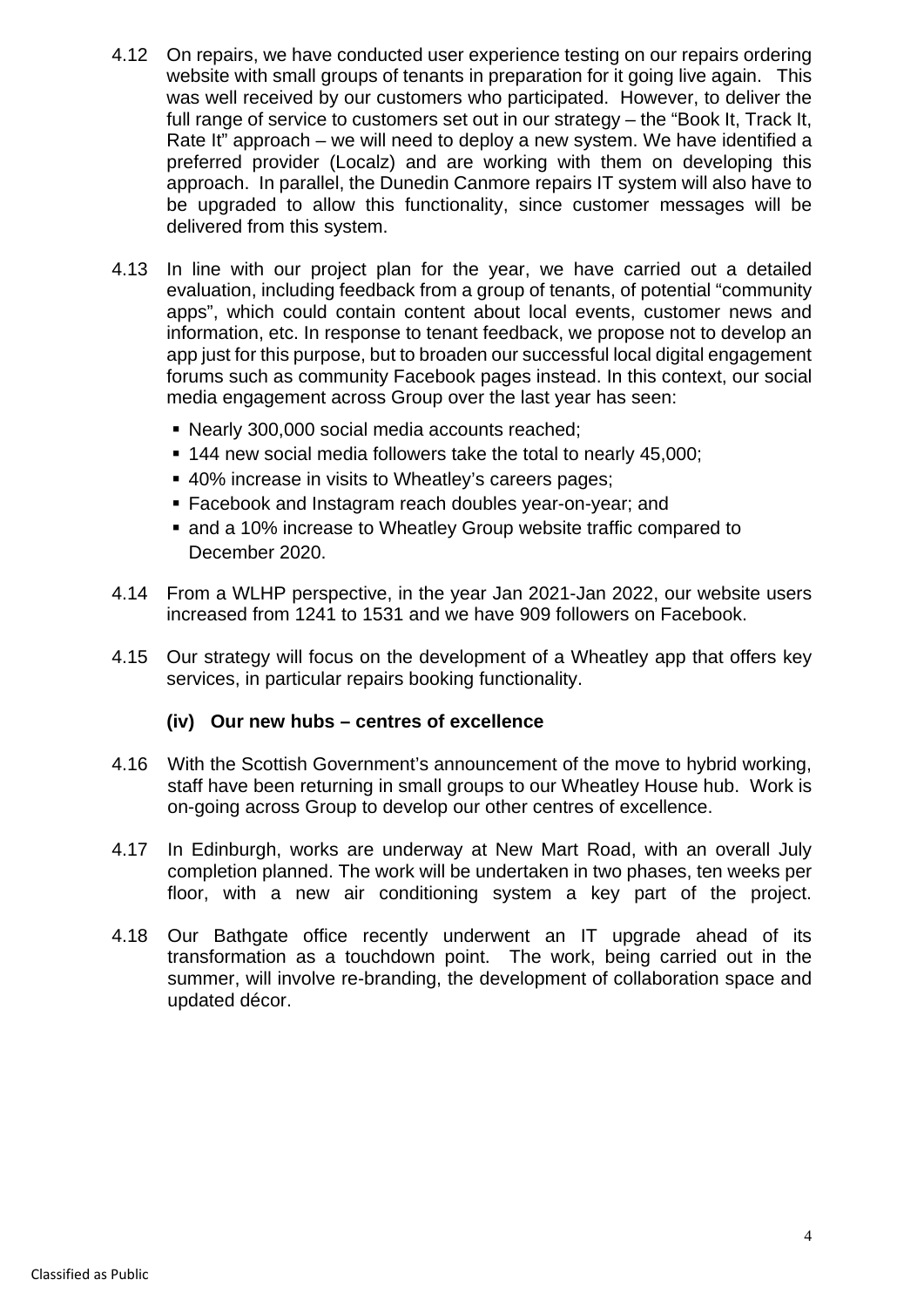### **New engagement structures**

- 4.19 To support our new way of engaging we have recruited our first 100 Customer Voices across the Group, 10 of whom are our customers. These Customer Voices – covering every one of our RSLs - are customers who have been involved in recent engagement work with us such as rent consultation focus groups; web self-service testing; local neighbourhood walkabouts and regeneration activity. As a follow on from these activities we have asked those involved if they would like to sign up with us as a Customer Voice, enabling them to take part in further activities with us to influence service design and local investment.
- 4.20 At the end of January we wrote to all customers to formally launch the Customer First Centre and to invite customers who were interested in engaging with us to sign up to our Customer Voice programme. We will follow this up with local Housing Officer engagement and information on social media in order to build up our database of customers who want to be actively engaged with us on local or group-wide activities.
- 4.21 Part of our commitment in the Stronger Voices engagement framework was to increase the diversity of those customers who actively engage with us to influence services and investment. Analysis of our first 100 Customer Voices show a gender split of 30% male to 70% female, so we will review how we can attract more male customers to become involved. We have also segmented our Customer Voices by age, where people were willing to share that information with us. As the chart below shows we have some diversity across age bands, and the fact that we have been promoting more digital engagement activities is likely to have helped us attract more customers in lower age bands than we have been able to previously.



4.22 Our Customer Voice engagement programme for 2022/23 is currently in development. This will build on the success of 2021/22 where we engaged customers in walkabouts identifying which improvements they'd like to see in their communities. A range of requests were made from customers and we have utilised the allocated budget to its capacity installing washing poles, erecting fencing and carrying out paintwork both externally and within common stairs. In the year ahead our customers will be engaged in formal consultation on the partnership proposal between WLHP and Dunedin Canmore.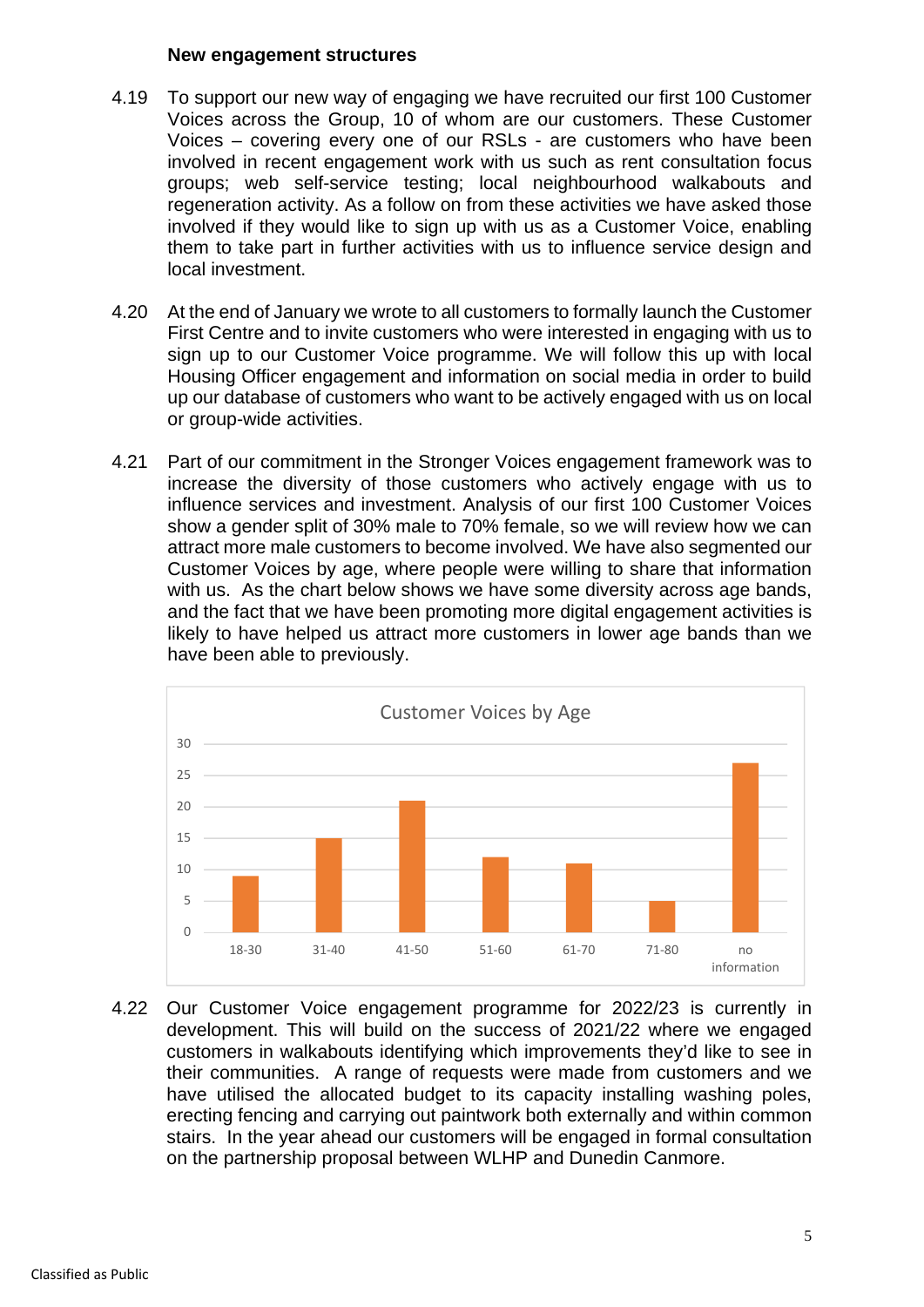- 4.23 In terms of Group-wide engagement activities, this will feature the following topics:
	- Equality and diversity focus groups with customers looking at the development of our Equality and Diversity approach and the information we collect from customers for this purpose;
	- On-line services further customer journey mapping and user research with customers to ensure our on-line service offering meets customer needs and requirements;
	- Customer First Centre we will be using customer insight to improve and refine this service, and we will also involve Customer Voices in the scrutiny of this information through engagement panels;
	- Community led development we will use a mixture of focus groups and surveys to work with local communities in areas where we have proposed new build sites; and
	- Repairs we will use focus groups and customer journey mapping to gather insight and improve customer experience of our repairs service in each region of the Group.

### **New working model for staff**

- 4.24 The new operating model also changes the way our staff work. Even those whose working patterns and locations may not change – such as our environmental operatives – will be impacted in some way by the changes. For example, using the new technology such as the environmental app presented to the Board last year. It will be important that we understand the differential impacts in parts of the Group so that we can learn how the model is working and make adjustments as necessary.
- 4.25 A steering group will be established to oversee the key workstreams. These will include:
	- **A review of our policies and procedures** while a number of key policies have already been updated, such as health and safety, lone working and working from home; it will be important to assess how these are operating in practice, as well as identify and further amendments necessary to these or other policies. For example, we may augment areas of staff guidance to reflect the long term use of video conferencing.
	- **Understanding the staff experience** we continue to engage with staff to understand their experiences of the new working model and any elements we may need to adjust. This will also inform an assessment of training needs and building design/functionality, such as whether changes need to be made to the layout or operation of Wheatley House or other new hubs/touchdown points to support staff working arrangements.
	- **Learning and development** this operates differently in a blended working context, with a mix of online and face-to-face approaches. The group will consider the balance between these and which models are proving most effective.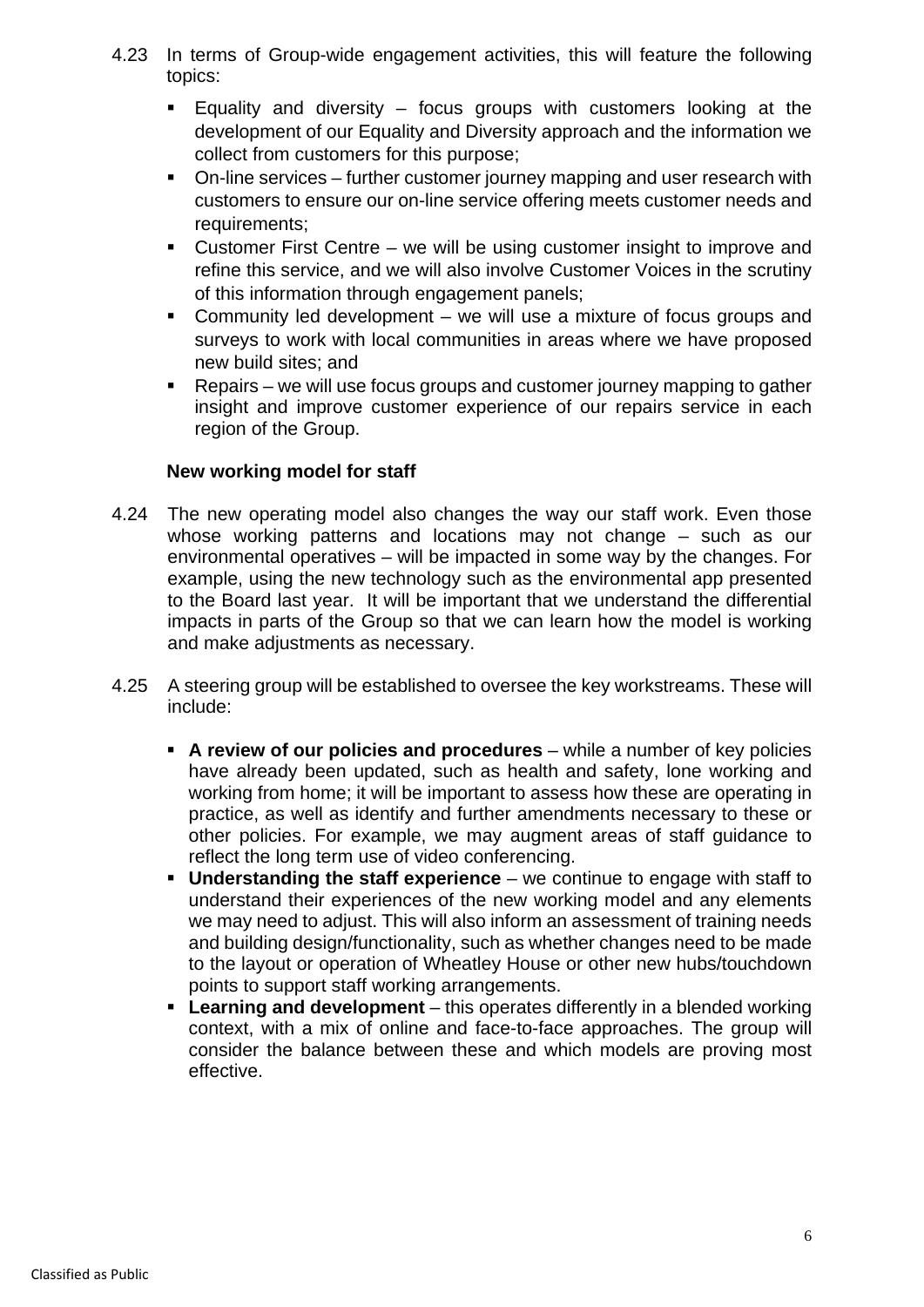**Leadership** – this year we will launch our leadership development programme, but we recognise that this will require ongoing adaptation in light of staff feedback and experiences of how leadership models are evolving in the blended working environment. Staff empowerment and a culture of trust have been key elements of our Think Yes culture, and we will consider how this continues to develop in our new model; for example, through considering questions such as how we might devolve more responsibility and accountability to repairs trades teams.

### **5. Customer engagement**

5.1 A letter was issued to all our tenants at the end of January informing them of the results of the consultation on the operating model. It also informed tenants that the Customer First Centre has been established and sought interest for becoming part of our new engagement structures.

### **6. Environmental and sustainability implications**

6.1 The new operating model supports our objective to transition to a net zero corporate carbon footprint by 2026. The reduced office footprint across Group, more energy efficient buildings and reduced staff travel form part of this. More detailed updates will be provided at future Board meetings.

### **7. Digital transformation alignment**

7.1 The new operating model is a key element of our digital transformation plans. In addition to developing our digital customer services, we are increasingly using digital means of engagement – for example, this year we have run rent focus groups online for the first time.

### **8. Financial and value for money implications**

8.1 The proposals in this report can be funded within existing budgets as set out in our business plan projections; there are no new financial implications.

### **9. Legal, regulatory and charitable implications**

9.1 To support our new operating model, we will undertake a review of compliance with laws, policies and regulations across all areas of the Group over the coming months. This will provide a further level of assurance that in changing our operating model and working practices, we continue to be compliant with applicable requirements. This will include technical building maintenance and environmental requirements such as water testing, electrical checks and fire safety. It will also cover compliance with corporate governance and regulatory requirements such as Companies House, Scottish Government and Scottish Housing Regulator codes of practice and Financial Conduct Authority rules.

### **10. Risk appetite and assessment**

10.1 Our risk appetite for service delivery innovation is "open"; which means we are prepared to take risk and embrace change. In this context, our new operating model represents a significant change from our previous approach, and it is critical to the success of our overall 2021-26 strategy.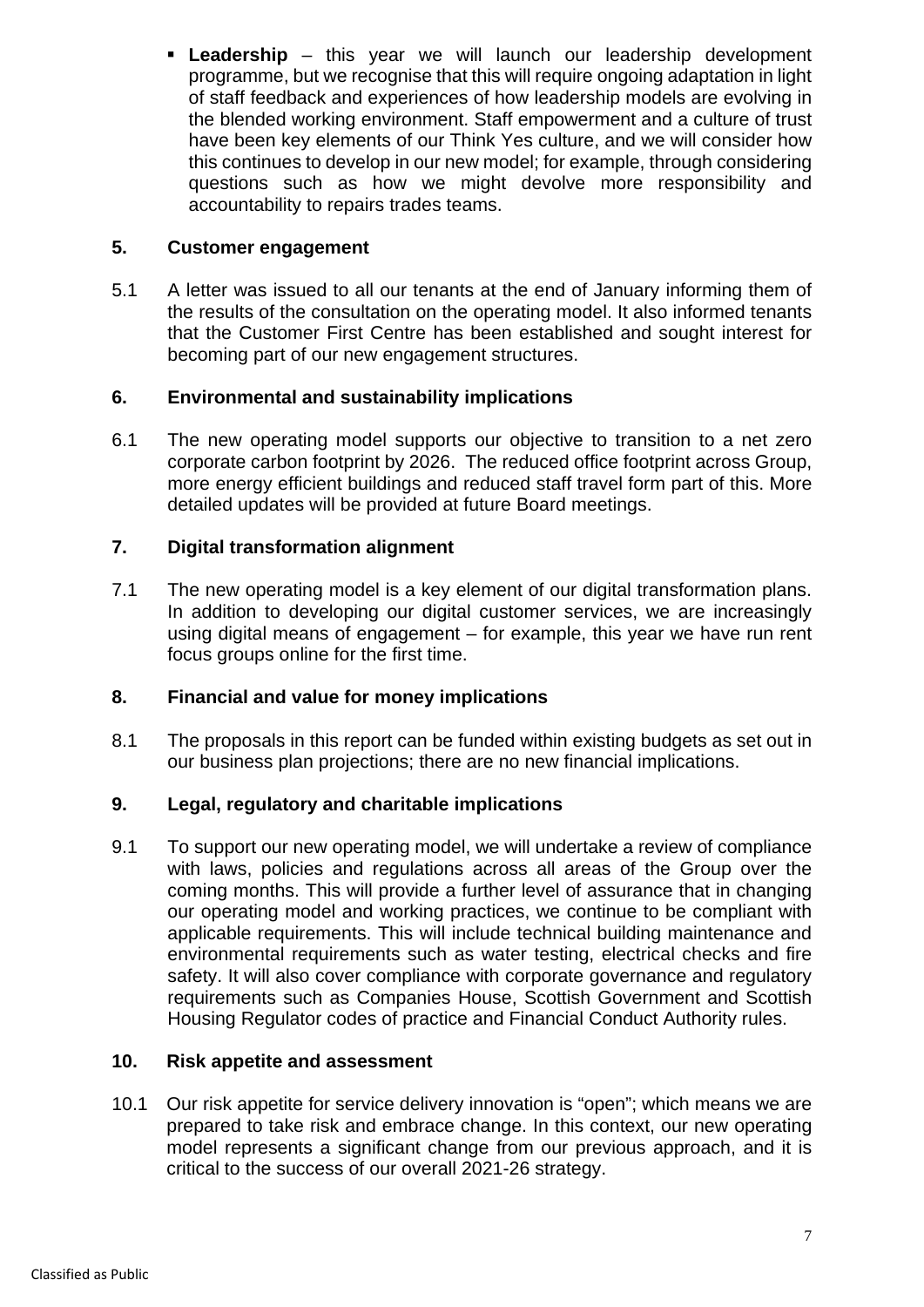10.2 If key elements do not operate effectively – for example the Customer First Centre or the model of hybrid working – then there is a risk that we might fail to deliver out strategic objectives around customer satisfaction, service standards and staff morale. For that reason, this paper sets out a number of measures designed to closely monitor the impact and effectiveness of our new operating model and to allow us to refine elements of it as required in the coming months.

### **11. Equalities implications**

11.1 There are no further equalities implications associated with this report.

### **12. Key issues and conclusions**

12.1 Our new operating model was developed in consultation with tenants and we are continuing to progress across each of the key themes we set out in our consultation with tenants.

### **13. Recommendation**

13.1 The Board is asked to note the contents of the report.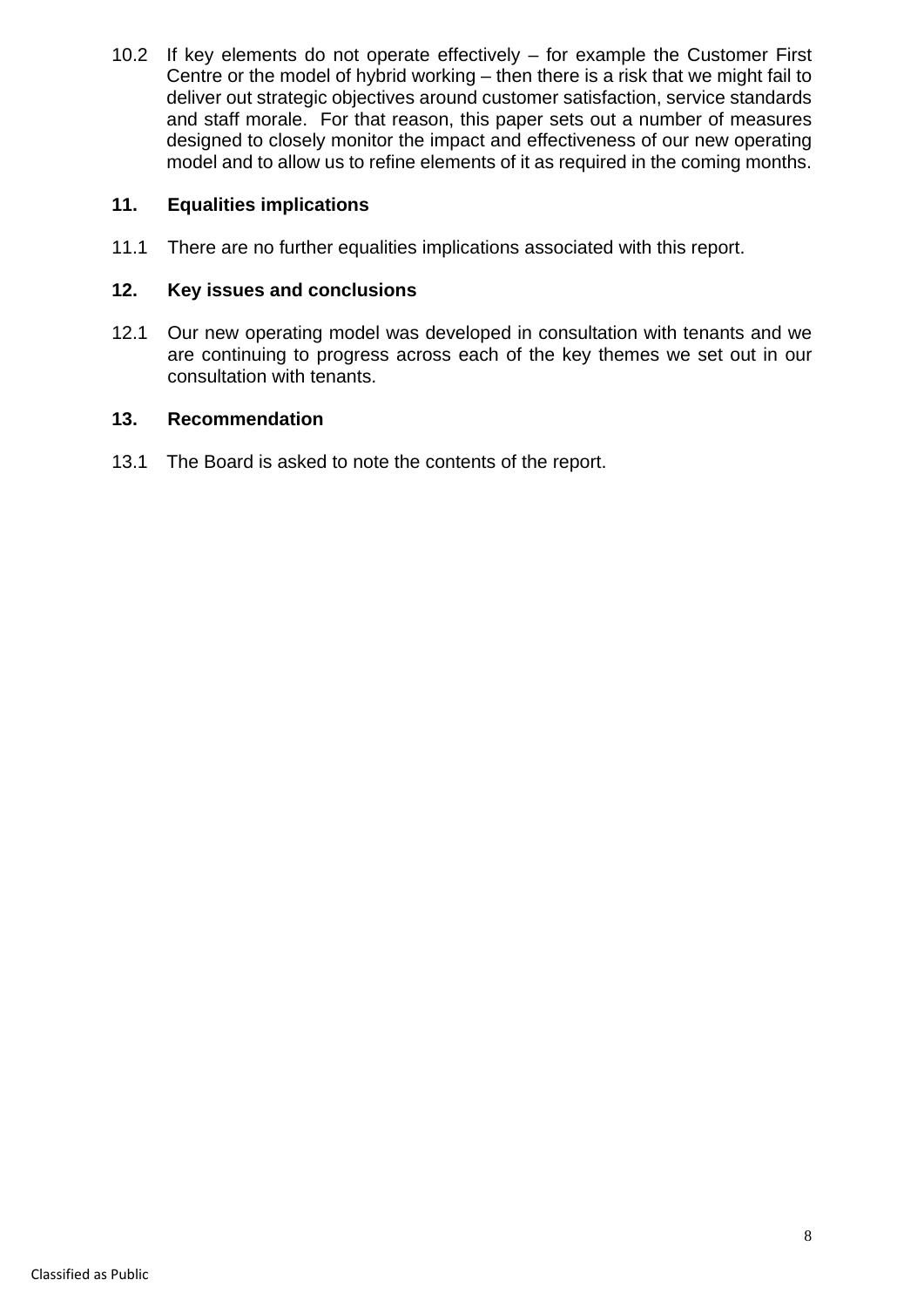

## **Report**

| To:              | <b>West Lothian Housing Partnership Board</b> |
|------------------|-----------------------------------------------|
| By:              | <b>Chris Cameron, Finance Manager</b>         |
| Approved by:     | Steven Henderson, Group Director of Finance   |
| Subject:         | 2022/23 Budget                                |
| Date of Meeting: | <b>30 March 2022</b>                          |

### **1. Purpose**

1.1 The purpose of this paper is to seek approval for the 2022/23 budget.

### **2. Authorising and strategic context**

- 2.1 Under the terms of the Intra-Group Agreement between WLHP and the Wheatley Group, as well as the Group Authorising Monitor Matrix, this Board is responsible for the on-going monitoring of performance against agreed targets, including the on-going performance of its finances.
- 2.2 The strategic context is of a challenging external environment, with inflation rising rapidly on fuel, utilities and construction materials. The business plan approved by the Board in February set out a range of measures to address these cost pressures while complying with our financial policies.

### **3. Background**

- 3.1 At the previous meeting on 9 February 2022 the Board approved the 2022/23 five year financial projections and agreed that the 2022/23 figures would form the basis of the 2022/23 annual budget, which is presented at Appendix 1.
- 3.2 Approval for the full year budget is sought pending any transfer to Dunedin Canmore.

### **4. Discussion**

- 4.1 The detailed budget pack presented at Appendix 1 tracks comparative figures from the latest 2021/22 forecast to the 2022/23 budget to give the context of the year-on-year changes.
- 4.2 The 2022/23 budget reports a net operating surplus of £4,278k, and a statutory surplus of £2,916k, both £4k lower than financial projections, due to a proposed increase to insurance premiums following the outcome of the 2022/23 insurance renewal and an increase in the budget for utility costs in recognition of continued inflation in energy tariffs.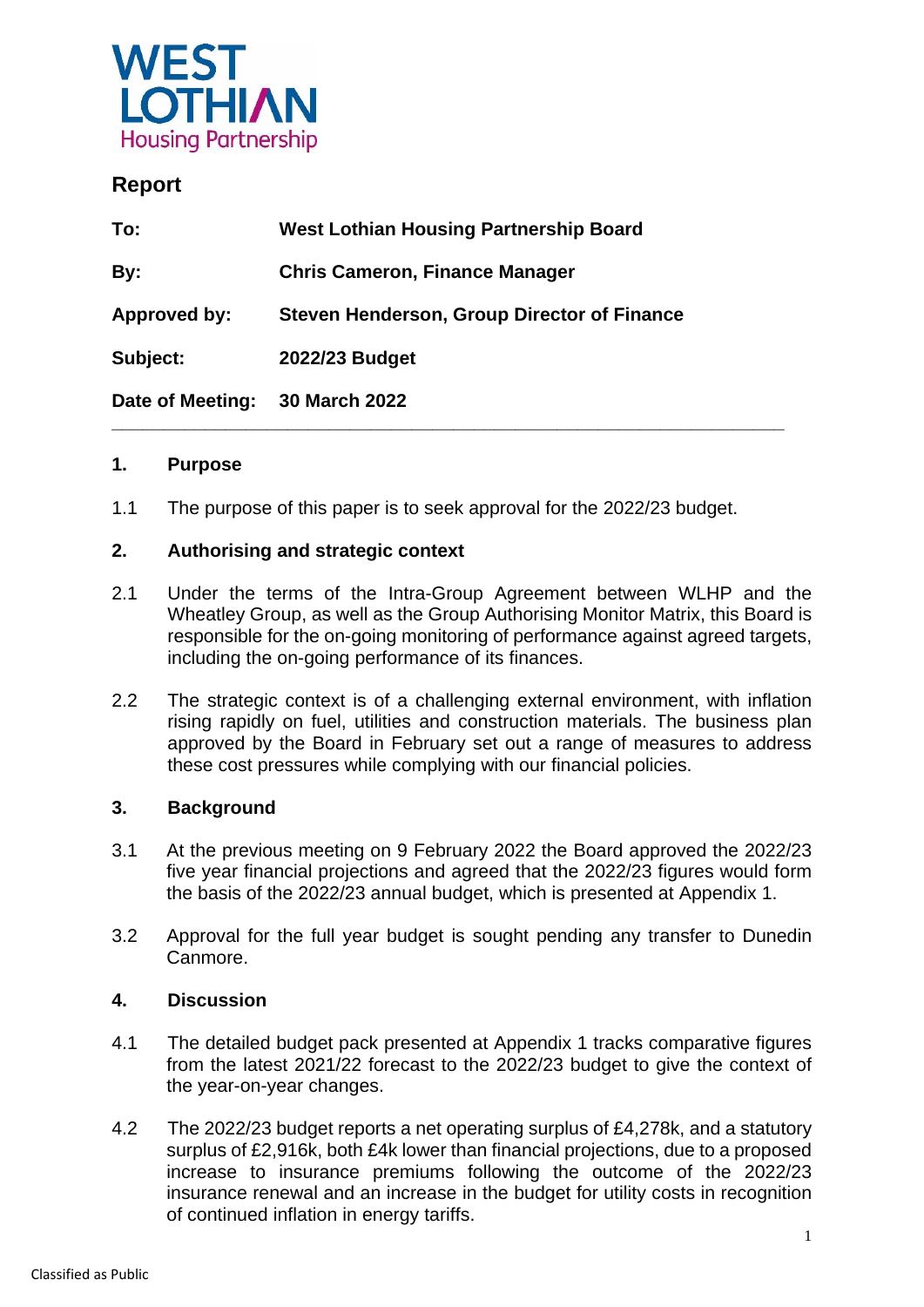- 4.3 The net operating surplus budgeted of £4,278k compares to a forecast of £5,389k for 2021/22, lower by £1,111k. The key drivers for this year on year variation are non cash in nature with lower grant income recognised on the completion of new build properties and a higher adjustment for depreciation charges as a result of the value of investment works carried out in our properties over the recent years.
- 4.4 Key points to note:
	- Net rental income of £4,589k is in line with financial projections and reflects the agreed 1.9% rent increase (2% for ex Barony tenants) and includes a void assumption of 1.3%. It is £752k higher than the 2021/22 forecast, reflecting the rent increases and the rent due on the new build properties for social rent completed during 2021/22 and the 34 new build properties for social rent expected to be completed during 2022/23.
	- Other income includes lease income from Lowther Homes for our midmarket ("MMR") properties. The increase in MMR lease income is from the properties due to be completed.
	- Grant income of £3,860k relates to completion of 34 social rent units and 32 MMR units anticipated in 2022/23.
	- Operating costs in total are £5k higher than the financial projections with the inclusion of the additional amounts for insurance in direct running costs and the higher provision for utilities.
	- The budget for net interest payable of £1,363k is in line with the financial projections.
	- Within investment expenditure, the budget reflects total capital investment of £12,624k across our existing properties, new build development programme and other capital expenditure which includes our share of Group ICT capital investment.

### **5. Customer engagement**

5.1 This report relates to our 2022/23 budget and therefore there is no direct customer implications arising from this report.

### **6. Environmental and sustainability implications**

6.1 There are no environmental or sustainability implications arising from this report.

### **7. Digital transformation alignment**

7.1 There are no digital transformation alignment implications arising from this report.

### **8. Financial and value for money implications**

8.1 The financial projections incorporate cost efficiency measures, which are a key element of continuing to demonstrate value for money. These are reflected in the annual budget and performance will be monitored against budget each month.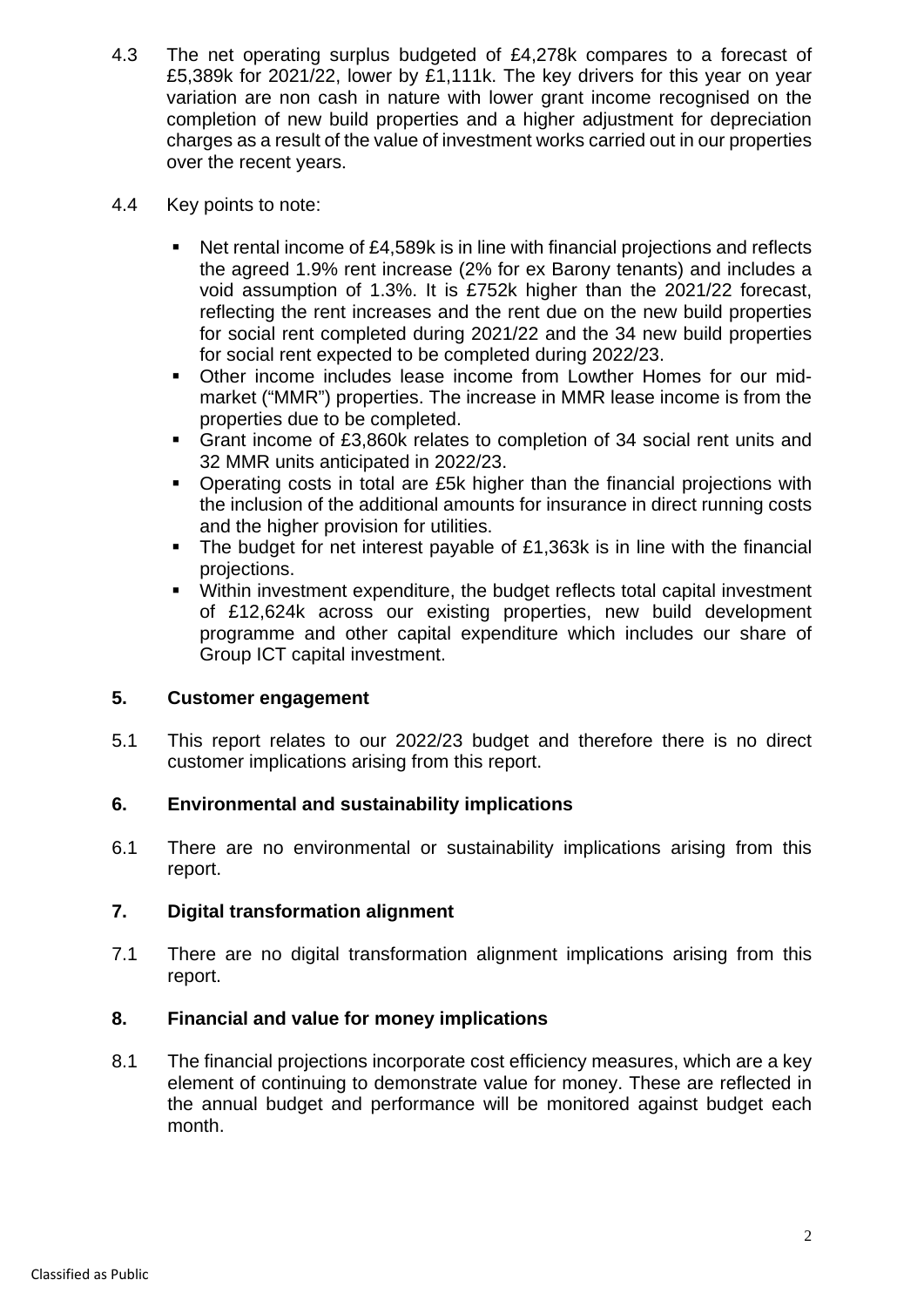- 8.2 The budgeted net operating surplus is £5k lower than the financial projections, with additional provision being made for higher insurance renewal costs and in recognition of recent price increases for fuel which are likely to increase the costs of operating our in house repairs service.
- 8.3 Financial covenants are assessed for the RSLs within the WFL1 borrowing group as a whole. In preparing the 2022/23 budgets across the RSL borrower group, we have identified financial mitigations which offset the additional insurance and fuel costs included in our 2022/23 budget and allow the overall budgeted operating surplus and covenants for the WFL1 borrowers to be maintained in line with the RSL financial projections and for financial policy limits to be met.

### **9. Legal, regulatory and charitable implications**

9.1 There are no direct legal, regulatory and charitable implications arising from this report.

### **10. Risk appetite and assessment**

- 10.1 The Board's agreed risk appetite for business planning and budgeting assumptions is "open". This level of risk tolerance is defined as "prepared to invest for reward and minimise the possibility of financial loss by managing the risks to a tolerable level".
- 10.2 Delivery of financial results within approved budgetary limits is a key element in delivering our strategy and maintaining the confidence of investors.

### **11. Equalities implications**

11.1 There are no equalities implications arising from this report.

### **12. Key issues and conclusions**

12.1 This paper presents the proposed 2022/23 budget.

### **13. Recommendation**

13.1 The Board is requested to approve the draft 2022/23 budget

### **List of Appendices**

Appendix 1: Budget 2022/23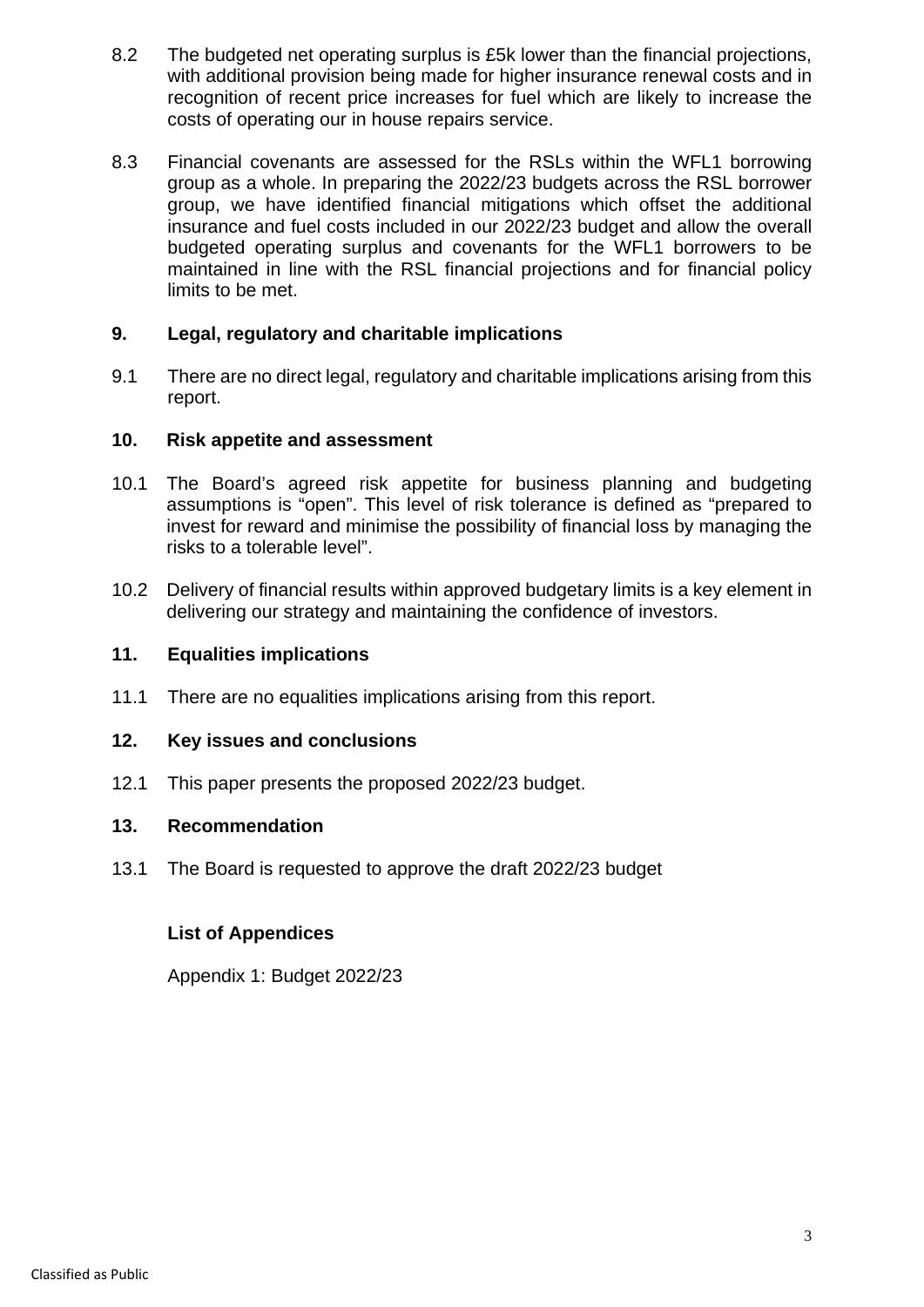

# **2022-23 Budget**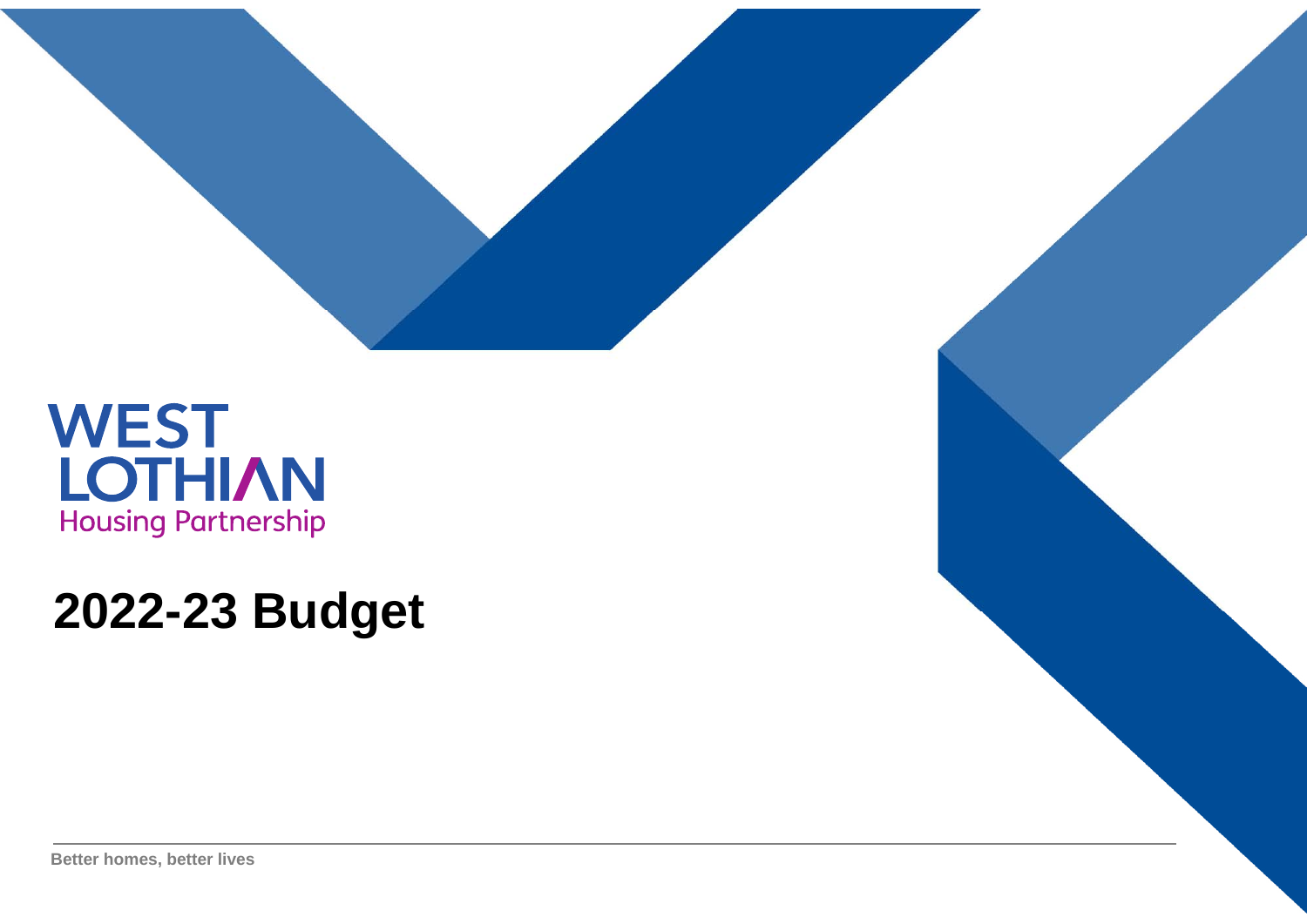# **Operating Statement**

| <b>WEST</b> |                            |
|-------------|----------------------------|
|             | <b>LOTHIAN</b>             |
|             | <b>Housing Partnership</b> |

|                                        | 2021/22                       | 2022/23                                      | 2022/23                     | 2022/23                                                 |
|----------------------------------------|-------------------------------|----------------------------------------------|-----------------------------|---------------------------------------------------------|
|                                        | <b>Forecast</b><br><b>£ks</b> | <b>Financial</b><br>Projection<br><b>£ks</b> | <b>Budget</b><br><b>£ks</b> | <b>Budget</b><br><b>Variance to</b><br><b>FP</b><br>£ks |
| <b>INCOME</b>                          |                               |                                              |                             |                                                         |
| Rental Income                          | 3,859                         | 4,651                                        | 4,651                       |                                                         |
| <b>Void Losses</b>                     | (22)                          | (62)                                         | (62)                        |                                                         |
| <b>Net Rental Income</b>               | 3,837                         | 4,589                                        | 4,589                       |                                                         |
| Other Income                           | 41                            | 131                                          | 131                         |                                                         |
| <b>Grant Income</b>                    | 5,160                         | 3,860                                        | 3,860                       |                                                         |
| <b>TOTAL INCOME</b>                    | 9,038                         | 8,580                                        | 8,580                       |                                                         |
| <b>EXPENDITURE</b>                     |                               |                                              |                             |                                                         |
| Employee Costs - Direct                | 536                           | 501                                          | 501                         |                                                         |
| ER/VR                                  |                               | 93                                           | 93                          |                                                         |
| <b>Employee Costs - Group Services</b> | 72                            | 87                                           | 87                          |                                                         |
| <b>Direct Running Costs</b>            | 227                           | 407                                          | 411                         | 4                                                       |
| Running Costs - Group Services         | 51                            | 56                                           | 56                          |                                                         |
| Revenue Repairs and Maintenance        | 647                           | 733                                          | 733                         |                                                         |
| <b>Bad Debts</b>                       | 51                            | 68                                           | 68                          |                                                         |
| Depreciation                           | 2,065                         | 2,354                                        | 2,354                       |                                                         |
| <b>TOTAL EXPENDITURE</b>               | 3,649                         | 4,298                                        | $4,302$ -                   | 4                                                       |
| NET OPERATING SURPLUS / (DEFICIT)      | 5,389                         | 4,282                                        | $4,278$ -                   | 4                                                       |
| <b>Operating Margin</b>                | 60%                           | 50%                                          | 50%                         |                                                         |
| <b>Interest Receivable</b>             | 1                             | 1                                            | 1                           |                                                         |
| Interest Payable                       | (768)                         | (1, 363)                                     | (1, 363)                    |                                                         |
| <b>STATUTORY SURPLUS / (DEFICIT)</b>   | 4,622                         | 2,920                                        | $2,916$ -                   | 4                                                       |
| <b>INVESTMENT</b>                      |                               |                                              |                             |                                                         |
| <b>Total Capital Investment Income</b> | 2,851                         | 8,566                                        | 8,566                       | ÷,                                                      |
| Total Expenditure on Core Programme    | 828                           | 581                                          | 581                         |                                                         |
| New Build Expenditure                  | 10,327                        | 11,964                                       | 11,964                      |                                                         |
| <b>Other Capital Expenditure</b>       | 67                            | 79                                           | 79                          |                                                         |
| <b>TOTAL CAPITAL EXPENDITURE</b>       | 11,222                        | 12,624                                       | 12,624                      | ÷                                                       |
| <b>NET CAPITAL EXPENDITURE</b>         | 8.371                         | 4.058                                        | 4.058                       |                                                         |

### **Key highlights:**

•

•

•

•

•

•

•

•

•

•

•

•

- Net operating surplus per the 2022/23 budget of £4,278k and statutory surplus of £2,916k are both £4k lower than financial projections. These movements from the financial projections are due to increases in insurance premiums following the outcome of the 2022/23 insurance renewal.
- Budgeted **net rental income** of £4,589k is in line with the financial projections. The budgeted void rate is prudently assumed at 1.3% for all properties in line with financial projections.
- **Grant Income** recognised on completion of new build units is budgeted at £3,860k with completion of 34 social rent units and 32 MMR units anticipated in 2022/23.
	- **Direct and Group services employee** costs are in line with the financial projections and reflect the cost of living increase. A prudent allocation for <sup>a</sup> share of Group ER/VR costs of £93k has been set aside to help deliver the cost efficiency targets in the financial projections through staff savings. Group services of £87k includes the costs for support functions such as Finance, IT and HR, as well as the staff costs for the Customer First Centre provided by Wheatley Solutions.
	- **Direct running** costs are budgeted at £411k, which is £4k higher than the financial projections, reflecting higher insurance costs. The budget includes initiative spend, the donation to the Wheatley Foundation, insurance, office and property running costs. Group services running costs of £56k are in line with financial projections.
	- **Repairs and maintenance** costs of £733k are assumed in the budget, which is in line with financial projections.
	- **Bad debt** costs are in line with financial projections and have been set prudently.
	- **Depreciation** costs which reflect <sup>a</sup> non cash accounting adjustment are £289k higher than the expected 2021/22 charge, with the increase driven by the level of investment in our properties.
	- **Interest payable** of £1,363k is in line with financial projections and reflects interest due to WFL1. The increase on the 2021/22 forecast is due to additional drawdowns to fundthe new build programme.
	- **Investment programme** expenditure has been budgeted at £581k, which is in line with the financial projections.
- **New build** expenditure of £11,964k has been included in the budget for 2022/23, which is in line with the financial projections.
	- **Capital Investment Income** (cash) of £8,556k is expected to be received in the year for the new build programme.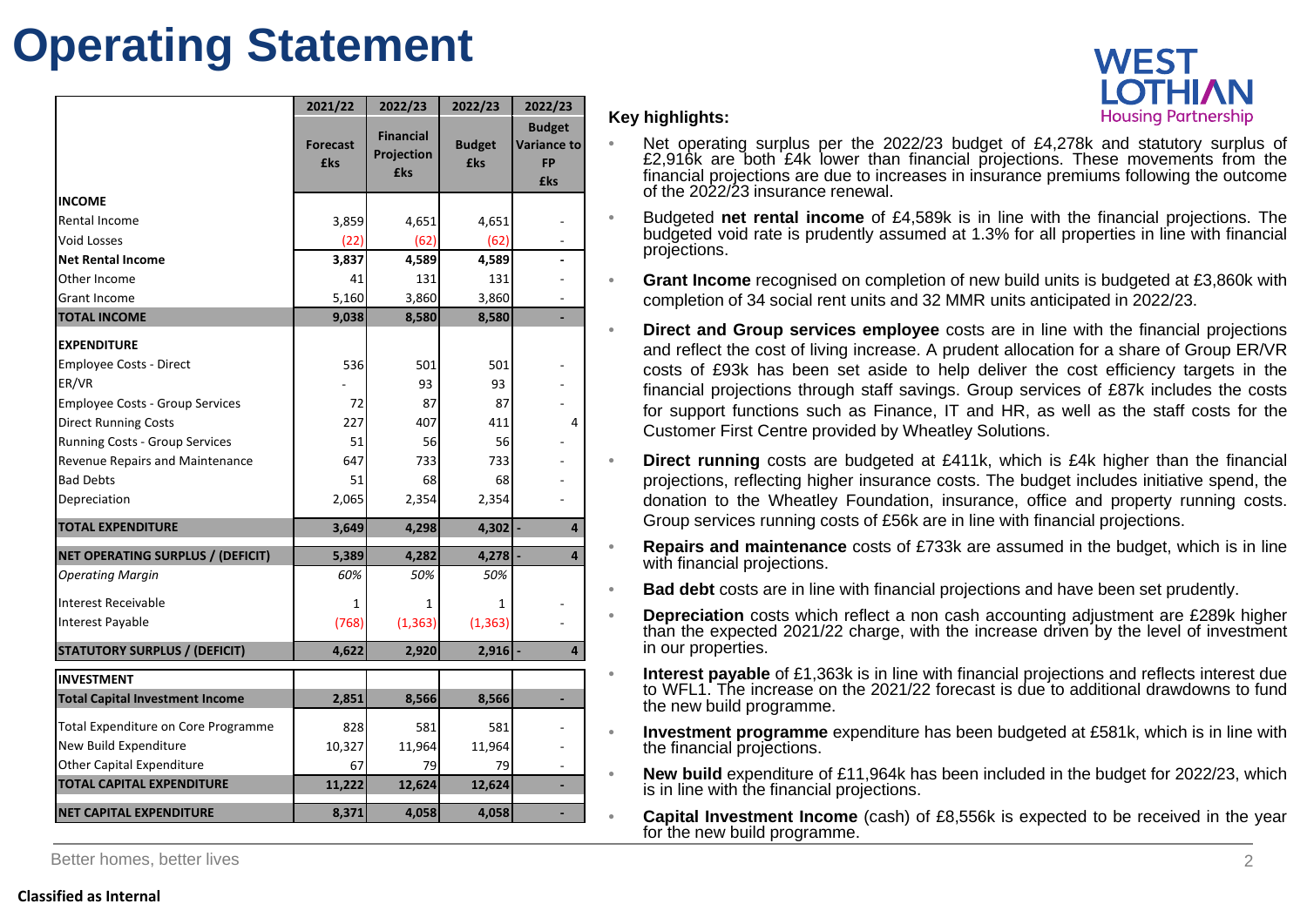# **Underlying surplus**



- • The Operating Statement (Income and Expenditure Account) on page 2 is prepared in accordance with the requirements of accounting standards (Financial Reporting Standard 102 and the social housing Statement of Recommended Practice 2014).
- • However, the inclusion of grant income on new build developments creates volatility in the results and does not reflect the underlying cash surplus/deficit on our letting activity.
- • The chart below therefore shows <sup>a</sup> measure of underlying surplus which adjusts our net operating surplus by excluding the accounting adjustments for the recognition of grant income and depreciation, but including capital expenditure on our existing properties.
- • An underlying surplus of £829k is budgeted which is £4k lower than the financial projections, with the changes between the budget and financial projections detailed in the operating statement on page 2. The variance to 2021/22 forecast is driven by higher net rental income and lower levels of core investment expenditure and offset by interest costs.

| WLHP Underlying surplus/ deficit    |          |             |               |  |
|-------------------------------------|----------|-------------|---------------|--|
|                                     | 21/22    | 22/23       | 22/23         |  |
|                                     | Fcast    | Projections | <b>Budget</b> |  |
|                                     | £k       | £k          | £k            |  |
| Net operating surplus               | 5,389    | 4,282       | 4,278         |  |
| add back:                           |          |             |               |  |
| Depreciation                        | 2,065    | 2,354       | 2,354         |  |
| less:                               |          |             |               |  |
| Grant income                        | (5, 160) | (3,860)     | (3,860)       |  |
| Net interest payable                | (767)    | (1, 362)    | (1, 362)      |  |
| Total expenditure on Core Programme | (828)    | (581)       | (581)         |  |
|                                     |          |             |               |  |
| Underlying surplus                  | 699      | 833         | 829           |  |
|                                     |          |             |               |  |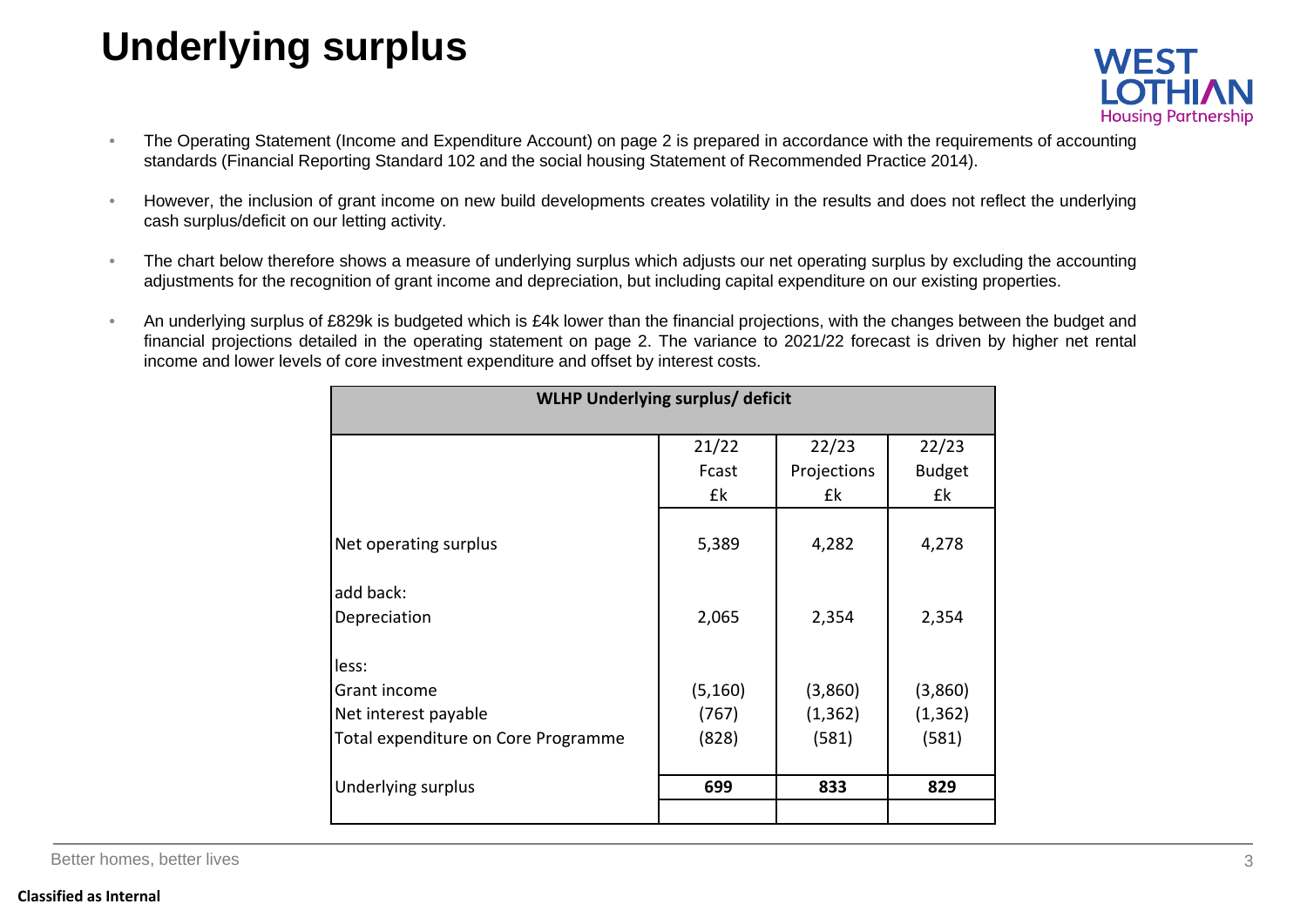# **Rental & Other Income**



|                                   | 2021/22         | 2022/23       |  |
|-----------------------------------|-----------------|---------------|--|
|                                   | <b>Forecast</b> | <b>Budget</b> |  |
| <b>Rental Income (£'000)</b>      |                 |               |  |
| <b>Rent Receivable</b>            | 3,859           | 4,651         |  |
| <b>Void Losses</b>                | (22)            | (62)          |  |
| <b>Net Rental Income</b>          | 3,837           | 4,589         |  |
| Void Loss %                       | 0.6%            | 1.3%          |  |
| Other Income (£'000)              |                 |               |  |
| Mid-Market Lease Income           |                 | 119           |  |
| Other                             | 41              | 12            |  |
|                                   | 41              | 131           |  |
| Grant Income (£'000)              |                 |               |  |
| New Build Grant Income Recognised | 5,160           | 3,860         |  |
| <b>Total Income</b>               | 9,038           | 8,580         |  |

### **Comments**

- **Net rental income**, which includes rent and service charges, less void losses, is budgeted at £4,589k, £752k higher than 2021/22 forecast. The budget is based on anticipated opening stock levels at 1 April 2022 and adjusted for the completion of 34 social rent new build properties due in 2022/23. The approved rent increase of 1.9% (2% for ex Barony tenants) is also reflected in the budget.
- Void losses are budgeted at 1.3% for all stock which matches the prudent assumption made when preparing the financial projections.
- **Other income** of £131k includes MMR lease income of £119k driven by new build MMR properties completed during 2021/22 and 2022/23. WLHP lease the properties to Lowther for onward letting to tenants.
- • Medical adaptation income of £12k is also included in the 2022/23 budget.
	- **New build grant** income of £3,860k, in line with financial projections, is recognised upon completion of new properties.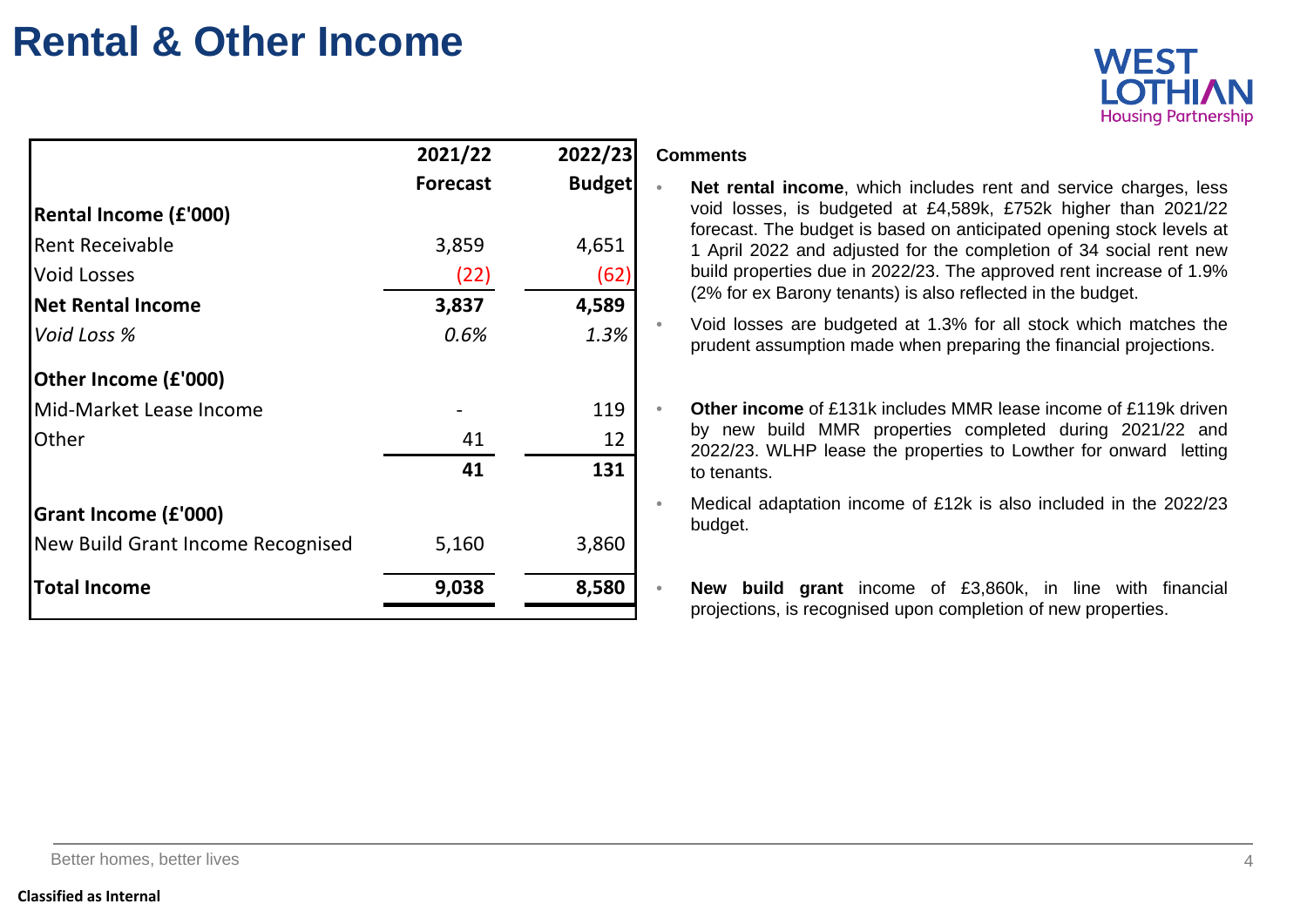# **Employee Costs**



|                                        |                 |               | <b>Comments</b>                                                                                                              |
|----------------------------------------|-----------------|---------------|------------------------------------------------------------------------------------------------------------------------------|
|                                        | 2021/22         | 2022/23       | Total employee costs, including frontline staff and Wheatley<br>Group services, are budgeted at £588k.                       |
|                                        | <b>Forecast</b> | <b>Budget</b> |                                                                                                                              |
| <b>Employee Costs (£'000)</b>          |                 |               | Direct employee costs of £501k are £35k lower than 2021/22<br>forecast due to the payment of the final amounts due under the |
| <b>Employee Costs - Direct</b>         |                 |               | current recovery plan being made in 2021/22. Staff costs                                                                     |
| <b>Housing and Admin</b>               | 328             | 363           | include an inflationary cost of living uplift in costs consistent<br>with the financial projections.                         |
| Environmental                          | 148             | 100           | Environmental related costs are budgeted at £100k, a £48k                                                                    |
| Wheatley 360                           | 41              | 39            | decrease on 2021/22 forecast as a result of savings across the                                                               |
| <b>Past Service Pension Deficit</b>    | 19              |               | RSL borrower group.                                                                                                          |
|                                        | 536             | 501           | Staff costs for Wheatley Group services are shown                                                                            |
| <b>Employee Costs - Group Services</b> | 72              | 87            | separately and include recharges for all support functions.<br>These have increased by £15k to £87k as a result of the       |
|                                        | 608             | 588           | additional staff resources in the new Customer First Centre.                                                                 |
|                                        |                 |               |                                                                                                                              |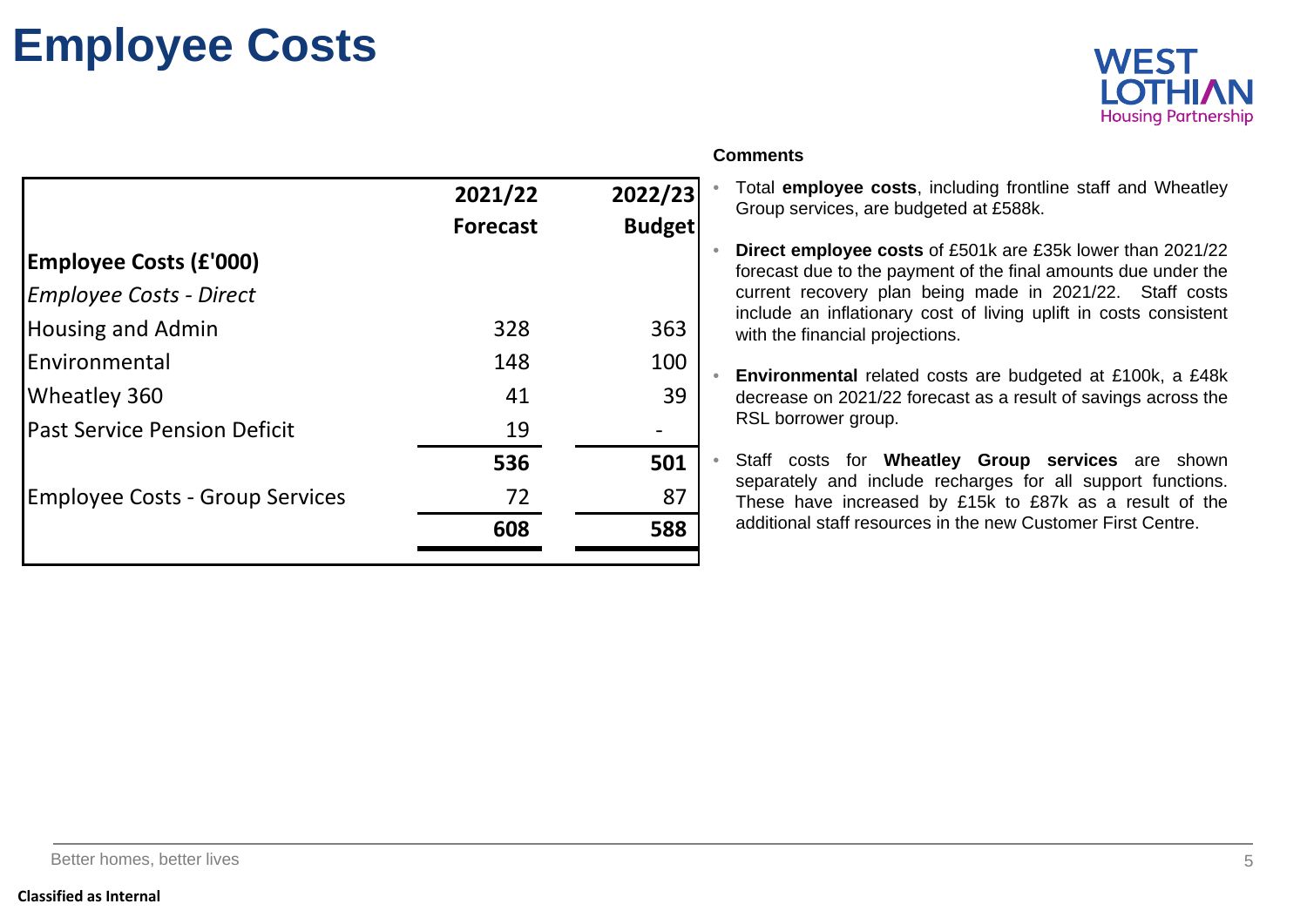# **Running Costs**



|                                       | 2021/22<br><b>Forecast</b> | 2022/23<br><b>Budget</b> | <b>Comments</b><br>Total running costs (Direct and Group services) are<br>budgeted at £467k, £194k higher than the 2021/22 forecast                                                |
|---------------------------------------|----------------------------|--------------------------|------------------------------------------------------------------------------------------------------------------------------------------------------------------------------------|
| <b>Running Costs (£'000)</b>          |                            |                          | and £4k higher than the provision in the financial projections.<br>The majority of the budget relates to general running costs                                                     |
| <b>Direct Running Costs</b>           |                            |                          | and property costs.                                                                                                                                                                |
| <b>Housing &amp; Office Costs</b>     | 142                        | 308                      | Housing and Office costs includes insurance, travel, utility,                                                                                                                      |
| Initiatives                           | 33                         | 55                       | printing & stationary, and other running costs. The increase<br>of £166k reflects costs assumptions for the higher rates of                                                        |
| Wheatley 360                          | 22                         | 18                       | inflation within the 2022/23 financial projections. This                                                                                                                           |
| Environmental                         | 30                         | 30                       | includes an additional £4k over the financial projections for a<br>further increase in utility costs and the additional increase in                                                |
|                                       | 227                        | 411                      | insurance costs.                                                                                                                                                                   |
| <b>Running Costs - Group Services</b> | 46                         | 56                       | Initiative expenditure of £55k is budgeted for 2022/23. This                                                                                                                       |
|                                       | 273                        | 467                      | includes a donation to the Wheatley Foundation, delivering<br>services in areas such as education and fuel poverty<br>reduction and £28k for tenancy sustainment, delivered by the |

• The **running costs - Group services** are shown separately and include recharges for all support functions.

Wheatley Care TSS service.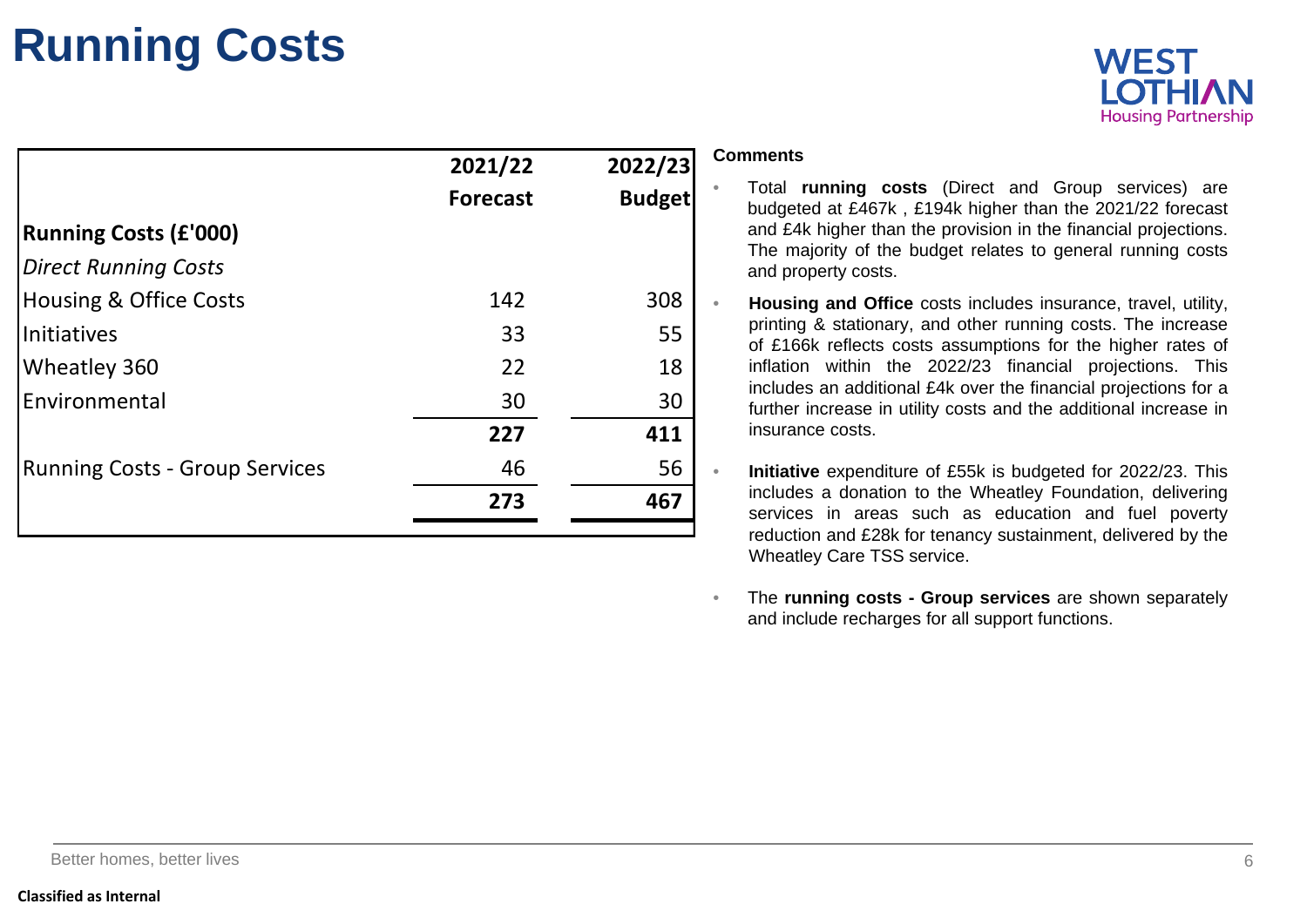# **Repairs and Maintenance Costs**



| Comments |  |
|----------|--|
|----------|--|

| 2021/22<br><b>Forecast</b> | 2022/23<br><b>Budget</b> |
|----------------------------|--------------------------|
|                            |                          |
| 497                        | 574                      |
| 148                        | 160                      |
| 647                        | 733                      |
|                            |                          |

### • Budgeted **repairs and maintenance** expenditure is £734k for 2022/23, <sup>a</sup> £87k increase on 2021/22 forecast. This is in line with 2022/23 financial projections. The variance to the 2021/22 forecast is largely <sup>a</sup> result of additional provision linked to increase in housing stock numbers.

- • **Reactive repairs** include appointment and emergency repairs as requested by our tenants, delivered in-house by colleagues within Dunedin Canmore Property Services ("DCPS").
- • **Cyclical maintenance** includes electrical testing, gas servicing, mechanical equipment and pump/tank maintenance contracts, and other maintenance expenditure such as fire safety and alarm maintenance on our properties.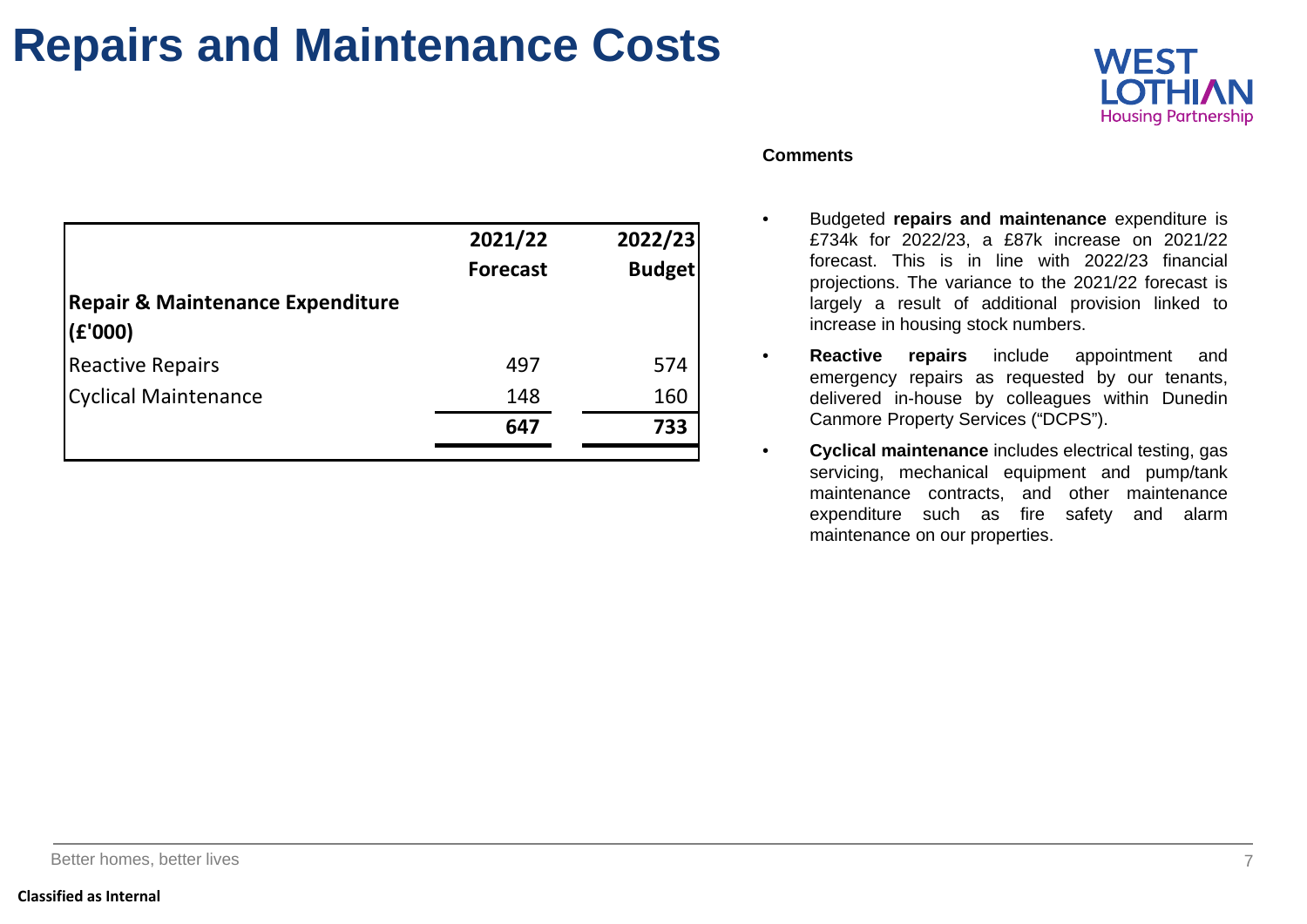# **Capital Investment**



Net capital expenditure is budgeted at £4,058k for 2022/23. This includes new build, investment in existing properties, and other fixed asset additions.

### **New Build**

- • The budget for **new build** expenditure is £11,964k, in line with financial projections.
- • We anticipate WLHP to receive **grant income** of £8,566k in 2022/23. Grant claimed and received during the year relates to developments not yet completed will be deferred until site completion.

### **Investment Works**

• Investment of £581k within existing stock includes component replacement and enhancements, in line with our five year investment programme.

### *Other Capital Investment*

• Other capital expenditure of £79k includes WLHP's share of Group ICT investment, which aims to transform our services to improve the customer experience.

|                                  | 2021/22         | 2022/23       |  |
|----------------------------------|-----------------|---------------|--|
| <b>Investment expenditure</b>    | <b>Forecast</b> | <b>Budget</b> |  |
|                                  |                 |               |  |
| New Build Development - Cost     | 10,327          | 11,964        |  |
| New Build Development - Grant    | 2,851           | 8,566         |  |
|                                  |                 |               |  |
| Core Programme Expenditure       | 828             | 581           |  |
| <b>Other Capital Investment</b>  | 67              | 79            |  |
| <b>TOTAL CAPITAL EXPENDITURE</b> | 11,222          | 12,624        |  |
| <b>NET CAPITAL EXPENDITURE</b>   | 8,371           | 4,058         |  |
|                                  |                 |               |  |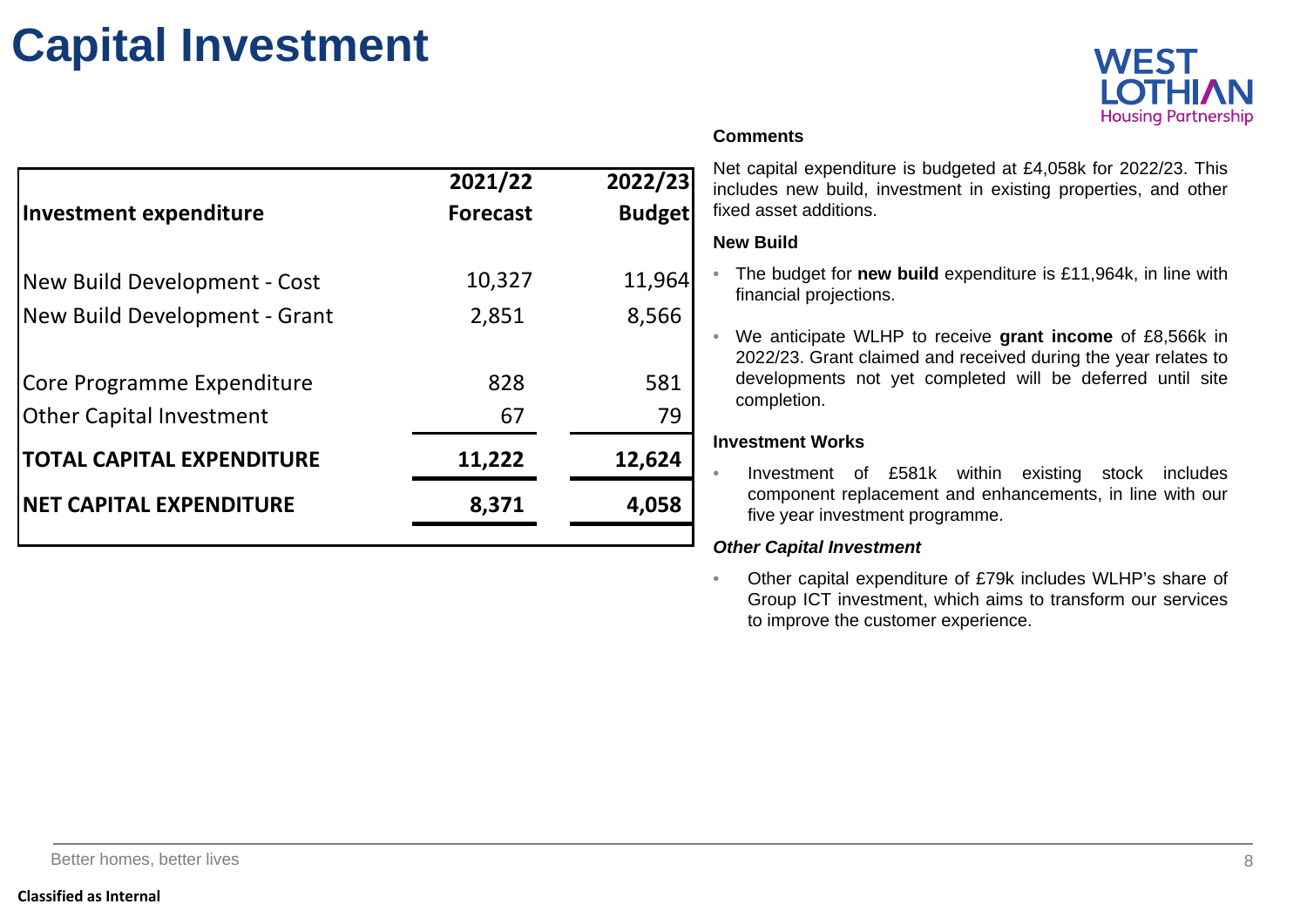

## **Report**

| To:              | <b>West Lothian Housing Partnership Board</b>      |
|------------------|----------------------------------------------------|
| By:              | <b>Chris Cameron, Finance Manager</b>              |
| Approved by:     | <b>Steven Henderson, Group Director of Finance</b> |
| Subject:         | <b>Finance report</b>                              |
| Date of Meeting: | 30 March 2022                                      |

### **1. Purpose**

1.1 The purpose of this paper is to provide an overview of the management accounts for the period to 28 February 2022;

### **2. Authorising and strategic context**

2.1 Under the terms of the Intra-Group Agreement between WLHP and the Wheatley Group, as well as the Group Authorising Monitor Matrix, this Board is responsible for the on-going monitoring of performance against agreed targets, including the performance of its finances.

### **3. Background**

### **Financial performance to 28 February 2022**

3.1 The results for the period to 28 February are summarised below.

|                                | <b>Year to Date (Period 11)</b> |               |                 |  |  |
|--------------------------------|---------------------------------|---------------|-----------------|--|--|
| £000                           | <b>Actual</b>                   | <b>Budget</b> | <b>Variance</b> |  |  |
| Turnover                       | £4,867                          | £6,449        | (£1,582)        |  |  |
|                                |                                 |               |                 |  |  |
| Operating expenditure          | £3,249                          | £3,436        | £187            |  |  |
|                                |                                 |               |                 |  |  |
| <b>Operating surplus</b>       | £1,618                          | £3,013        | (E1, 395)       |  |  |
| Operating margin               | 33%                             | 47%           | $-13%$          |  |  |
|                                |                                 |               |                 |  |  |
| Net interest payable           | £999                            | £1,231        | £232            |  |  |
|                                |                                 |               |                 |  |  |
| <b>Surplus</b>                 | £619                            | £1,782        | (E1, 163)       |  |  |
|                                |                                 |               |                 |  |  |
| <b>Net Capital Expenditure</b> | £6,853                          | £8,624        | (£1,771)        |  |  |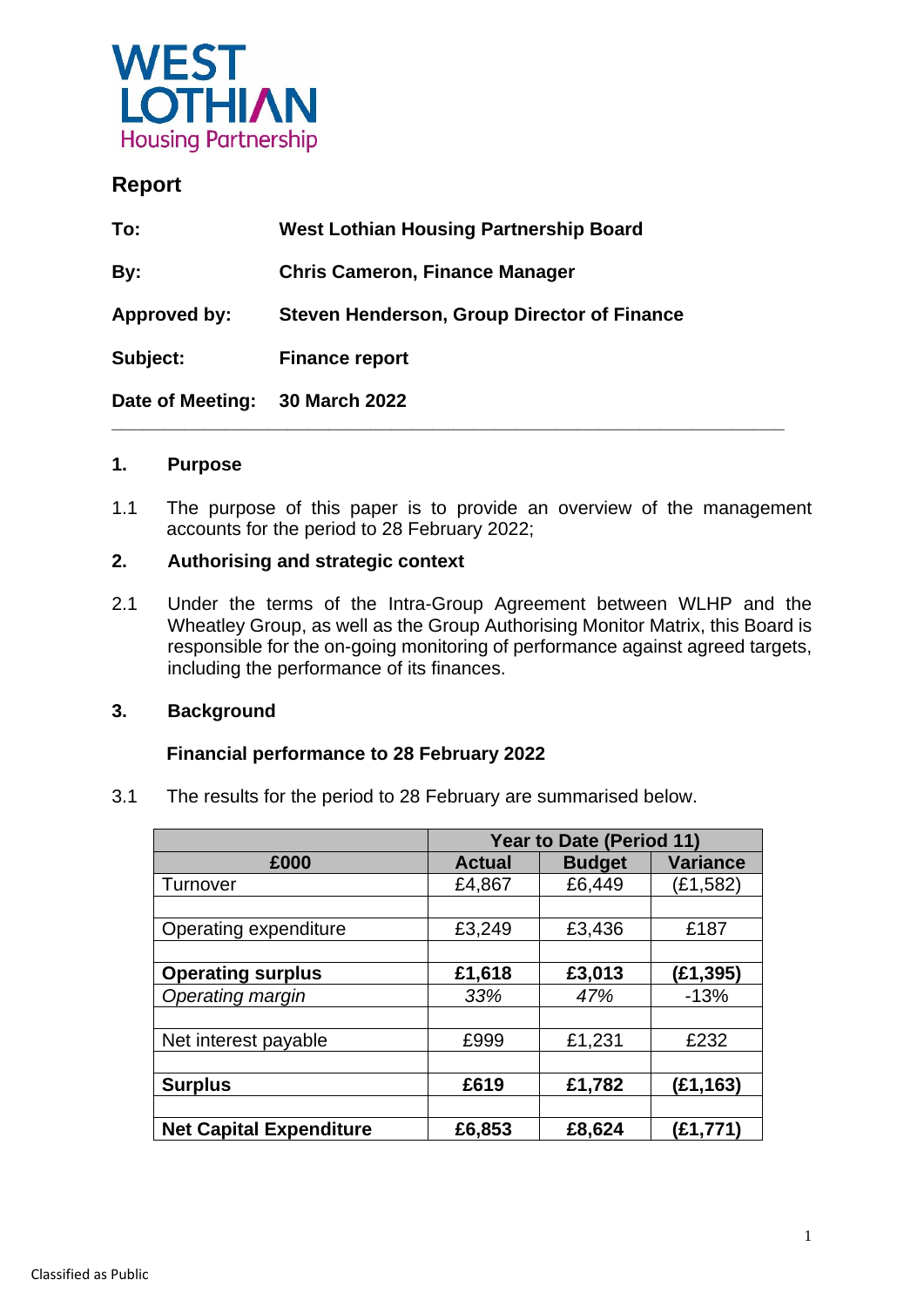### **4. Discussion**

- 4.1 We have reported a statutory surplus of £619k for the period to 28 February 2022, which is £1,163k unfavourable to budget. The main drivers of the variance are lower levels of grant income & net rental income due to delayed completions to new build properties, offset in part by expenditure and interest savings. The key points to note are:
	- Net rental income of £3,378k is £134k lower than budget at 28 February 2022, mainly driven by a reduction in expected rental income due to delayed completions at Almondvale and Jarvey Street.
	- Grant income of £1,487k has been recognised for 20 completed units across our sites at Jarvey St and Winchburgh site O to date. Grant income recognised is £1,440k lower than budget with remaining properties due at Almondvale now delayed into 2022/23.
	- Operating expenditure is £187k favourable to budget, with a number of cost lines reporting lower than budgeted spend at February, most notably employee costs and direct running costs as a result of an unplanned vacancy and the continuation of working from home.
	- Gross interest payable of £999k is £232k favourable to budget driven by lower interest rates on borrowings following the fixed rate loan restructuring in March 2021.
	- Net capital expenditure is £6,853k for the year to date, £1,771k lower than budget. Grant claims of £2,237k are £4,450k lower than budget. The profile of grant claims is linked to new build expenditure which is running £6,102k lower than budget to date. New build spend reflects delays in planning approvals and slow progress on sites due to supply issues. Greater spend had been anticipated across a number of sites for us including Winchburgh BB, Sibbalds Brae and Preston Crescent.
	- The core capital investment programme variance to budget is £108k. This is expected to be in line with budget at year end.

## **5. Customer engagement**

5.1 This report relates to our financial reporting and therefore there is no direct customer implications arising from this report.

## **6. Environmental and sustainability implications**

6.1 There are no environmental or sustainability implications arising from this report.

## **7. Digital transformation alignment**

7.1 There are no digital transformation alignment implications arising from this report.

## **8. Financial and value for money implications**

8.1 The statutory surplus for the period to 28 February 2022 is £1,163k adverse to budget. Delivery of our cost efficiency targets is a key element of continuing to demonstrate value for money. The underlying results for the period to 28 February 2022 were £385k favourable to budget ensuring that these efficiency targets are met.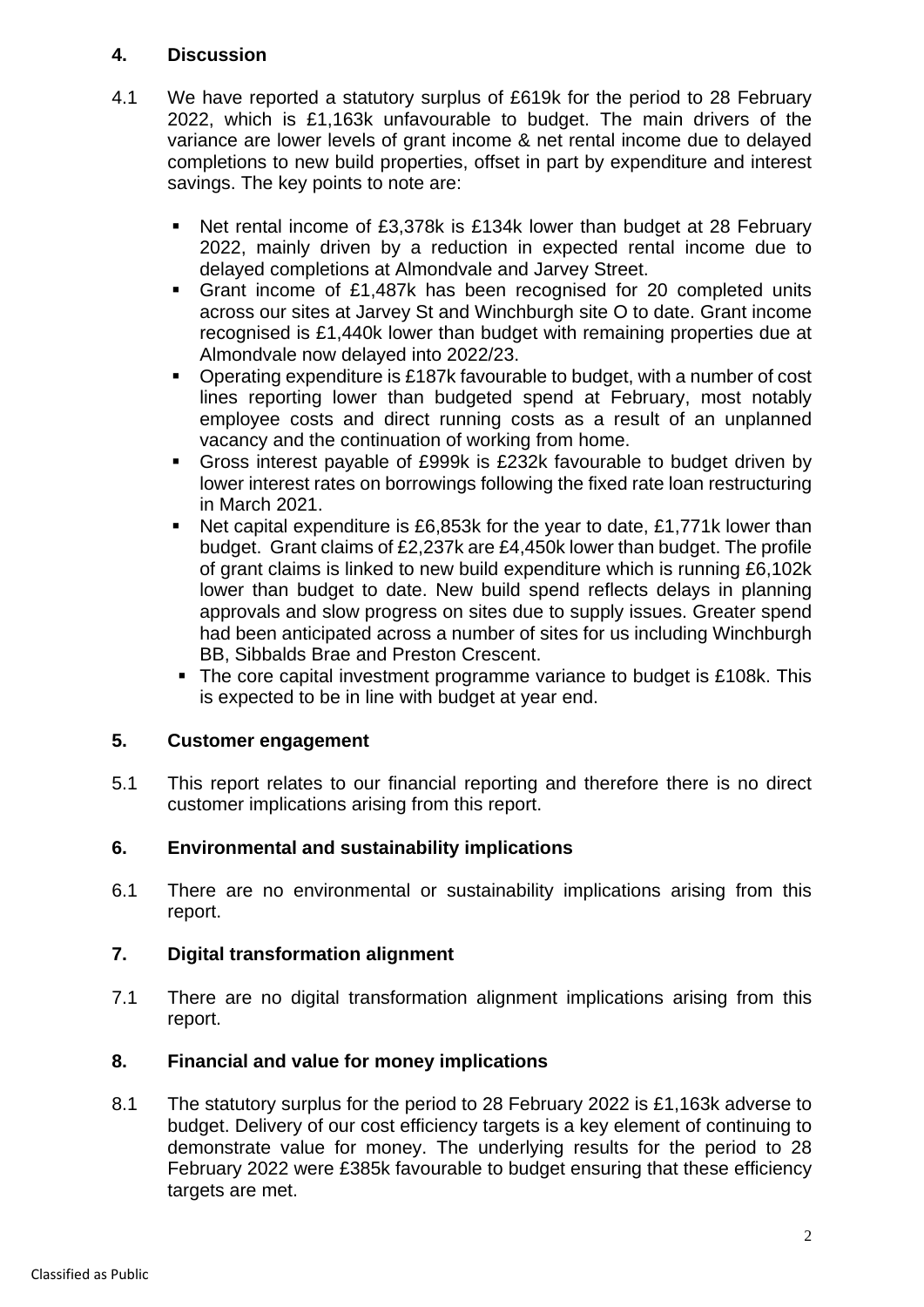### **9. Legal, regulatory and charitable implications**

9.1 There are no direct legal, regulatory and charitable implications arising from this report.

### **10. Risk appetite and assessment**

- 10.1 The Board's agreed risk appetite for business planning and budgeting assumptions is "open". This level of risk tolerance is defined as "prepared to invest for reward and minimise the possibility of financial loss by managing the risks to a tolerable level".
- 10.2 Delivery of financial results within approved budgetary limits is a key element in delivering our strategy and maintaining the confidence of investors.

### **11. Equalities implications**

11.1 There are no equalities implications arising from this report.

### **12. Key issues and conclusions**

12.1 This paper presents the financial performance position for the period to 28 February 2022.

### **13. Recommendation**

13.1 The Board is requested to note the financial performance for the period to 28 February 2022.

### **List of Appendices**

Appendix 1: Finance Report to 28 February 2022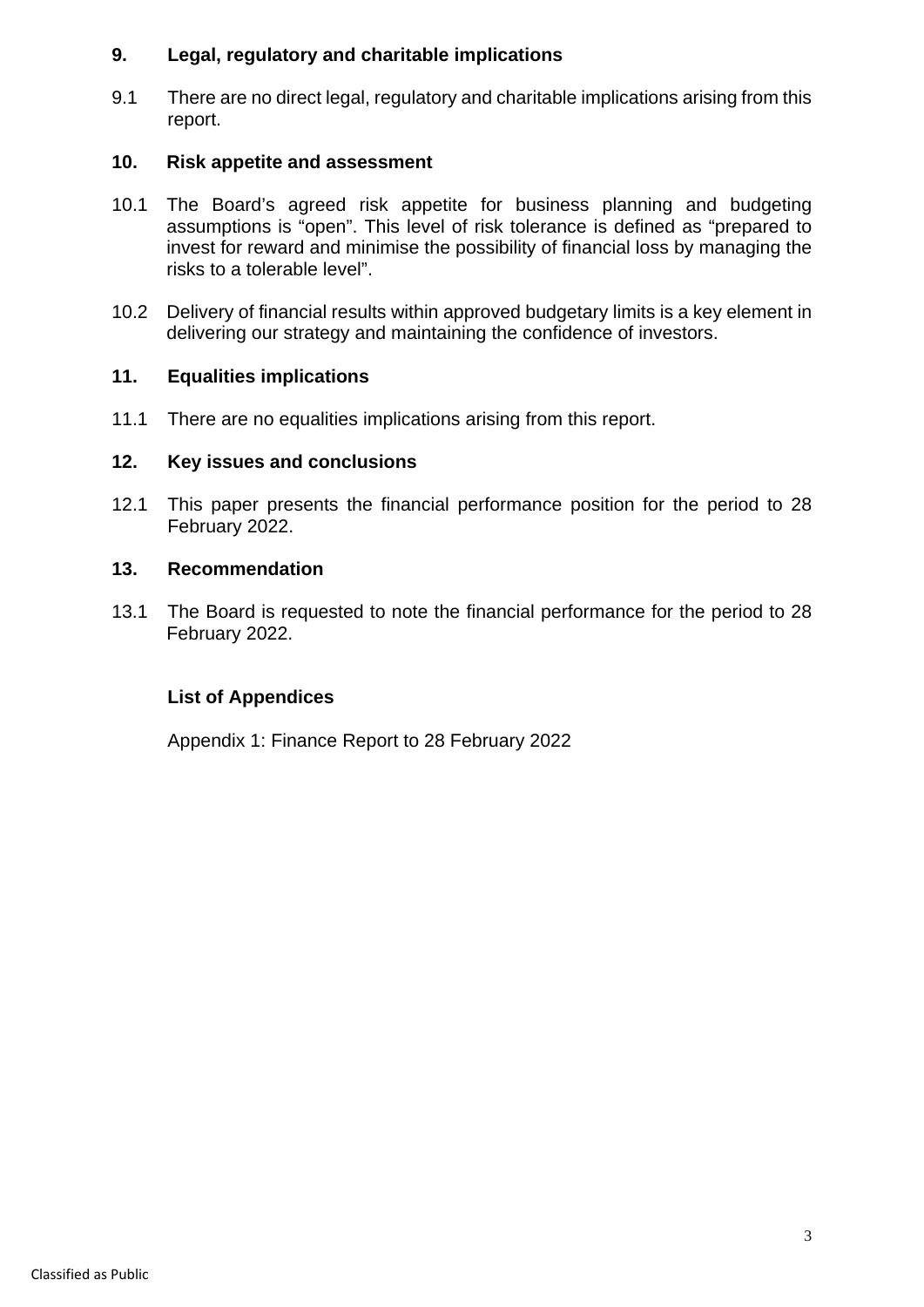

# **Period to 28 February 2022 Finance Report**

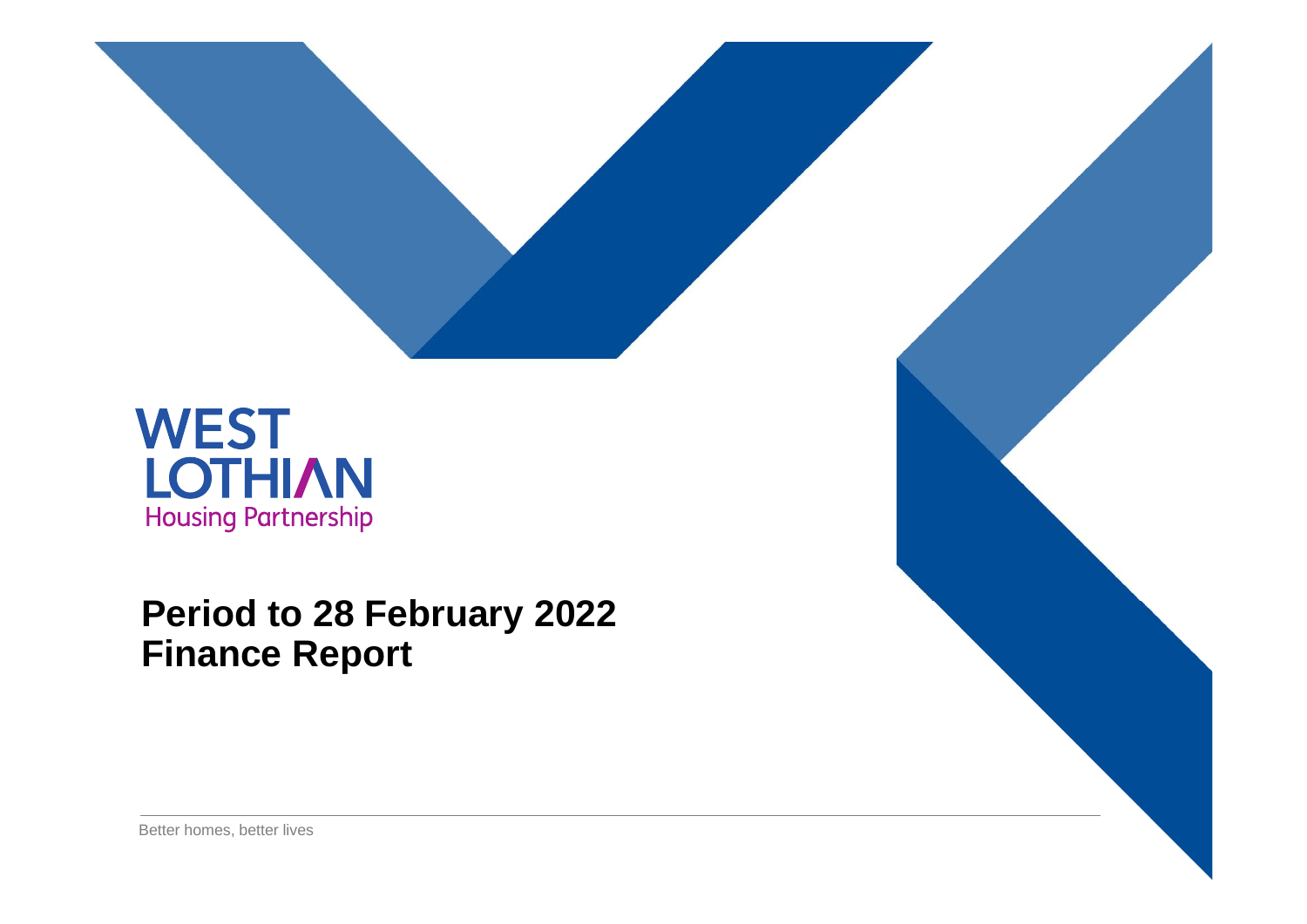# **1) Period 11 YTD ‐ Operating Statement**

|                                        | Year to 28 February 2022 | <b>Full Year</b>     |                        |                      |
|----------------------------------------|--------------------------|----------------------|------------------------|----------------------|
|                                        | Actual<br><b>£ks</b>     | <b>Budget</b><br>£ks | Variance<br><b>£ks</b> | <b>Budget</b><br>£ks |
| <b>INCOME</b>                          |                          |                      |                        |                      |
| Rental Income                          | 3,390                    | 3,559                | (169)                  | 3,920                |
| <b>Void Losses</b>                     | (12)                     | (47)                 | 35                     | (51)                 |
| <b>Net Rental Income</b>               | 3,378                    | 3,512                | (134)                  | 3,869                |
| Other Income                           | $\overline{2}$           | 10                   | (8)                    | 32                   |
| Grant Income Recognised in the Year    | 1,487                    | 2,927                | (1, 440)               | 12,467               |
| <b>TOTAL INCOME</b>                    | 4.867                    | 6,449                | (1, 582)               | 16,368               |
|                                        |                          |                      |                        |                      |
| <b>EXPENDITURE</b>                     |                          |                      |                        |                      |
| <b>Employee Costs - Direct</b>         | 454                      | 515                  | 61                     | 581                  |
| <b>Employee Costs - Group Services</b> | 66                       | 65                   | (1)                    | 69                   |
| <b>Direct Running Costs</b>            | 195                      | 274                  | 79                     | 296                  |
| Running Costs - Group Services         | 48                       | 47                   | (1)                    | 49                   |
| Revenue Repairs and Maintenance        | 585                      | 595                  | 10 <sup>1</sup>        | 647                  |
| <b>Bad Debts</b>                       | 8                        | 47                   | 39                     | 51                   |
| Depreciation                           | 1,893                    | 1,893                | 0                      | 2,065                |
| <b>TOTAL EXPENDITURE</b>               | 3,249                    | 3,436                | 187                    | 3,758                |
|                                        |                          |                      |                        |                      |
| NET OPERATING SURPLUS / (DEFICIT)      | 1,618                    | 3,013                | (1, 395)               | 12,610               |
| <b>Net Operating Margin</b>            | 33%                      | 47%                  | $-13%$                 | 77%                  |
| Interest receivable                    | $\Omega$                 | $\Omega$             | (0)                    | 1                    |
| Interest payable                       | (999)                    | (1, 231)             | 232                    | (991)                |
| <b>STATUTORY SURPLUS / (DEFICIT)</b>   | 619                      | 1.782                | (1, 163)               | 11,619               |

|                                        | Year to 28 February 2022 |                             | <b>Full Year</b>       |                             |
|----------------------------------------|--------------------------|-----------------------------|------------------------|-----------------------------|
|                                        | Actual<br><b>fks</b>     | <b>Budget</b><br><b>fks</b> | Variance<br><b>fks</b> | <b>Budget</b><br><b>£ks</b> |
| <b>INVESTMENT</b>                      |                          |                             |                        |                             |
| <b>Total Capital Investment Income</b> | 2,237                    | 6,687                       | (4,450)                | 7,274                       |
|                                        |                          |                             |                        |                             |
| Total Expenditure on Core Programme    | 682                      | 790                         | 108                    | 828                         |
| New Build & Other Investment           | 8,357                    | 14,460                      | 6,102                  | 15,975                      |
| <b>Other Capital Expenditure</b>       | 51                       | 61                          | 10 <sup>1</sup>        | 67                          |
| <b>TOTAL CAPITAL EXPENDITURE</b>       | 9,090                    | 15,311                      | 6,221                  | 16,869                      |
|                                        |                          |                             |                        |                             |
| <b>NET CAPITAL EXPENDITURE</b>         | 6,853                    | 8.624                       | 1,771                  | 9,595                       |

Better homes, better lives 2000 and the settlement of the settlement of the settlement of the settlement of the settlement of the settlement of the settlement of the settlement of the settlement of the settlement of the se

### **Key highlights year to date:**

•

•

•

•

•

•

•

•

•



Net operating surplus of £1,618k is £1,395k adverse to budget. Statutory surplus for the period to 28 February is £619k, £1,163k adverse to budget. The main driver of the variance is <sup>a</sup> lower level of grant income recognised and rental income, offset in part by expenditure and interest savings.

- Total income of £4,867k is £1,582k adverse to budget:
- Net rental income is £134k adverse to budget primarily due to delayed handovers at Jarvey St and Almondvale resulting in lower than budgeted rental income.
- Grant income recognised to date relates to 12 units completed at Jarvey Street & 8 at Winchburgh site O. The unfavourable variance of £1,440k is driven by the budget assuming 42 units at Jarvey Street and 120 units at Almondvale would complete by the end of February offset by 8 units at Winchburgh O completing ahead of schedule.

Total expenditure of £3,249k is £187k favourable to budget:

 Direct employee costs of £454k are £61k favourable to budget, due to <sup>a</sup> Housing Officer vacancy and staff recharges for one FTE to <sup>a</sup> different group subsidiary which were not budgeted.

 Direct running costs are £79k favourable to budget resulting from savings in office running costs generated while staff continue to work from home.

- Gross interest payable of £999k is £232k favourable to budget following the restructuring of WFL 1 fixed rate loans in March 2021.
- Net capital expenditure of £6,853k is £1,771k favourable to budget. The variance is driven by the lower level of spend in the new build programme offset in part by lower grant claims in 2021/22.
- Core investment expenditure of £682k is £108k lower than budget. It is expected that spend will be in line with budget by year end.

 New Build expenditure of £8,357k is £6,102k, lower than budget driven by delayed spend at several sites including Winchburgh BB (£1.2m) and Sibbalds Brae (£3.4m) where planning approval has been delayed. This site is now likely to progress as <sup>a</sup> golden brick development with minimal spend now expected this year. The overall underspend is offset by Winchburgh O where progress has been ahead of schedule.

 Capital investment income relates to the cash receipt of new build grants and is £4,450k below budget. The lower levels of grants claimed are linked to the lower level of new build spend as noted above.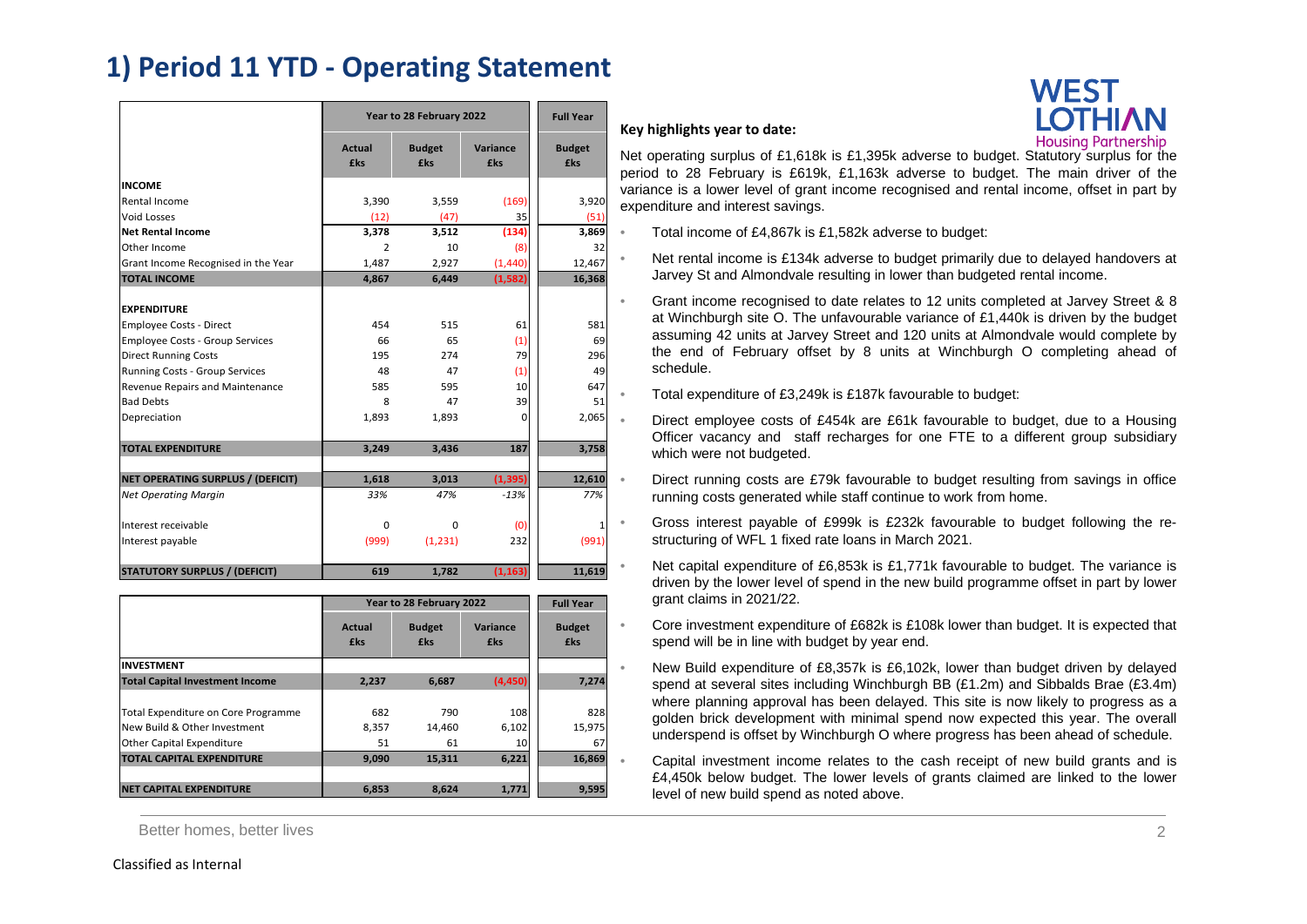# **2) Period 11 only ‐ Operating Statement**

|                                        | Period 11 - February 2022 | <b>Full Year</b> |            |               |
|----------------------------------------|---------------------------|------------------|------------|---------------|
|                                        | <b>Actual</b>             | <b>Budget</b>    | Variance   | <b>Budget</b> |
|                                        | £ks                       | £ks              | <b>£ks</b> | £ks           |
| <b>INCOME</b>                          |                           |                  |            |               |
| Rental Income                          | 252                       | 356              | (104)      | 3,920         |
| <b>Void Losses</b>                     | (2)                       | (4)              | 2          | (51)          |
| <b>Net Rental Income</b>               | 250                       | 352              | (102)      | 3,869         |
| Other Income                           | $\mathbf 0$               | 10               | (10)       | 32            |
| Grant Income Recognised in the Year    | $\Omega$                  | $\Omega$         | 0          | 12,467        |
| <b>TOTAL INCOME</b>                    | 250                       | 362              | (112)      | 16,368        |
|                                        |                           |                  |            |               |
| <b>EXPENDITURE</b>                     |                           |                  |            |               |
| <b>Employee Costs - Direct</b>         | 36                        | 47               | 11         | 581           |
| <b>Employee Costs - Group Services</b> | 6                         | 6                | (0)        | 69            |
| <b>Direct Running Costs</b>            | 15                        | 24               | 8          | 296           |
| Running Costs - Group Services         | 4                         | 4                | (0)        | 49            |
| Revenue Repairs and Maintenance        | 77                        | 52               | (25)       | 647           |
| <b>Bad Debts</b>                       | (1)                       | 4                | 6          | 51            |
| Depreciation                           | 172                       | 172              | $\Omega$   | 2,065         |
|                                        |                           |                  |            |               |
| <b>TOTAL EXPENDITURE</b>               | 309                       | 309              | (0)        | 3,758         |
|                                        |                           |                  |            |               |
| NET OPERATING SURPLUS / (DEFICIT)      | (59)                      | 53               | (112)      | 12,610        |
| <b>Net Operating Margin</b>            | $-24%$                    | 15%              | $-39%$     | 77%           |
|                                        |                           |                  |            |               |
| Interest receivable                    | $\Omega$                  | $\Omega$         | (0)        |               |
| Interest payable                       | (86)                      | (126)            | 40         | (991)         |
|                                        |                           |                  |            |               |
| <b>STATUTORY SURPLUS / (DEFICIT)</b>   | (145)                     | (73)             | (72)       | 11,619        |

|                                        |               | Period 11 - February 2022 |            |               |  |
|----------------------------------------|---------------|---------------------------|------------|---------------|--|
|                                        | <b>Actual</b> | <b>Budget</b>             | Variance   | <b>Budget</b> |  |
|                                        | <b>£ks</b>    | <b>£ks</b>                | <b>£ks</b> | <b>£ks</b>    |  |
| <b>INVESTMENT</b>                      |               |                           |            |               |  |
| <b>Total Capital Investment Income</b> | 137           | 500                       | (363)      | 7,274         |  |
|                                        |               |                           |            |               |  |
| Total Expenditure on Core Programme    | 45            | 41                        | (4)        | 828           |  |
| New Build & Other Investment           | 836           | 1,406                     | 570        | 15,975        |  |
| <b>Other Capital Expenditure</b>       | (3)           | 6                         | 9          | 67            |  |
| <b>TOTAL CAPITAL EXPENDITURE</b>       | 878           | 1,453                     | 575        | 16,869        |  |
|                                        |               |                           |            |               |  |
| <b>NET CAPITAL EXPENDITURE</b>         | 741           | 952                       | 212        | 9,595         |  |

Better homes, better lives 3

### **Key highlights year to date:**

•

•

•

•

- The table shows the operating statement for period 11 only. Net operating deficit of £59k is £112k adverse to budget. Statutory deficit for the month is £145k, £72k adverse to budget.
	- Total income of £250k is £112k adverse to budget driven by delays to expected completions at Jarvey St and Almondvale.
	- Total expenditure of £309k is in line with budget.
	- Interest expenditure is £40k favourable to budget due to restructuring of WFL1 loans in March 2021.
	- Core programme expenditure is £4k over budget due catch up bathroom works. New build expenditure is £570k below budget due to underspend at Winchburgh BB, Preston Crescent and Sibbalds Brae. Grant income is also £363k less than budget in line with underspend on new build expenditure.

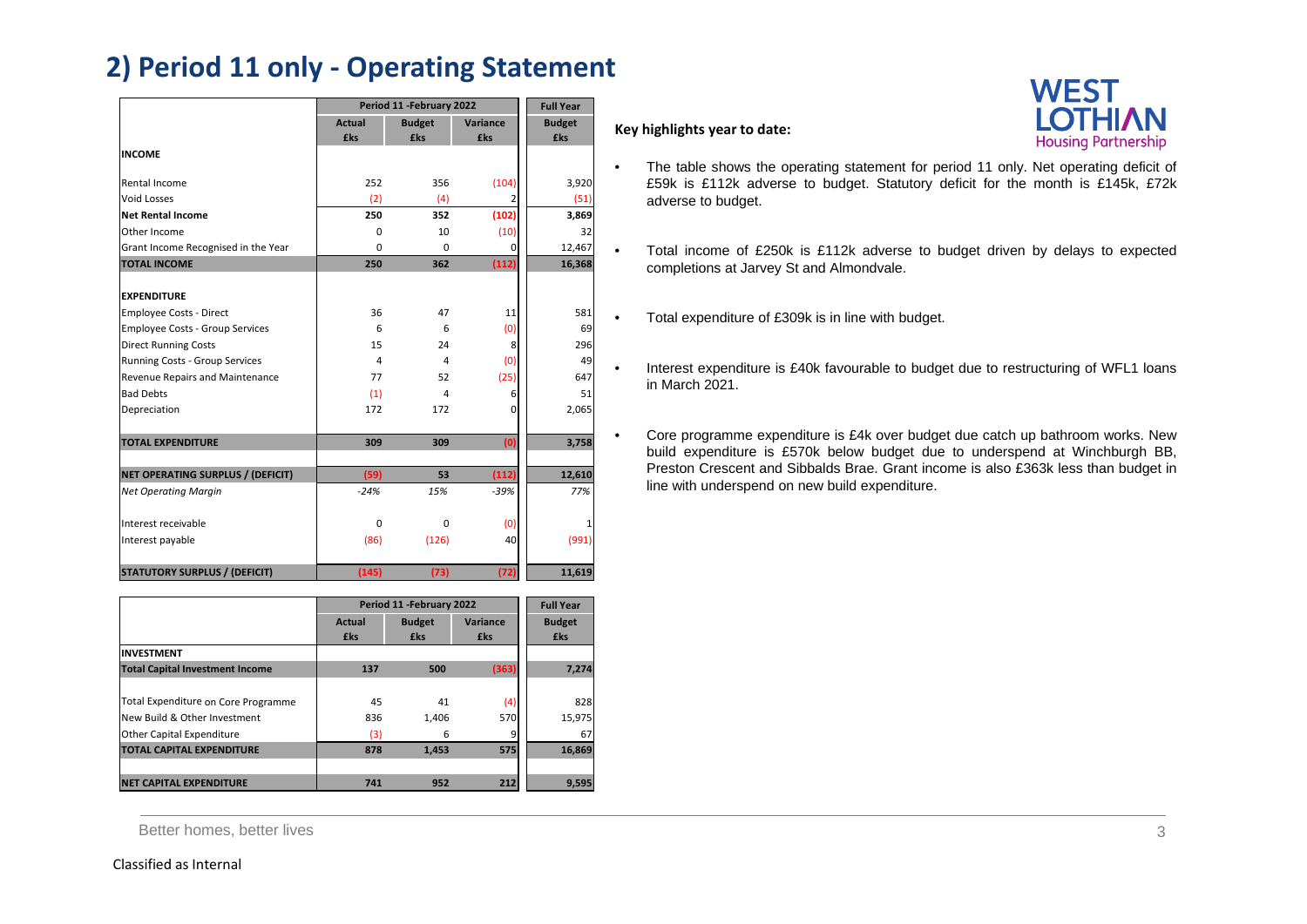# **3) Underlying surplus – P11 February 2022**

# **WEST Housing Partnership**

### **Key comments:**

- • The Operating Statement (Income and Expenditure Account) on page 2 is prepared in accordance with the requirements of accounting standards (Financial Reporting Standard 102 and the social housing Statement of Recommended Practice 2014).
- • However, the inclusion of grant income on new build developments creates volatility in the results and does not reflect the underlying cash surplus/deficit on our letting activity.
- • The table below therefore shows <sup>a</sup> measure of underlying surplus which adjusts our net operating surplus by excluding the accounting adjustments for the recognition of grant income and depreciation, including capital expenditure on our existing properties.
- • In the period to February 2022, an underlying surplus of £343k has been generated using this measure which is £385k favourable to budget. The variance is driven by the lower levels of expenditure, core programme investment and interest expenditure. The full year budget reflects an underlying surplus of £390k.

| <b>WLHP Underlying Surplus - February 2022</b> |                   |                   |                     |           |
|------------------------------------------------|-------------------|-------------------|---------------------|-----------|
|                                                | <b>YTD Actual</b> | <b>YTD Budget</b> | <b>YTD Variance</b> | FY Budget |
|                                                | £ks               | £ks               | £ks                 | £ks       |
| Net operating surplus                          | 1,618             | 3,013             | (1, 395)            | 12,610    |
| add back:<br>Depreciation                      | 1,893             | 1,893             | $\mathbf 0$         | 2,065     |
| less:                                          |                   |                   |                     |           |
| Grant income                                   | (1,487)           | (2,927)           | 1,440               | (12, 467) |
| Net interest payable                           | (999)             | (1, 231)          | 232                 | (990)     |
| Total expenditure on Core Programme            | (682)             | (790)             | 108                 | (828)     |
|                                                |                   |                   |                     |           |
| Underlying surplus                             | 343               | (42)              | 385                 | 390       |
|                                                |                   |                   |                     |           |

Better homes, better lives 4 and the set of the set of the set of the set of the set of the set of the set of the set of the set of the set of the set of the set of the set of the set of the set of the set of the set of th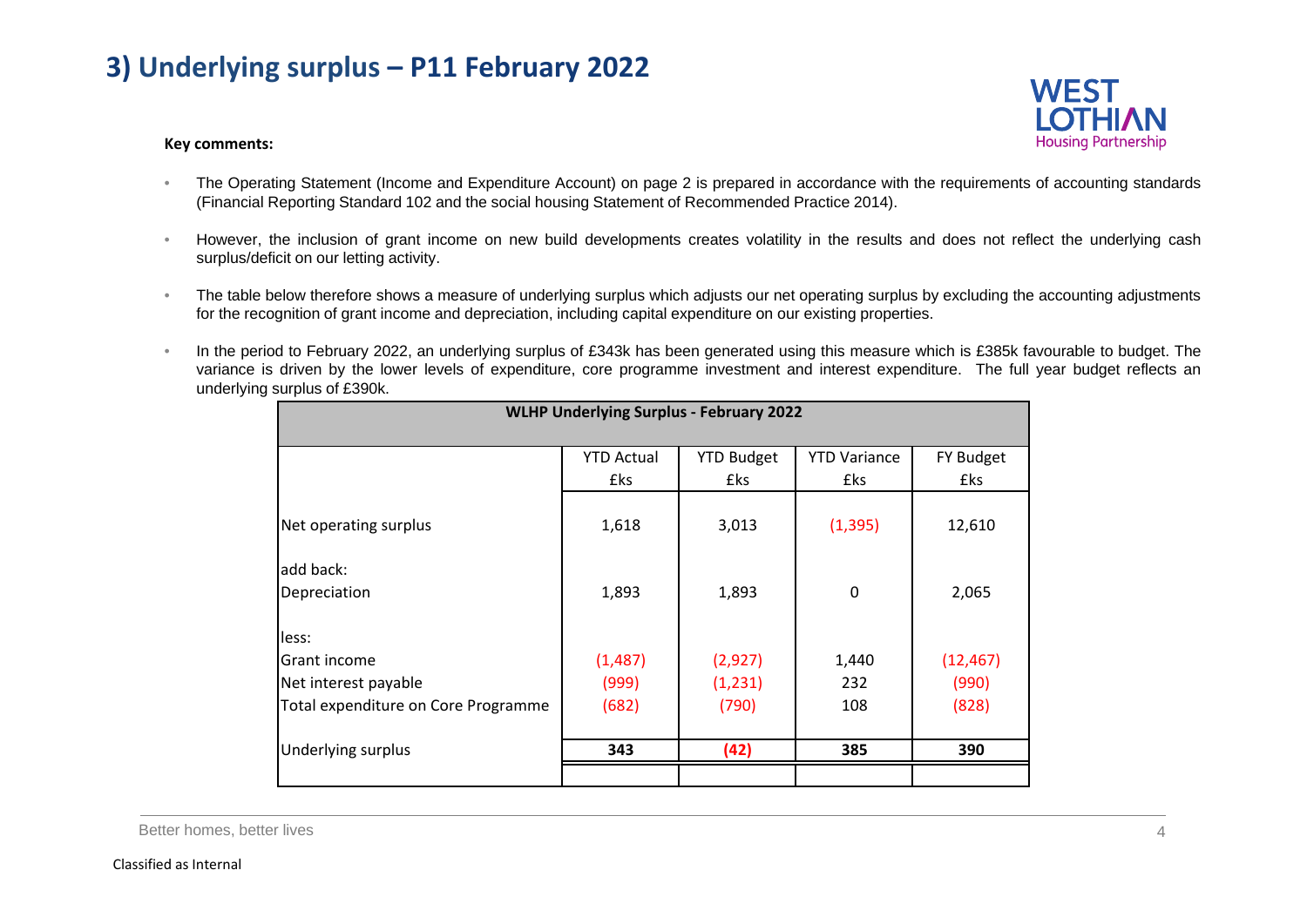# **4) Management Information - Employee & Running Costs**

|                                |            | Year to 28 February 2022 |                 |               |  |
|--------------------------------|------------|--------------------------|-----------------|---------------|--|
| <b>Employee Costs</b>          | Actual     | <b>Budget</b>            | <b>Variance</b> | <b>Budget</b> |  |
|                                | <b>£ks</b> | £ks                      | £ks             | £ks           |  |
| Salary/NIC/Pension             | 496        | 551                      | 55              | 620           |  |
| <b>Staff Costs Capitalised</b> | (43)       | (36)                     |                 | (39)          |  |
| Overtime                       |            |                          | 1               |               |  |
| <b>TOTAL</b>                   | 454        | 515                      | 61              | 581           |  |

|                                |                      | Year to 28 February 2022    |                        |                             |  |
|--------------------------------|----------------------|-----------------------------|------------------------|-----------------------------|--|
| <b>Direct Running Costs</b>    | Actual<br><b>£ks</b> | <b>Budget</b><br><b>£ks</b> | <b>Variance</b><br>£ks | <b>Budget</b><br><b>£ks</b> |  |
| Consultancy/Legal/Insurance    | 31                   | 29                          | (2)                    | 32                          |  |
| <b>Environmental Recharges</b> | 25                   | 25                          |                        | 30                          |  |
| Initiatives                    | 33                   | 40                          |                        | 41                          |  |
| <b>Office &amp; Property</b>   | 103                  | 172                         | 69                     | 185                         |  |
| <b>Staff Related Costs</b>     | 3                    | 8                           | 4                      | 8                           |  |
| <b>TOTAL</b>                   | 195                  | 274                         | 79                     | 296                         |  |

|                                | Year to 28 February 2022 | <b>Full Year</b> |                 |                         |
|--------------------------------|--------------------------|------------------|-----------------|-------------------------|
| <b>Initiatives</b>             | <b>Actual</b>            | <b>Budget</b>    | <b>Variance</b> | <b>Budget</b>           |
|                                | <b>£ks</b>               | <b>£ks</b>       | <b>£ks</b>      | <b>£ks</b>              |
| <b>Helping Hand</b>            | 2                        |                  |                 | $\overline{\mathbf{c}}$ |
| <b>Tenancy Support Service</b> |                          | 9                |                 | 9                       |
| <b>Think Yes</b>               | 4                        | 5                |                 | 5                       |
| <b>Wheatley Foundation</b>     | 20                       | 18               | (2)             | 18                      |
| <b>Wider Action</b>            |                          | 6                | 6               | 6                       |
| <b>TOTAL</b>                   | 33                       | 40               |                 | 41                      |

#### **Comments**

### **Employee Costs**

• Employee costs of £454k are £61k favourable to budget. Salary and on‐ costs are £55k lower than budget linked to <sup>a</sup> housing officer vacancy and an adjustment relating to <sup>a</sup> member of staff whose costs are now being recharged to another subsidiary.

### **Running Costs**

- •Direct running costs of £195k are £79k favourable to budget.
- • Central environmental recharges include the use of the Bathgate depot, owned by Dunedin Canmore and vehicle and equipment use, where the costs for these are incurred centrally.
- • Office and property costs are lower than budget as <sup>a</sup> result of savings made in overheads with all office-based staff working from home.

### **Initiatives**

•The annual donation to the Wheatley Foundation was paid in period 1.

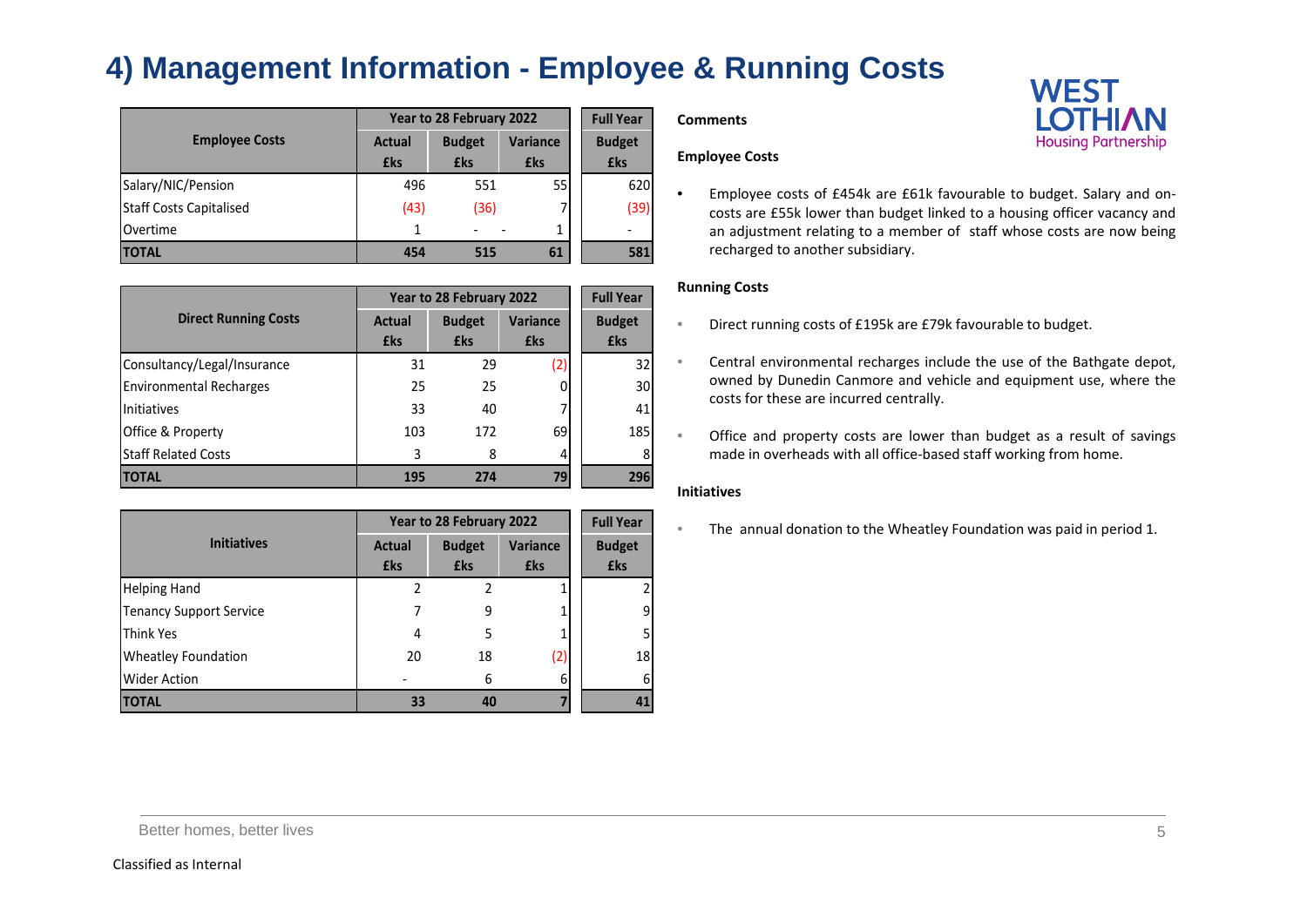# **5) Management Information - Repairs and Investment**

|                                  | Year to 28 February 2022 |               |                 | <b>Key Comments:</b>      |
|----------------------------------|--------------------------|---------------|-----------------|---------------------------|
| <b>Repairs &amp; Maintenance</b> | <b>Actual</b>            | <b>Budget</b> | <b>Variance</b> |                           |
|                                  | <b>£ks</b>               | <b>£ks</b>    | £ks             | <b>Repairs</b>            |
| <b>Responsive Repairs</b>        | 448                      | 454           | 6               | Repairs and               |
| Cyclical Maintenance             | 117                      | 136           | 19              | ٠                         |
| <b>Communal Heating</b>          | 20                       |               | (15)            | Responsive<br>£19k favour |
| <b>TOTAL</b>                     | 585                      | 595           | 10              | part to final             |



- Repairs and maintenance expenditure of £585k is £10k favourable to budget.
- Responsive repairs costs are £6k favourable to budget. Cyclical maintenance costs are £19k favourable to budget, while communal heating is £15k adverse to budget due in part to final actual costs being billed for the prior year.

|                   | Year to 28 February 2022 |               |                 |  |
|-------------------|--------------------------|---------------|-----------------|--|
| <b>Investment</b> | <b>Actual</b>            | <b>Budget</b> | <b>Variance</b> |  |
|                   | <b>£ks</b>               | <b>£ks</b>    | <b>£ks</b>      |  |
| Void              | 54                       | 35            | (19)            |  |
| Core Investment   | 557                      | 689           | 132             |  |
| Capitalised Staff | 70                       | 66            | 4)              |  |
| <b>TOTAL</b>      | 682                      | 790           | 108             |  |

#### **Investment**

 Core investment spend of £682k is £108k lower than budget due to works at Buttries View and some customer voice projects not progressing as planned. Some reprofiling of the programme has been actioned with the window replacements at Pyothall Court have been brought forward from 22/23 and the works at Buttries View will progress next year. Void costs of £54k are £19k adverse to budget largely due to works now being completed following the remobilisation of services.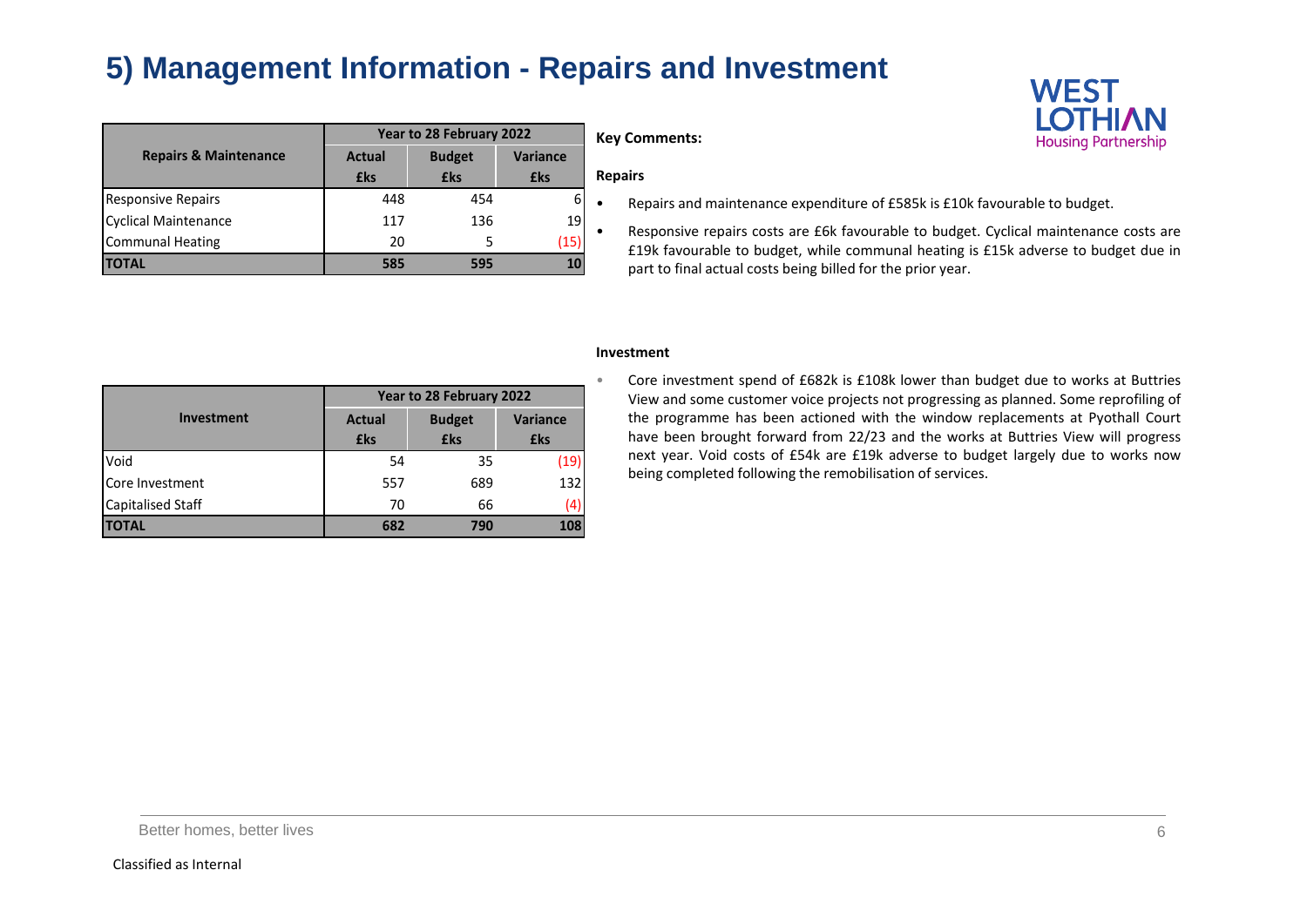

# **1c. Investment Expenditure – Regeneration WLHP – P11**

|                                |                         | Year to 28 February 2022 |               |          |                         |  |
|--------------------------------|-------------------------|--------------------------|---------------|----------|-------------------------|--|
| <b>Development Name</b>        | <b>Developer</b>        | <b>Actual</b>            | <b>Budget</b> | Variance | <b>Full Year Budget</b> |  |
|                                |                         | £'000                    | £'000         | £'000    | £'000                   |  |
| Almondvale                     | Cruden                  | 3,124                    | 3,764         | 640      | 3,994                   |  |
| <b>Blackness Road</b>          | Cala Homes              | 748                      | 1,344         | 596      | 1,420                   |  |
| Deans South                    | Springfield Partnership | 5                        |               | (5)      |                         |  |
| Dixon Terrace                  |                         | 1                        | 150           | 149      | 150                     |  |
| Jarvey Street                  | <b>City Building</b>    | 1,574                    | 1,715         | 141      | 1,815                   |  |
| <b>Kirk Lane</b>               |                         | 1                        | 23            | 23       | 23                      |  |
| Raw Holdings                   | Persimmon Plc           | 21                       |               | (21)     |                         |  |
| Linkston Road                  | Robertson Partnership   |                          |               |          | 112                     |  |
| <b>Preston Crescent</b>        | Cala Homes              |                          | 907           | 907      | 1,097                   |  |
| Sibbalds Brae                  | <b>Taylor Wimpey</b>    | 2                        | 3,424         | 3,422    | 3,718                   |  |
| Winchburgh Ph1                 |                         | 36                       |               | (36)     |                         |  |
| Winchburgh O                   | <b>BDW Trading</b>      | 2,678                    | 1,723         | (955)    | 1,873                   |  |
| Winchburgh BB                  | Allan Water Homes       | 63                       | 1,305         | 1,242    | 1,659                   |  |
| Capitalised Employee Costs     |                         | 104                      | 104           | (0)      | 113                     |  |
| <b>TOTAL INVESTMENT</b>        |                         | 8,357                    | 14,460        | 6,102    | 15,975                  |  |
|                                |                         |                          |               |          |                         |  |
| <b>GRANT INCOME</b>            |                         | 2,237                    | 6,687         | 4,449    | 7,274                   |  |
| <b>NET CAPITAL EXPENDITURE</b> |                         | 6,120                    | 7,773         | 1,653    | 8,701                   |  |

WLHP new build spend by end of February totalled £8.4m, which was £6.1m under budget.

- **Almondvale** (MMR/26 and SR/120): delays with service and impacts of covid impacting on site progress; further delays in handover are anticipated – units are forecast to complete later and into the 2022/23 financial year.
- *Blackness Road (MMR/6 and SR/8):* Monthly certificates now being received, spend progressing
- *Jarvey Street (SR/42):* Final 14 units forecast to hand over in March 2022.

• **Sibbalds Brae (SR/29):** Planning permission was refused by WLC in January 2022. Taylor Wimpey will appeal the decision and it is hoped that this project will still progress during the course of 2022/23.

- *Winchburgh O (Barratt Homes) (SR/20):* 8 units completed in January with remaining units forecast to complete in March '22.
- *Winchburgh BB (MMR/34 and SR/47):* Original proposal was for 85 units, now reduced to 81 units follow changes made during the planning process. Approved by Board in November 2020 on the basis of <sup>a</sup> build contract with Allan Water Homes but developer has not held tender price. Alternative delivery options being reviewed to deliver site via McTaggart Construction.
- • *Raw Holdings (MMR/25 and SR/38)* by Persimmon Homes. Approved by GDC in November 2021. MMR units to progress via Lowther direct. Acquisition/site start anticipated this financial year.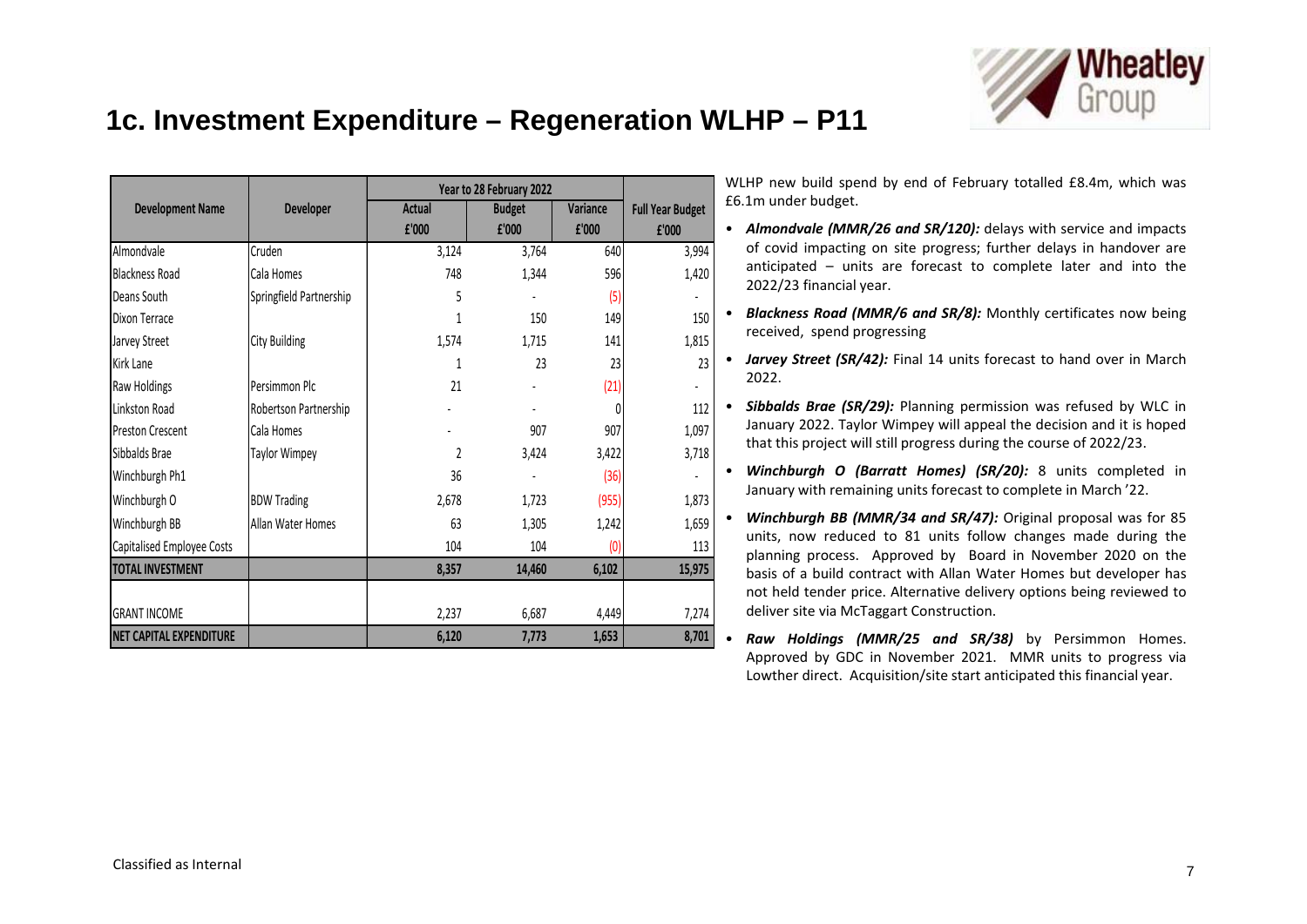# **7) Balance Sheet**

**Period 11**

|                                        | 28 February 2022 | 31 March 2021 | <b>Key Comments:</b>                                                                                                      | <b>TROUGHTY FULLICISHIP</b>                                                      |
|----------------------------------------|------------------|---------------|---------------------------------------------------------------------------------------------------------------------------|----------------------------------------------------------------------------------|
|                                        | £'000            | £'000         | $\bullet$                                                                                                                 | The balance sheet reported reflects the audited 31 March 2021 year               |
| <b>Fixed Assets</b>                    |                  |               |                                                                                                                           | end statutory accounts position after completion of the audit. Year              |
| <b>Social Housing Properties</b>       | 61,954           | 54,808        |                                                                                                                           | end adjustments applied include the revaluation of housing properties            |
| <b>Other Fixed Assets</b>              | 249              | 198           | and actuarial valuation of the defined benefit pension scheme.                                                            |                                                                                  |
|                                        | 62,204           | 55,006        | depreciation.                                                                                                             | The value of our fixed assets reflects additions in the year less                |
|                                        |                  |               |                                                                                                                           | <b>Trade &amp; other debtors</b> of £242k include rent arrears of £71k after bad |
| <b>Current Assets</b>                  |                  |               |                                                                                                                           | debt provision. This compares to arrears of £90k at 31 March 2021.               |
| Trade & Other Debtors                  | 242              | 263           |                                                                                                                           | Cash at Bank - At 28 February WLHP had £154k in the bank and has                 |
| Cash & Cash Equivalents                | 154              | 603           |                                                                                                                           | access to draw down further funding from WFL1 as and when required.              |
|                                        | 397              | 866           |                                                                                                                           |                                                                                  |
|                                        |                  |               |                                                                                                                           | <b>Short-Term Creditors</b> – Amounts due within one year of £16,685k            |
| Creditors: within 1 year               |                  |               |                                                                                                                           | include £2,504k due to other Wheatley entities and £13,930k in accruals          |
| <b>Trade Creditors</b>                 | (46)             | (1)           |                                                                                                                           | and deferred income, primarily grant received for the construction of new        |
| Accruals & Deferred Income             | (13,930)         | (13, 876)     | build properties. The remaining balance includes rent received in<br>advance from our tenants, trade and other creditors. |                                                                                  |
| Prepayments of Rent and Service Charge | (123)            | (99)          |                                                                                                                           |                                                                                  |
| <b>Other Creditors</b>                 | (82)             | (91)          |                                                                                                                           | <b>Long-Term Creditors</b> - This relates to £27m of loans due to WFL1 less      |
| Amounts due to Group Undertakings      | (2,504)          | (1,010)       |                                                                                                                           | fees paid. This borrowing has primarily been used to fund the new build          |
|                                        | (16, 685)        | (15,077)      | investment programme.                                                                                                     |                                                                                  |
| <b>Net Current Liability</b>           | (16, 288)        | (14, 343)     |                                                                                                                           |                                                                                  |
| <b>Long Term Creditors</b>             |                  |               |                                                                                                                           |                                                                                  |
| Amounts due to Group Undertakings      | (26, 977)        | (22, 476)     |                                                                                                                           |                                                                                  |
| Pension liability                      | (70)             | (70)          |                                                                                                                           |                                                                                  |
| <b>Net Assets</b>                      | 18,868           | 18.249        |                                                                                                                           |                                                                                  |
| <b>Capital and Reserves</b>            |                  |               |                                                                                                                           |                                                                                  |
| Share Capital                          |                  |               |                                                                                                                           |                                                                                  |
| <b>Revenue Reserve</b>                 | 18,868           | 18,249        |                                                                                                                           |                                                                                  |
| Partnership's funds                    | 18,868           | 18,249        |                                                                                                                           |                                                                                  |
|                                        |                  |               |                                                                                                                           |                                                                                  |

 $\Omega$  0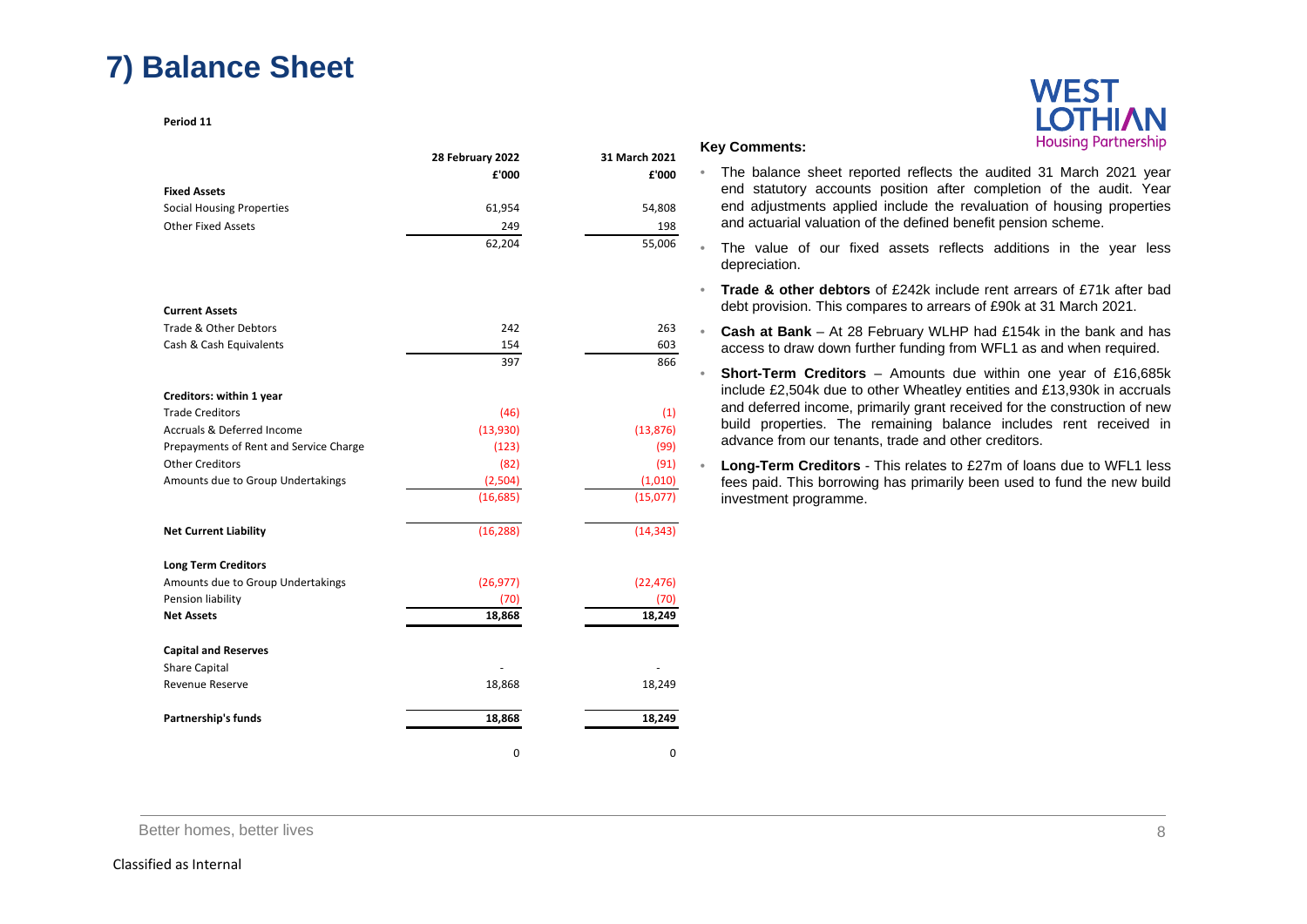

### **Report**

| To:              | <b>West Lothian Housing Partnership Board</b>                        |
|------------------|----------------------------------------------------------------------|
| By:              | <b>Brian Stewart, Director of Repairs, Investment and Compliance</b> |
| Approved by:     | <b>Frank McCafferty, Group Director of Repairs and Assets</b>        |
| Subject:         | Home Safe building compliance update                                 |
| Date of Meeting: | 30 March 2022                                                        |

**\_\_\_\_\_\_\_\_\_\_\_\_\_\_\_\_\_\_\_\_\_\_\_\_\_\_\_\_\_\_\_\_\_\_\_\_\_\_\_\_\_\_\_\_\_\_\_\_\_\_\_\_\_\_\_\_\_\_\_\_\_\_\_\_\_** 

### **1. Purpose**

1.1 This report provides an update to the Board on our building compliance work streams following the remobilisation of our work streams post pandemic.

### **2. Authorising and strategic context**

- 2.1 Under the Group Authorise/Manage/Monitor matrix, the Board is responsible for the ongoing monitoring and scrutiny of our compliance with relevant legislation and regulation. This report provides the Board with an operational update and details of compliance works that are undertaken and ongoing activities
- 2.2 In line with our Strategy "Your Home, Your Community, Your Future" we will maintain our commitment to "make the most of our homes and assets". We will ensure through our home safety compliance programmes that we protect and maintain our assets.

### **3. Background**

- 3.1 Our compliance works programmes includes gas servicing, TMVs (thermostatic mixer valves), water management including legionella prevention and electrical works such as electrical inspections and smoke and heat detector life-cycle replacements.
- 3.2 Landlords have a legal duty to repair and maintain gas pipework, flues and appliances in a safe condition, to ensure an annual gas safety check on each appliance and flue, and to keep a record of each safety check.
- 3.3 Landlords also have obligations under legislation or approved codes of practice for a variety of building maintenance and inspection activities related to firefighting equipment (dry risers/sprinklers), lifting equipment, alarm systems etc.
- 3.4 Landlords also have a responsibility for electrical safety including carrying out Electrical Inspections, commonly referred to as EICR or FIT testing.
- 3.5 The status of our other compliance work programmes is shown in the table below.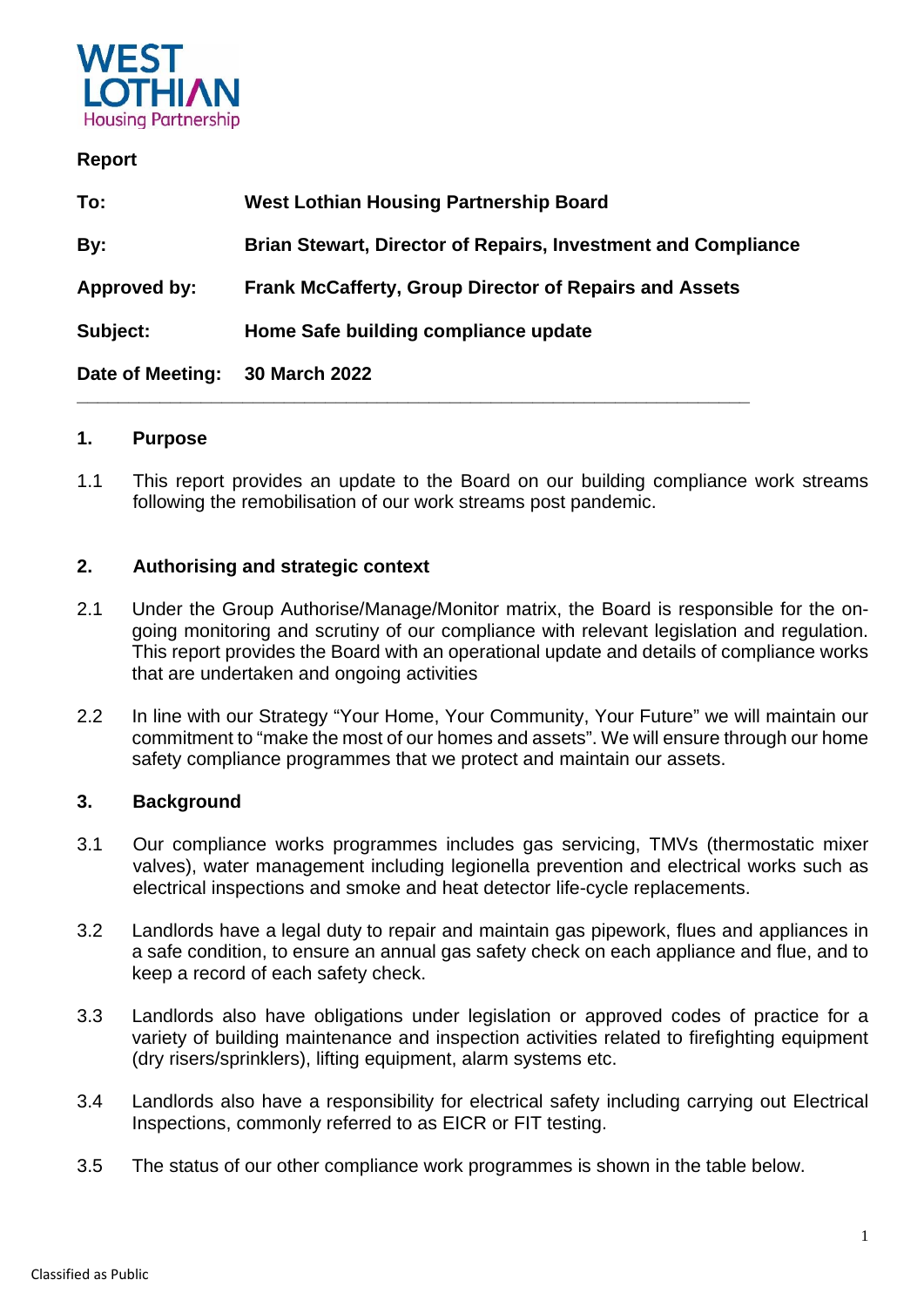| <b>Work Stream</b>                  | <b>Cycle</b>                     | <b>Status</b>                      |
|-------------------------------------|----------------------------------|------------------------------------|
| TMV maintenance and<br>Installation | Annual                           | Rolling programme<br>ongoing since |
|                                     |                                  | remobilisation                     |
| Smoke and Heat Detector             | Every 10 years but is            | Rolling annual                     |
| life-cycle replacement              | dictated annually by             | programme                          |
| programme                           | build date / LD2 install<br>date |                                    |
| Electrical (EICR)                   | Every 5 years                    | Rolling annual                     |
|                                     |                                  | programme                          |
| Lift Insurance Inspections          | Six monthly                      | Rolling programme                  |
|                                     |                                  | continued through the              |
|                                     |                                  | pandemic                           |
| <b>Proactive Lift Maintenance</b>   | Monthly                          | Ongoing                            |
| <b>Mechanical and Electrical</b>    | Subject to asset                 | Ongoing                            |
| Works                               | requirements:                    |                                    |
|                                     | examples are CCTV.               |                                    |
|                                     | Pumps, aerials, hoists           |                                    |

### 3.6 **Key Objectives for compliance work:**

- To increase customer safety within their homes by undertaking both statutory and good practice compliance activities.
- **Increasing access levels for Dunedin Canmore Property Services (DCPS) trades** operatives and other specialist contractors.
- Package up home safety visits where practical and minimise number of visits to decrease inconvenience to the customer while enhancing value for money and productivity.
- **Increase visibility of compliance works with frontline staff, particularly Customer First** Centre colleagues who can engage with customers while raising day to day repairs on their behalf for example.

### **One and done approach**

3.7 Our approach to delivering compliance activities is embedded in our Group Repairs and Maintenance Policy Framework:

"*The Group's approach is to offer a one-stop shop service through compliance trades teams for compliance events required within a customer's home…. The aim of this service is to minimise disruption to the customer and to provide assurance on the safety of our homes."*

- 3.8 To that end, our principal contractor, DCPS, has developed a dedicated Home Safety delivery team which both plans and delivers the compliance programme. This Home Safety Team consists of officers and trades operatives with expertise across gas, electrical, water management and lift safety as well as customer service staff. For specialist functions the team will engage an appropriate external contractor.
- 3.9 Wherever practical for similar related compliance activities within our stock we will endeavour to package works together subject to asset compliance cycles, property attributes and individual customer requirements.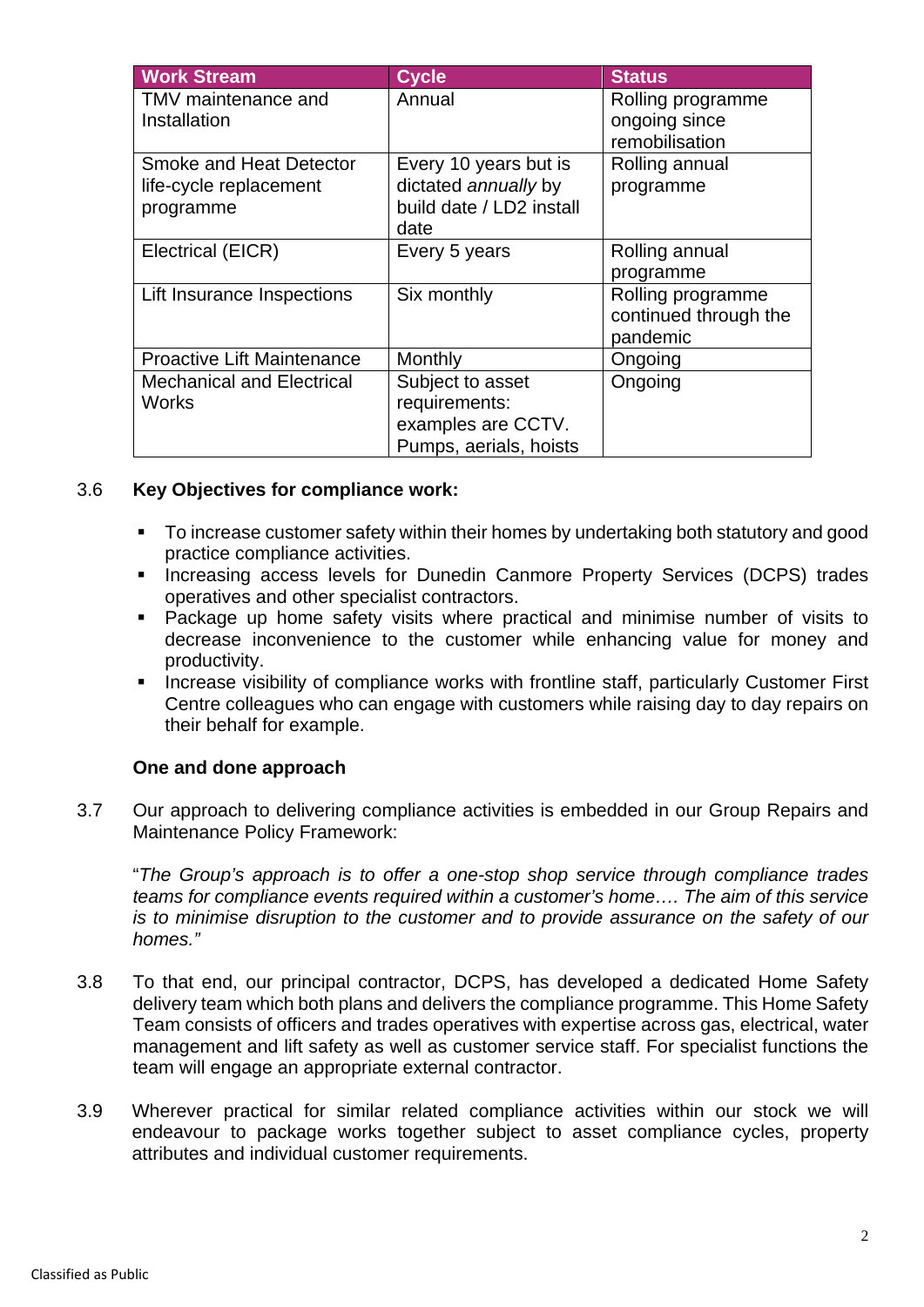| <b>Type of Package</b>                                           | <b>Stock Targeted</b> | <b>Type of works</b>                                                                                                                                                                                                                          |
|------------------------------------------------------------------|-----------------------|-----------------------------------------------------------------------------------------------------------------------------------------------------------------------------------------------------------------------------------------------|
| Home Safety Bundle 1:<br>Water<br>and<br>Gas<br>Management works | Gas properties        | Annual gas servicing<br>Temperature checks at water<br>٠<br>outlets<br><b>TMV</b> works<br>$\blacksquare$<br>Test/servicing of<br>$\blacksquare$<br>smoke/heat/carbon monoxide<br>detectors<br>Complete all certification<br>$\blacksquare$ . |
| Home Safety Bundle 2:<br>Electrical installs and<br>servicing    | All properties        | Installation of Smoke and Heat<br>detectors (re-life programme)<br>Carry out EICR inspections<br>п<br>Test/servicing of smoke and heat<br>$\blacksquare$<br>detectors                                                                         |

3.10 When one of our properties is vacant we will also use the opportunity to carry out compliance activities. The purpose of the void compliance works is to ensure that customers receive a home which is safe and secure for them to live in, while also maximising the access opportunity for us to undertake as much cyclical or capital compliance works as possible while the property is vacant.

### **4. Discussion**

### **Gas Safety**

- 4.1 The measures to reduce the spread of COVID-19 in the early phases of lockdown had a significant adverse impact on our gas safety performance. Historically, we had 100% gas safety compliance (i.e. no outstanding CP12s). Achieving this compliance requires an annual inspection of every property with gas. We have 688 homes on the gas servicing contract.
- 4.2 Since the 11<sup>th</sup> August 2020, we have recovered our historical performance position and returned to zero failed CP12s and 100% compliance with SHR ARC performance indicators. We have maintained zero CP12 fails since reaching that level in August.
- 4.3 In addition to the formal appointment letters that are issued we have maintained our proactive outbound calling through our customer service team, to maximise access into our tenants' homes and allow them the flexibility to change appointments over the phone.
- 4.4 Only as a last resort after we have exhausted all reasonable efforts to obtain access do we move to a forced appointment, to guarantee we maintain compliance and ensure the safety of our tenants.

### **Water Management**

4.5 Legionella testing is part of our overall water management strategy and is a year round programme.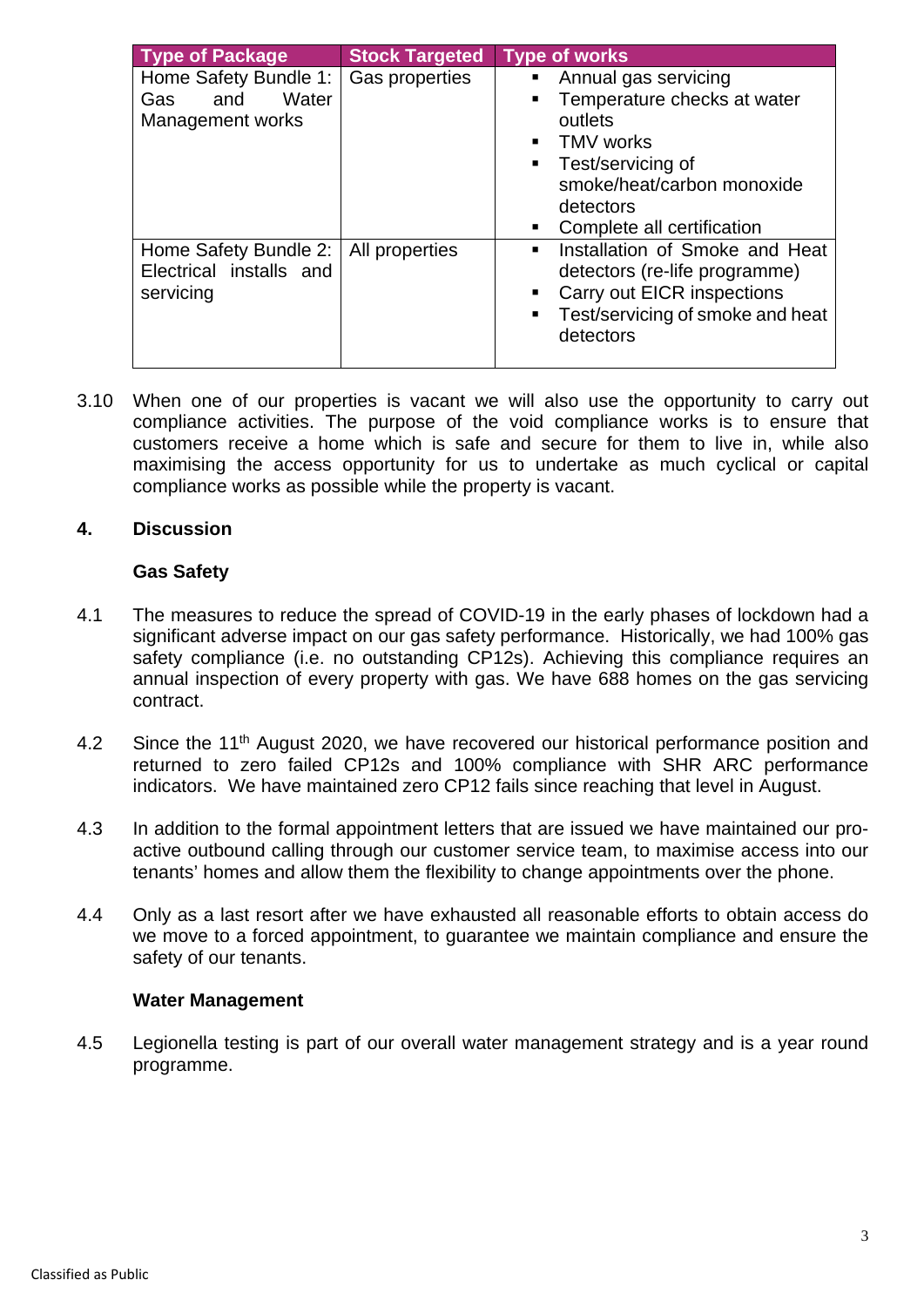- 4.6 Our testing regime varies on a site by site basis taking into consideration the water system installed, the type of property and the customer demographic. Works can include visual inspections of the tanks, risk assessments, temperature checks of both the water inlet and of resting water within the tank, bacterial testing which checks the water supply for various bacteria including e-coli and legionella and chemical testing for metal and mineral contents to ensure that water meets the relevant water quality standards as set by the Water Supply (Water Quality) (Scotland) Regulations 2001.
- 4.7 The table below provides details of progress against the annual programme.

| Subsidiary  | <b>Inspections</b><br>completed<br>so far | Total'<br>Inspections/Assessments<br><b>Required</b> | Percentage<br>completion |
|-------------|-------------------------------------------|------------------------------------------------------|--------------------------|
| <b>WLHP</b> | 4 sites                                   | 4 sites                                              | 100%                     |

### **TMV Servicing**

4.8 TMVs are valves that help to maintain water temperature by blending hot and cold water together to ensure safety while washing hands, showering or bathing. The table below provides the total number of our households within this programme.

| <b>Business Area</b> | <b>Qualifying Households</b> |
|----------------------|------------------------------|
| MI HP                | 109                          |

4.9 Our TMV programme is a rolling annual programme, and includes potentially vulnerable customer groups within qualifying households (e.g. those households with children under 5 years old or adults over 75 years old and also some sites where we deliver care services). The qualifying households are reviewed annually.

### **Smoke and Heat Detectors**

4.10 We carried out a programme to install upgraded smoke and heat detectors in our homes before the Scottish Government deadline of the 31<sup>st</sup> January 2022. All customers were offered several appointments to enable the works to be completed at a time suitably convenient for them. Only as a last resort did we move to a forced appointment, to ensure we achieved 100% by the deadline.

## **Periodic Electrical Testing (EICR)**

4.11 In May 2020 the Scottish Government updated its guidance to social landlords via the Scottish Housing Quality Standards (SHQS), requiring that periodic electrical inspections be undertaken in all properties on a cycle of no more than 5 years. This brought the social housing sector in line with guidance issued to the private rented sector in 2015. The relevant Part of the new SHQS guidance recommends that outstanding electrical inspections "should be done by the end of March 2022. Landlords must make "reasonable efforts" to ensure that homes are accessed to carry out the inspection.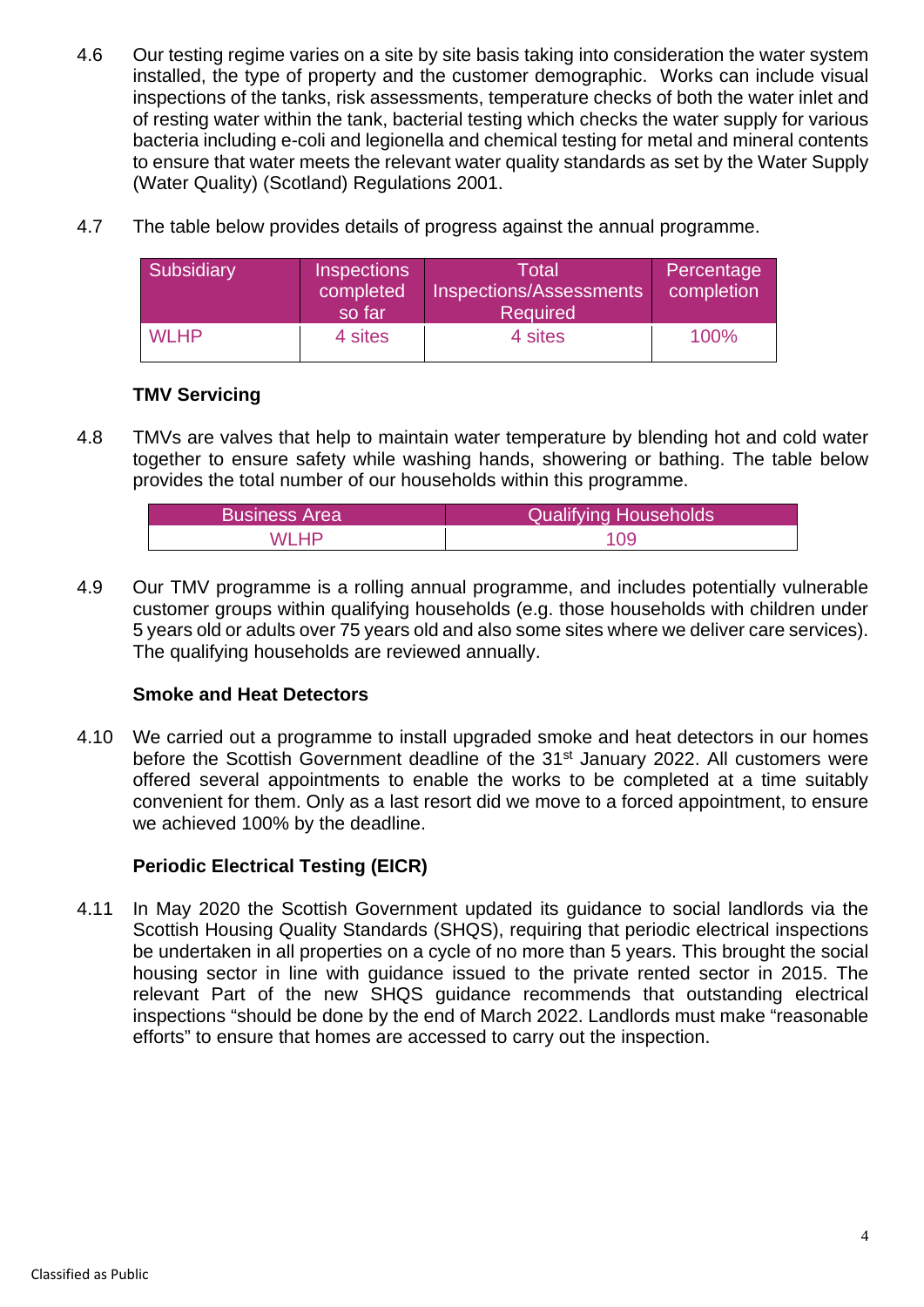- 4.12 Historically we budgeted for periodic inspection on a 5 yearly cycle, reflecting the following risk mitigation considerations:
	- significant internal investment works that were carried out in our properties over the last decade included electrical upgrades as required;
	- Age (build year) of the stock;
	- availability of electrical safety repairs for customers 24/7/365;
	- **EXTEREN** inspections and electrical repairs/upgrades undertaken at void; and
	- on-going one off investment works which identify issues with electrical installations.
- 4.13 We undertook periodic electrical inspections in customers' homes (as required) when we were installing the new smoke and heat detector systems, to minimise disruption to customers.
- 4.14 The table below shows our current position with obtaining access to carry out the electrical inspection, which takes two hours to complete, the property must have credit in the electricity meter and clear access to power outlets in all rooms.

|             | <b>Stock</b> | <b>EICR Total</b><br>Outstanding | Percentage<br>completion |
|-------------|--------------|----------------------------------|--------------------------|
| <b>WLHP</b> | 762          | 75                               | 90.41%                   |

### **Lift Inspections and Maintenance**

- 4.15 Lift inspections by our insurance engineers commenced as normal throughout the pandemic and lockdown and any time related defects that were identified were actioned by our lift contractors as a priority. Any minor defects or recommendations have also now been completed since we remobilised back in April 2021.
- 4.16 Proactive servicing of our lifts is carried out monthly via our approved Insurance company (HSB).
- 4.17 All emergency callouts are being dealt with within timescales and there is continued dialogue with the contractor about any potential issues.

### **Mechanical and Electrical Works**

- 4.18 Throughout the lockdown our specialist M&E contractor and their supply chain worked under our instruction to undertake all statutory compliance works which are accessible within common areas of our blocks or within landlord controlled areas (tank rooms, risers etc.), this work included water testing, dry riser testing, fire alarm maintenance.
- 4.19 All emergency callouts were dealt with within timescales.
- 4.20 The majority of our M&E equipment is within communal areas of blocks, which allowed our contractor to catch up quickly on non-essential works ensuring all our M&E works were up to date shortly after we remobilised.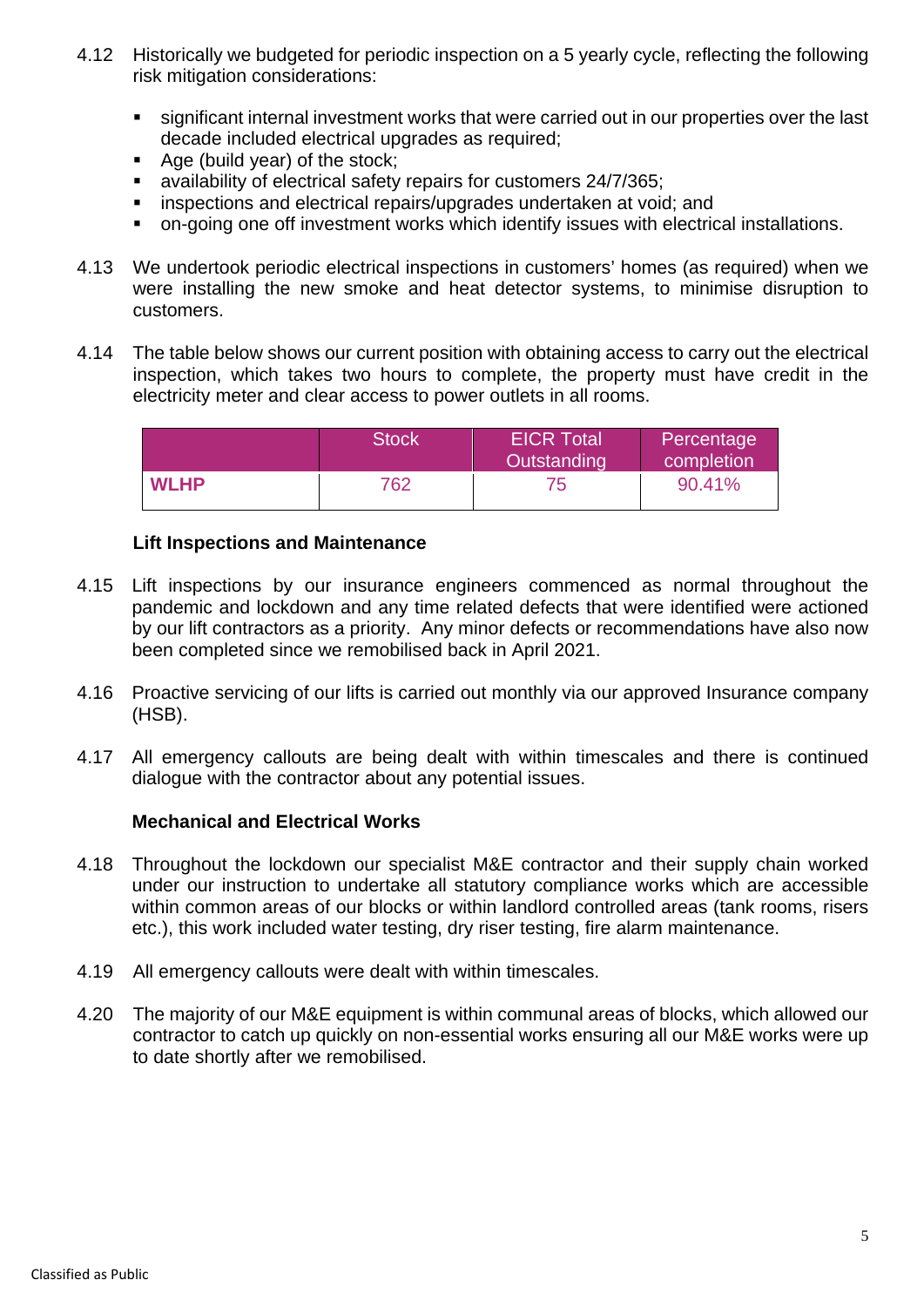### **Management and Delivery**

4.21 Our Home Safety team will continue to provide day-to-day management of our compliance work programmes including all project management functions, supporting our Customer First Centre model with customer communication and provide all performance, financial monitoring and reporting. The team's approach will ensure we continue to provide a robust landlord assurance function across maintaining compliance in this area.

### **5. Customer engagement**

- 5.1 Our experience through the COVID-19 pandemic highlighted the value of proactively engaging our customers, and emphasising the importance of our compliance work programmes through our annual "Stay Safe" Messaging. (See appendix 1) We will continue to develop our approach to working with our customers to deliver our compliance activities in the new operating model, utilising the size and scale of our new Customer First Centre to engage our customers and work with our Home Safety team to improve overall access rates.
- 5.2 We will further strengthen communications with customers at each stage to explain:
	- **•** what we are doing and why it's important;
	- **how we will ensure the work can be carried out safely;**
	- what we need them to do; and
	- **how they can get in touch to talk to us.**
- 5.3 Key messages in all our communications to customers on compliance will be:
	- **The safety of our customers and staff is our top priority and as a result we will** continue to follow all recommended best practices on PPE;
	- **Compliance activities are essential work aimed at keeping you and your home safe;** and
	- **•** Develop positive messaging to improve the profile of compliance activities so that our customers see them as "value works".
- 5.4 These key messages, supplemented where appropriate with detail of the individual project or work being carried out, will be communicated to customers using a range of channels including telephone calls, on-line, web and social media.

### **6. Environmental and sustainability implications**

- 6.1 There are no direct environmental and sustainability implications associated with this report.
- 6.2 However our approach to carry out associated compliance works in one visit will as a result lead to fewer travel visits by engineers and trade staff across our assets.

### **7. Digital transformation alignment**

7.1 We will look to align our compliance activities work programmes with our digital transformation strategy. Giving customers more choice over appointment timeframes and offering a digital self-serve method for the customer arrange compliance works in their homes.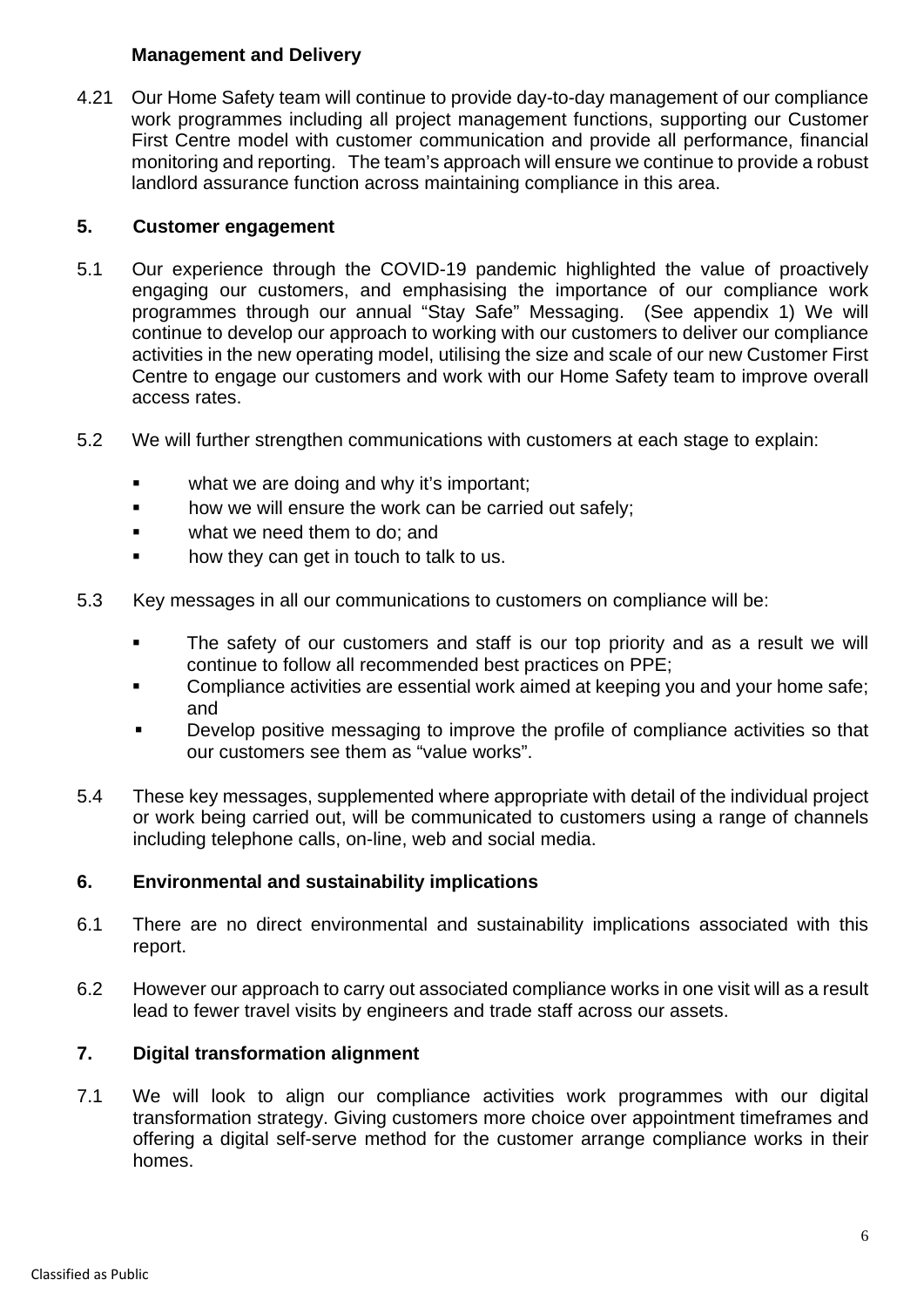### **8. Financial and value for money implications**

- 8.1 There are no direct value for money implications arising from this report.
- 8.2 Budgets for these work streams have already been agreed and improved as part of the 5 year plan already approved at Board.

### **9. Legal, regulatory and charitable implications**

- 9.1 In considering the current legal implications, the organisation will respond to any changes to regulations from the Scottish Government and SHR as and when they may arise.
- 9.2 The amendments to the Scottish Housing Quality Standards in relation to Periodic Electrical inspections required us to increase our electrical inspection programme to work towards the recommended target date of 31 March 2022.

### **10. Risk appetite and assessment**

- 10.1 The organisation's risk appetite relating to building compliance work streams is minimal" i.e. preference for ultra-safe business delivery options that have a low degree of inherent risk and only have a potential for limited reward.
- 10..2 Risks relating to repairs and maintenance are set out in our risk register. In addition, some compliance activities, for example gas servicing, are embedded in the Scottish Housing Regulator's reporting requirements.

### **11. Equalities implications**

11.1 There are no equalities implications associated with this report.

### **12. Key issues and conclusions**

- 12.1 We completed all essential compliance activities throughout the pandemic and lockdown, keeping our homes and customers safe.
- 12.2 We will continue to develop our approach to maximising access for compliance works through our new operating model.
- 12.3 We will continue to offer a "one and done" approach where possible for similar related compliance activities subject to asset cycles, property attributes and customer requirements.
- 12.4 We will ensure we remain agile and alert to any changing legislation or best practice to maintain our commitment to providing a robust level of landlord assurance across the various compliance activities.

### **13. Recommendation**

13.1 The Board is asked to note the content of this report and agree the proposed approach to compliance related works.

### **List of Appendices**

Appendix 1 - Stay Safe Branding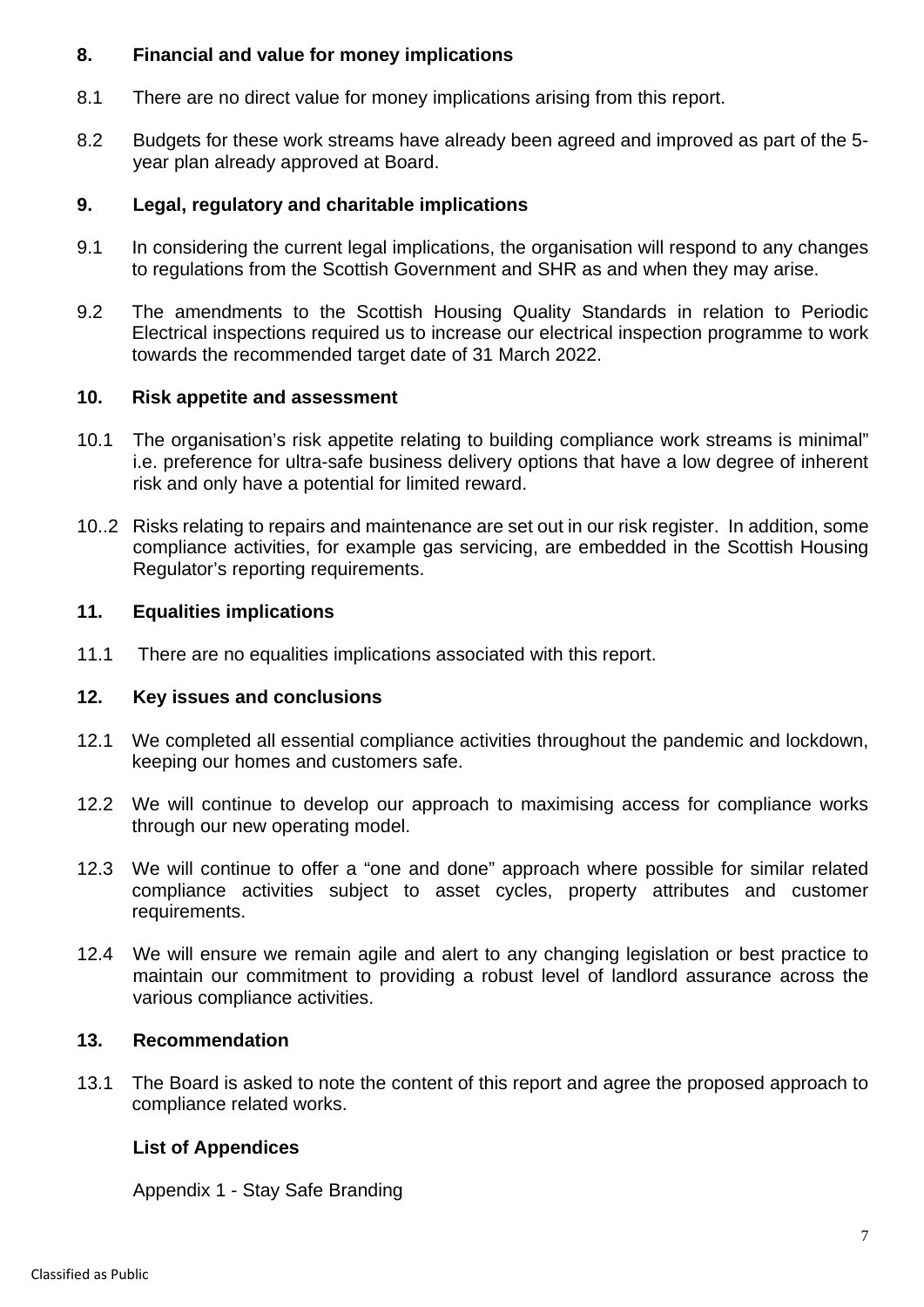

**Electrical testing and** smoke and fire protection

## **WEST LOTHIAN**

#### What are we doing?

- Fitting new smoke and heat detectors ahead of Scottish Government Legislation
- Electrical testing to ensure homes continue to be safe

### Why are we doing this?

- · Reducing the risk to customers in the event of fire in the home
- Early warning with improved smoke and heat detectors
- Legislation is changing. and we want to be compliant in advance of the new Scottish Government legislation being introduced

#### Better homes, better lives

#### **What is involved?**

- · Installing new smoke and heat detectors takes around two hours
- Electrical testing and installing new smoke and heat detectors takes around four hours
- There will be some drilling during the work and we will clean up after the work
- · Some of our staff will be wearing protective clothing as a precaution while they carry out the work

#### **How to help?**

- Be at home for your appointment
- Don't smoke in the room where our staff are working
- Keep pets under control

Part of Wheatley Group

I

WLHPCALLCRO/STAYSAFE/FE819/102031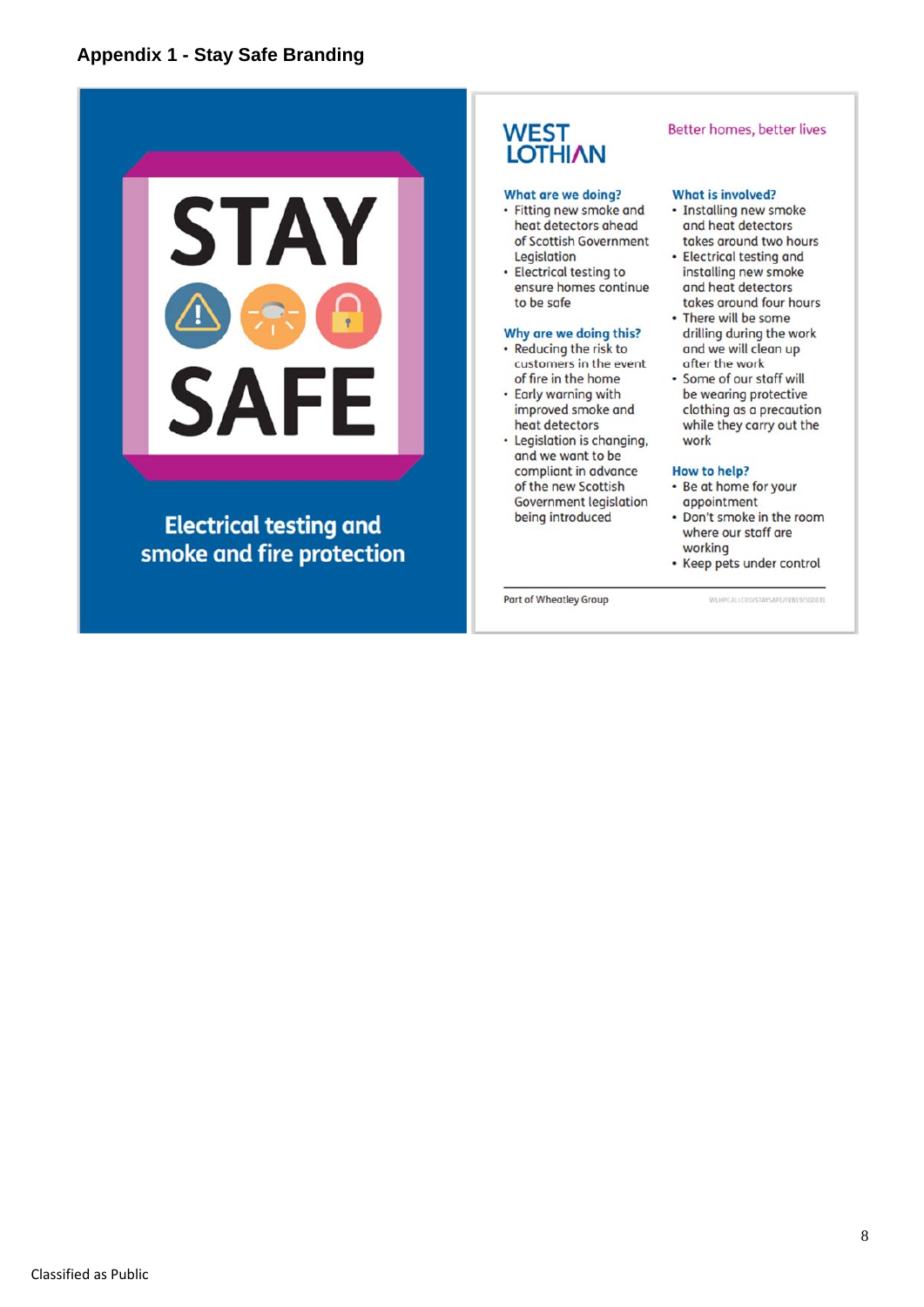

- speak to your housing officer
- > don't leave rubbish or bulk items lying about communal areas it's dangerous
- > always put cigarettes out properly in an ashtray
- > switch off electrical appliances at the wall when you leave your home or go to bed.

Find out more Stay Safe advice and tips below.



## Home fire safety visit

Get your free home fire safety visit from Scottish Fire and Rescue.

### Kitchen safety

Did you know more fires start in the kitchen than in any other room?

# Bathroom safety

Avoid scalds and burns by reading our bothroom safety tips.

### Bedroom safety

Reduce the risk of a fire in the bedroom by following our tips.

#### Foyers and stairwell safety

Keep foyers and stairwells clear in the event of a fire.

### Trips and falls

Avoid trips and falls in the home by following these safety tips.

#### Living room safety

Stay safe in the living room by following out expert odvice.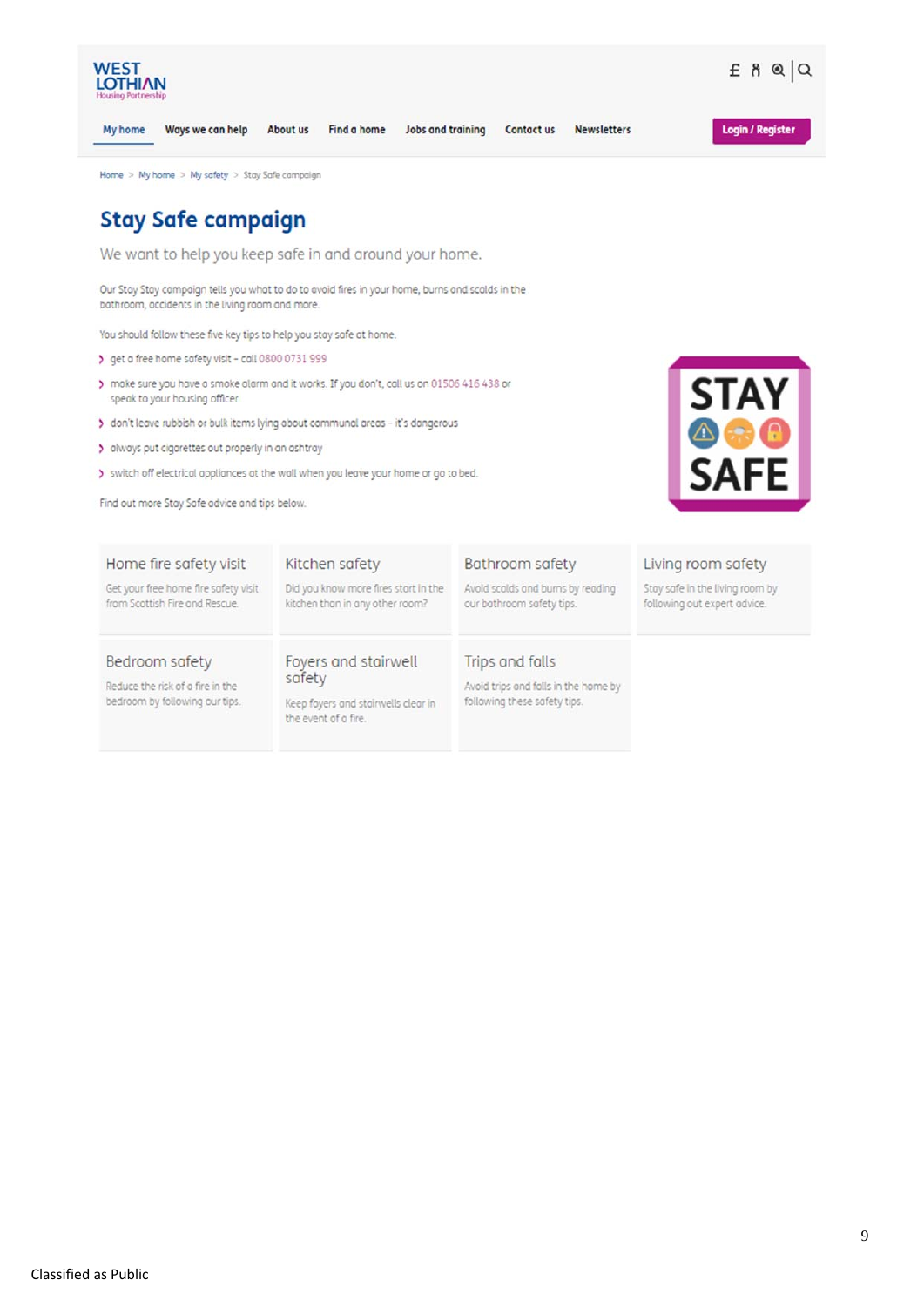

# **Report**

| To:              | <b>West Lothian Housing Partnership Board</b>    |
|------------------|--------------------------------------------------|
| By:              | <b>Lynsey Fotheringham, Head of Housing</b>      |
| Approved by:     | Olga Clayton, Group Director of Housing and Care |
| Subject:         | <b>Energy costs: supporting our customers</b>    |
| Date of Meeting: | 30 March 2022                                    |

### **1. Purpose**

1.1 This report updates the Board on the steps we are taking to support our customers with increasing energy costs.

**\_\_\_\_\_\_\_\_\_\_\_\_\_\_\_\_\_\_\_\_\_\_\_\_\_\_\_\_\_\_\_\_\_\_\_\_\_\_\_\_\_\_\_\_\_\_\_\_\_\_\_\_\_\_\_\_\_\_\_\_\_\_\_\_\_** 

### **2. Authorising and strategic context**

2.1 The financial measures noted in this report are budgeted within the business plan financial projections separately on the Board agenda. Supporting our customers with the cost of running their homes is a key objective in our 2021- 26 strategy.

### **3. Background**

- 3.1 The UK has limits on how much suppliers are able to charge consumers for energy, known as the price cap. Energy price caps are reviewed by the government's regulator, Ofgem, every six months. Following price rises in October 2021, energy costs for customers are due to again increase from 1 April.
- 3.2 The increase on 1 April will see households on standard tariffs pay an average of £693 more per year – with bills rising from £1,277 to £1,971 per year, while prepayment customers will see an average increase of £708 - from £1,309 to £2,017.
- 3.3 Wholesale natural gas prices have been rising for a number of reasons, including low inventories as economies re-open post-Covid, and Russia tightening its gas supply to the rest of Europe. The UK has been heavily impacted due to its reliance on gas as an energy source, with 85% of UK domestic heating being gas-based.
- 3.4 Since the start of the pandemic, we have supported customers facing hardship through a range of initiatives, these include our emergency response fund, EatWell programme and a number of fuel top-up schemes, including our Energy Crisis Fund, for which we have claimed £1.75m in support from Ofgem to date.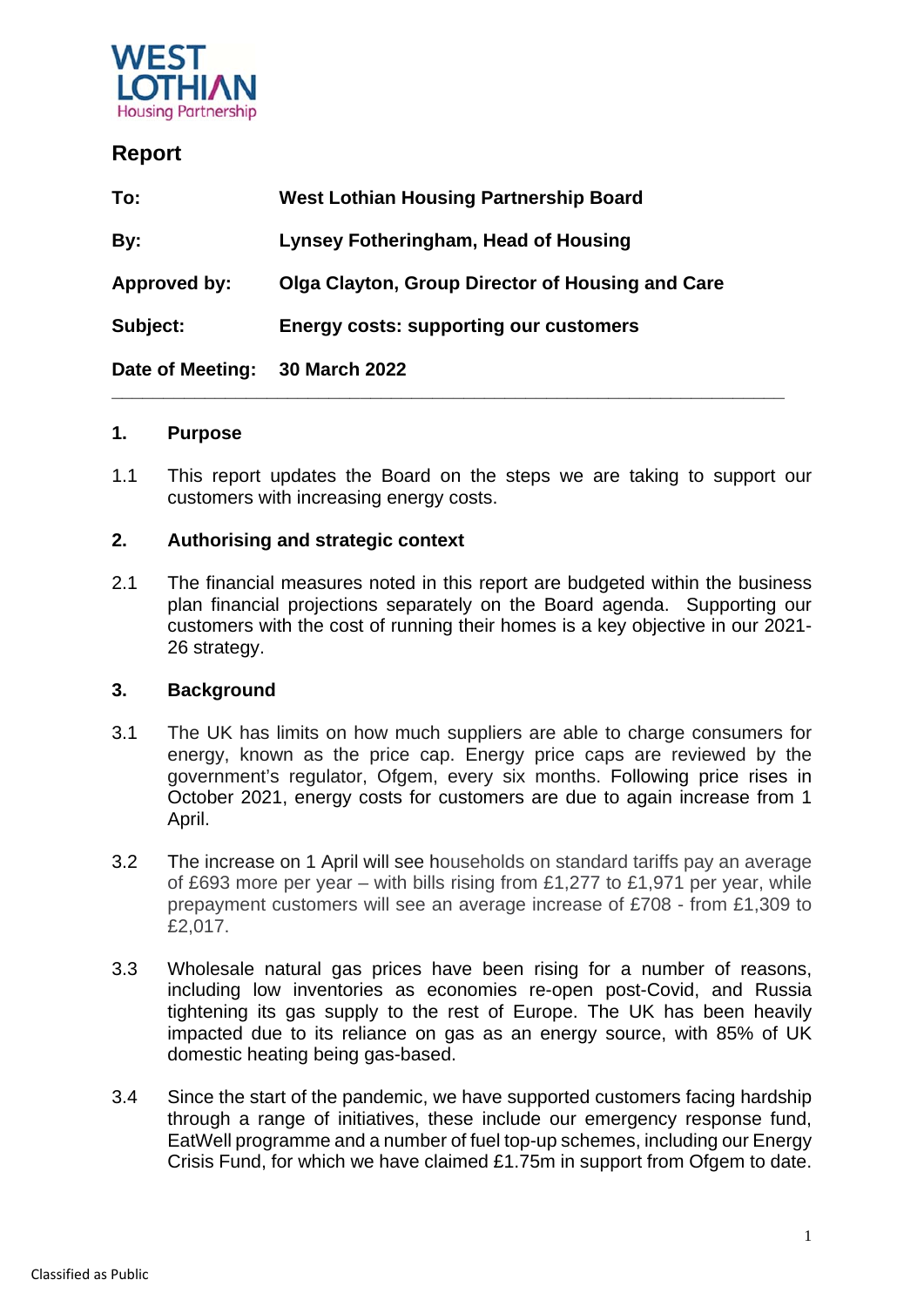### **4. Discussion**

- 4.1 Given the current position regarding the cost of energy, our Fuel Advice Team will play two key roles. Firstly, we will help advise and guide customers through the array of different funds and sources of support recently announced by the UK and Scottish Governments. While these are welcome, they are likely to be confusing for customers to navigate.
- 4.2 Utility companies are currently not offering any new tariffs due to the ongoing situation regarding energy prices, meaning our customers are unable to move to a more affordable tariff at this time. However, the Fuel Advice team are continuing to deliver a bespoke energy advice service to our customers and we have seen a recent increase in demand for our service and in the number of customers requiring our support. The valuable service continues to deliver great outcomes for our customers, as this quote from our customer, Sandra regarding the home heating support fund shows, 'it has helped me a lot, a huge weight has been lifted off my mind. I wouldn't have known what to do as it was very complex. I'm also getting a smart meter fitted now.'
- 4.3 Secondly, we have accessed or are developing other support mechanisms for our customers. These are set out below.
	- (i) While we will continue to access funds on a local and national basis on behalf of customers, we have also considered how we can concentrate our resources to help customers given the acute nature of the situation. We have therefore brought together £1m under Wheatley Foundation through the Helping Hand Funds which will be used as a single pot to support customers in urgent need of assistance. This fund will be available for our frontline staff, including in the Customer First Centre, to access on behalf of customers, and may cover food, fuel and other forms of emergency assistance. This is on top of the £200,000 budget allocated next year for food support through our EatWell programme, also run by the Wheatley Foundation.
	- (ii) To augment the Wheatley Foundation's funds, the Fuel Advice team along with Housing Officers and other colleagues across Group have been supporting customers who have prepayment meters through our Energy Crisis Fund. Group have to date successfully secured £1.75m in grant funding from Ofgem, of which £410k remains. We have also just had confirmed our bid for a further £500k has been successful, taking the total to £2.25m. We can begin to allocate this money from the end of this month onwards. The Energy Crisis Fund supports customers by providing a maximum of three awards of £49 by voucher that they can credit to their pre-payment meter. We can also potentially use this funding to arrange the reconnection of gas where it has been shut off by the supplier due to overdue charges (at the same time updating the CP12).
	- (iii) The Fuel Advice team have also been supporting customers to apply to Scottish Power and SSE who have their own hardship funds which are only available to their customers specifically, as well as British Gas who has a fund that is opened to customers of any energy supplier. Each of these individual funds have differing eligibility criteria and some are only open for a short period of time.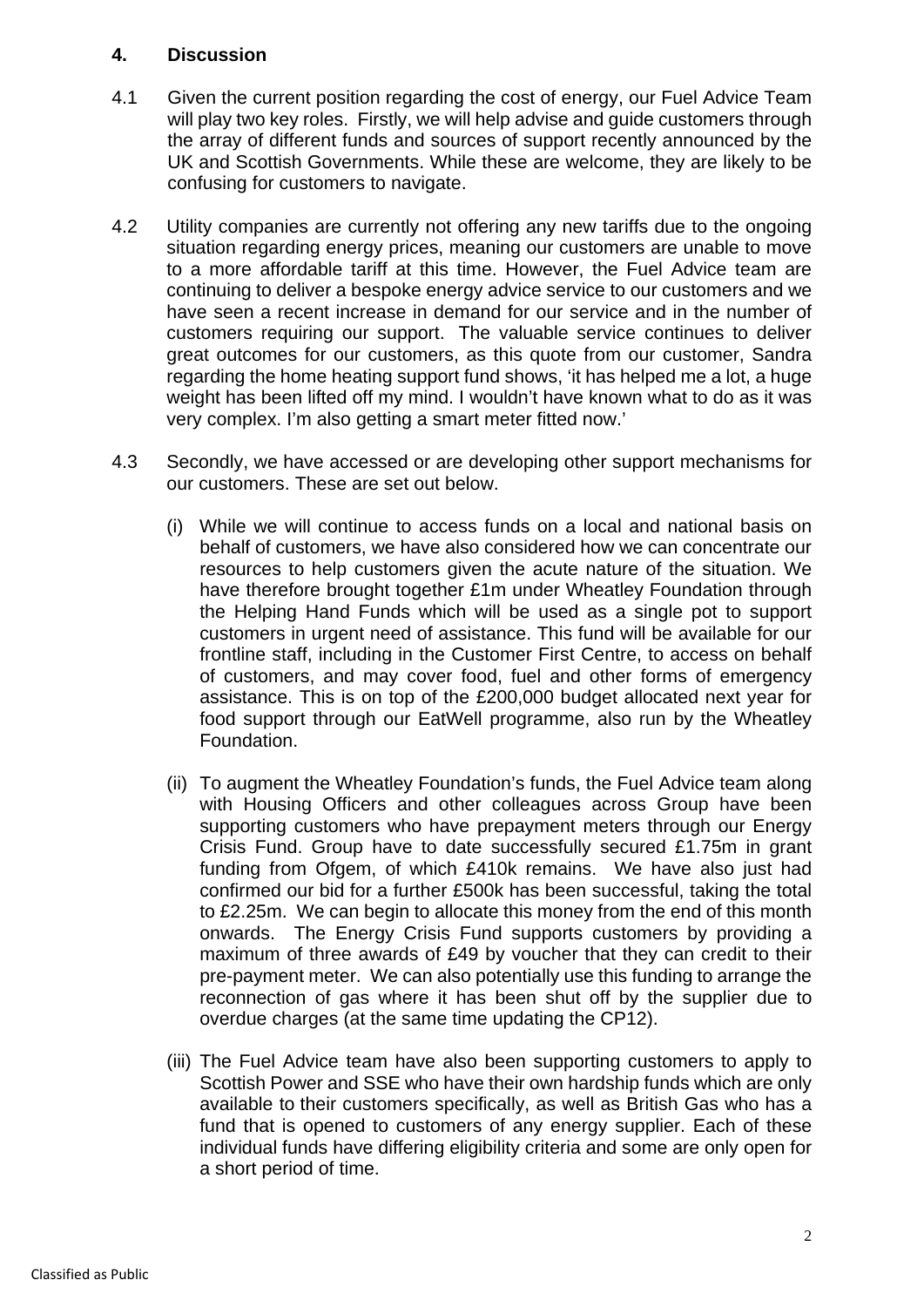- (iv) Across Group we are in the early stages of a partnership agreement with The Wise Group to support customers who have credit meters with a oneoff payment of £150 which would be paid directly to the energy supplier on behalf of our customers, and we are proposing a pilot of this approach in GHA South. A successful outcome would see us look to roll the service out to our customers in WLHP. We also have a number of customers who have self-disconnected because of the standing charge or have had their gas meters disconnected due to debt. Colleagues across Group are looking to develop a potential approach to support these customers to address the debt and have their meters reconnected to the energy supply. We would look to how we could replicate this process for our customers in the event of a successful pilot.
- 4.4 In addition to our own initiatives and sources of direct support for customers, the UK and Scottish Governments have announced a number of mitigation measures.
- 4.5 The UK Government has:
	- **Proposed a scheme whereby all residential electricity customers would** receive a £200 discount on their electricity bills from October, which will later be repaid in £40 instalments over five years; and
	- Stated it will expand the *Warm Home Discount Scheme* to cover three million households. It offers low income households a one-off annual discount on their electricity bill and was worth £140 in 2021/22.
- 4.6 The Scottish Government has been allocated £290m of extra funding under the Barnett formula following the UK measures, and has allocated it as follows:
	- £280m to provide £150 to every household in receipt of Council Tax Reduction in any Band and to provide £150 to all other occupied households in Bands A to D. This means 1.85 million households across Scotland, or 73% of all households, will receive financial support through their council tax bill or a direct payment. The proportion of our customers benefitting is likely to be higher than this; and
	- £10m in 2022-23 to continue the Fuel Insecurity Fund to help households from rationing their energy use.
- 4.7 In December 2021, the Scottish Government launched a consultation on proposals to introduce a new Scottish benefit to replace the current Cold Weather Payment scheme in Scotland from winter 2022. The proposed new benefit, *Low Income Winter Heating Assistance*, would give the 400,000 low income households currently eligible for Cold Weather Payments a £50 payment every year. This will be an investment of around £20 million each year to support people towards the costs of heating their homes in winter no matter what the weather or temperature. The current requirement is for temperatures to be recorded or forecasted at below zero degrees Celsius for seven days in a row in order to trigger a £25 payment.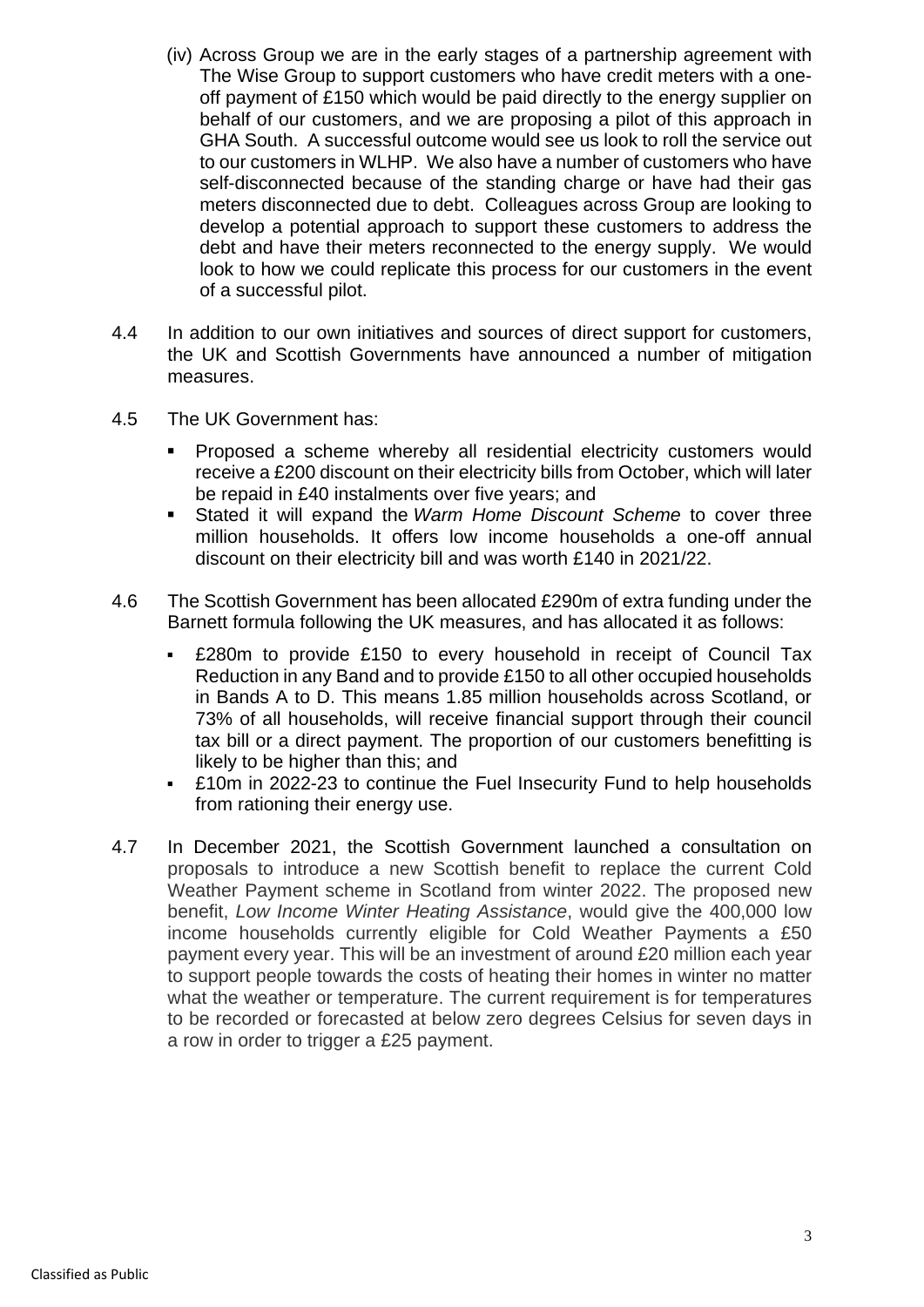4.8 Also in December, the Scottish Government launched a £4m Home Heating Support Fund, administered by Advice Direct Scotland. Our Fuel Advice team have been granted access to this fund as Trusted Referral Partners, allowing us to submit applications on behalf of our customers who are in fuel debt, experiencing financial hardship or are self-rationing their energy use. The fund seeks to provide financial relief to energy consumers who are experiencing significant financial hardship and strives to provide this support to households regardless of the fuel or payment method used. The grant will pay up to a maximum of £1,000 per household and closes on 31<sup>st</sup> March 2022. The fund is open to users of prepayment and credit meters, district heating networks and unregulated fuels. Since the fund opened in January 2022, our Fuel Advice team have been submitting applications for our customers, with 25 successful applications to date and a total of £20,180 paid into these customers' utility accounts.

### **5. Customer engagement**

5.1 As discussed above in the report.

### **6. Environmental and sustainability implications**

6.1 Our housing stock generally performs well from an energy efficiency perspective, and we continue to install energy efficiency measures in line with our strategy, as noted in the five-year investment plan report on the agenda. Further discussion on our energy efficiency, decarbonisation and retrofitting plans will take place at the Group Board workshop on sustainability in March.

### **7. Digital transformation alignment**

7.1 There are no digital transformation implications associated with this report.

### **8. Financial and value for money implications**

8.1 The proposals in this report can be funded within existing budgets as set out in our business plan projections; there are no new financial implications.

### **9. Legal, regulatory and charitable implications**

9.1 Not applicable.

### **10. Risk appetite and assessment**

10.1 The rising cost of energy presents a number of risks; it will see customers face increasing financial hardship, which in turn could impact on their ability to pay rent. While we maintain conservative provisions for rent arrears in our business plan, it is also important that we take direct action to support our customers where they face acute issues of fuel poverty.

### **11. Equalities implications**

11.1 There are no further equalities implications associated with this report.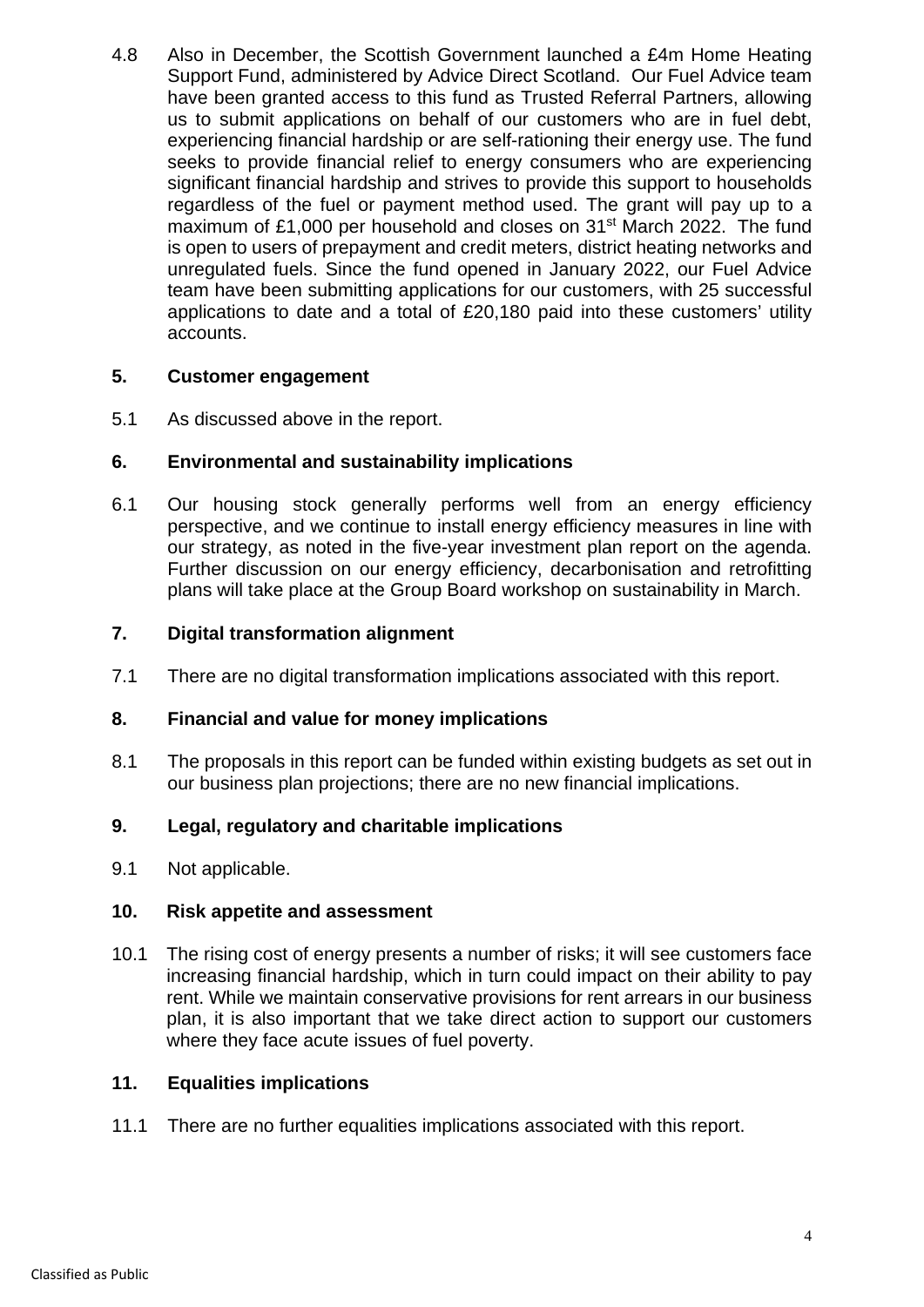### **12. Key issues and conclusions**

- 12.1 Rising energy costs will have a material impact on the cost of a home for our customers. Our strategy focusses on reducing the cost of a home in several areas, including maximising the energy efficient of their homes, providing advice to customers and supporting to access to better tariffs or financial support.
- 12.2 This report sets out how we are seeking to support customers within the context of the significant energy market cost increases.

### **13. Recommendation**

13.1 The Board is asked to note the measures we are taking to support customers facing hardship due to the energy crisis.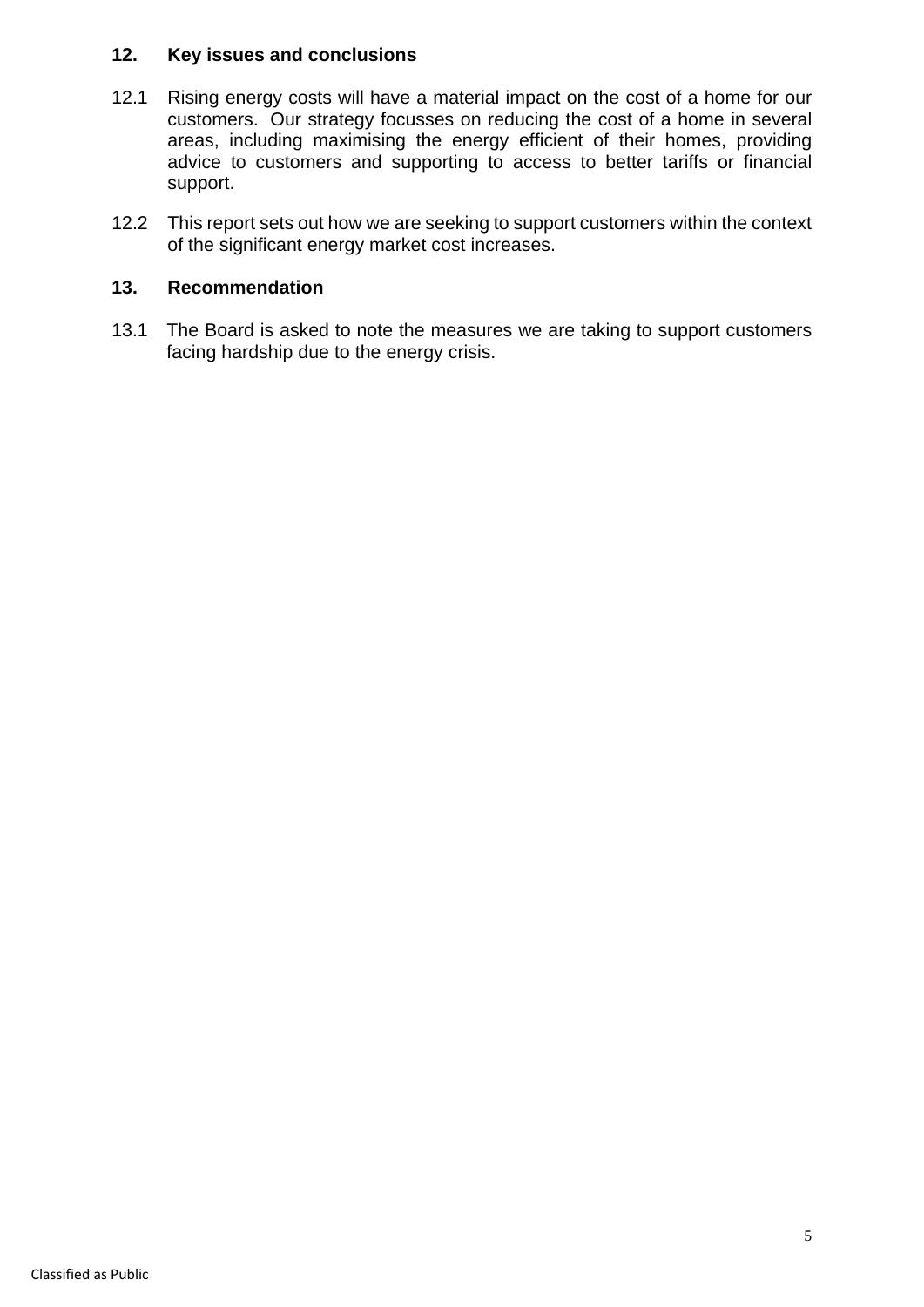

## **Report**

| Date of Meeting: | 30 March 2022                                                         |
|------------------|-----------------------------------------------------------------------|
| Subject:         | A New Deal for Tenants - draft Rented Sector Strategy<br>consultation |
| Approved by:     | <b>Olga Clayton, Group Director of Housing and Care</b>               |
| By:              | <b>Lynsey Fotheringham, Head of Housing</b>                           |
| To:              | <b>West Lothian Housing Partnership Board</b>                         |

### **1. Purpose**

- 1.1 This report
	- 1) summarises the Scottish Government's recently published draft strategy for the rented sector in Scotland, *A New Deal for Tenants*, and outlines potential implications arising from the proposals it contains; and
	- 2) seeks the Board's views on the draft strategy to inform the Group's overall response to the consultation exercise.

### **2. Authorising and strategic context**

2.1 The Scottish Government's draft strategy for the rented sector has Groupwide implications including for the delivery of the Group's strategy, *Your Home, Your Community, Your Future*.

### **3. Background**

- 3.1 When the Scottish Government published Housing to 2040, the country's first long term housing strategy, it signalled its intention to publish a new Rented Sector Strategy to set out how it would achieve improved accessibility, affordability and standards across the rented sector.
- 3.2 The draft strategy *A New Deal for Tenants* was subsequently published on 20 December 2021.<sup>1</sup> The government is now consulting on the draft with the aim of having the final strategy in place by the end of 2022 and bringing forward housing legislation to implement key aspects of it in 2023.

-

<sup>1</sup> https://www.gov.scot/binaries/content/documents/govscot/publications/consultation-paper/2021/12/new-dealtenants-draft-strategy-consultation-paper/documents/new-deal-tenants-draft-strategy-consultation-paper/newdeal-tenants-draft-strategy-consultation-paper/govscot%3Adocument/new-deal-tenants-draft-strategyconsultation-paper.pdf?forceDownload=true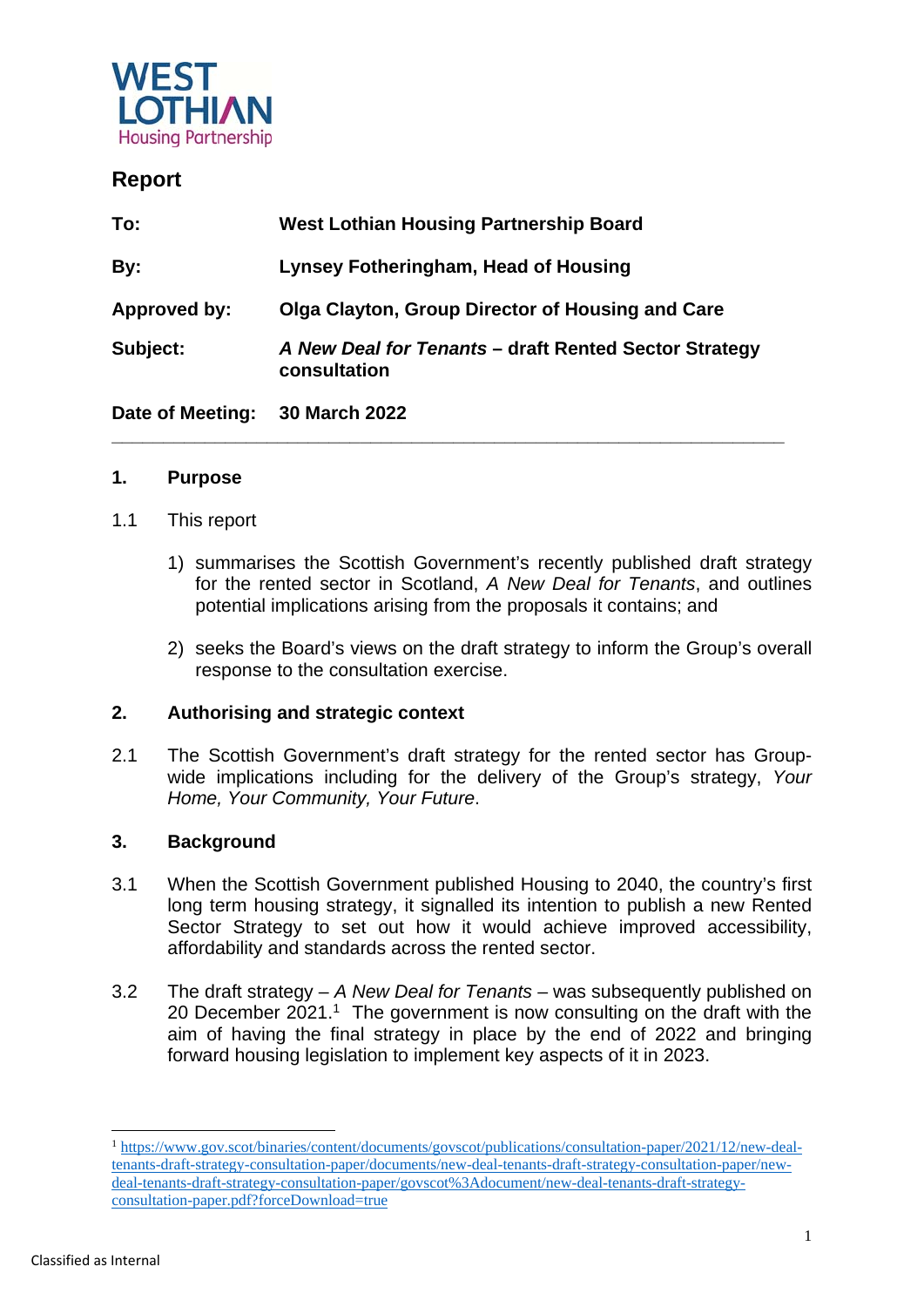- 3.3 The draft strategy is one of the first outputs from the cooperation agreement between the Scottish Government and the Scottish Green Party, and reflective of the concerns of the latter, it has a strong focus on enhancing tenants' rights across all rented sectors, including the social and private rented sector (PRS). Some areas of the strategy such as supply and access to affordable housing are relatively undeveloped or, in the case of pushing up quality standards, reference other policy initiatives already underway.
- 3.4 The Scottish Government is seeking responses to the draft strategy by 15 April 2022.

### **4. Discussion**

- 4.1 The draft strategy document aims to take a whole rented sector approach to "*ensure all tenants, whether living in private or social rented homes, can access secure, stable tenancies, with affordable choices – whilst also benefiting from good quality homes and professional levels of services and rights*."
- 4.2 By 2025, through the proposals in the draft strategy, the Government intends to deliver:
	- Enhanced rights for tenants;
	- New requirements for data collection on rents in the private sector;
	- New cross-tenure housing standards;
	- A new private rented sector Regulator; and
	- **Example 1** Legislation to underpin a new effective system of rent controls.
- 4.3 The draft strategy is clear that the private rented sector is behind the social rented sector in many of the areas where the Government wants to see progress, and therefore the weight of policy proposals being consulted on are for that sector with implications for the Group drawn out in the discussion of each part of the draft strategy below.
- 4.4 The tables that follow for each chapter of the draft strategy summarise the key proposals along with considerations for the different parts of the Group's, as well as how we already deliver against the various proposals, key elements for our response to the consultation.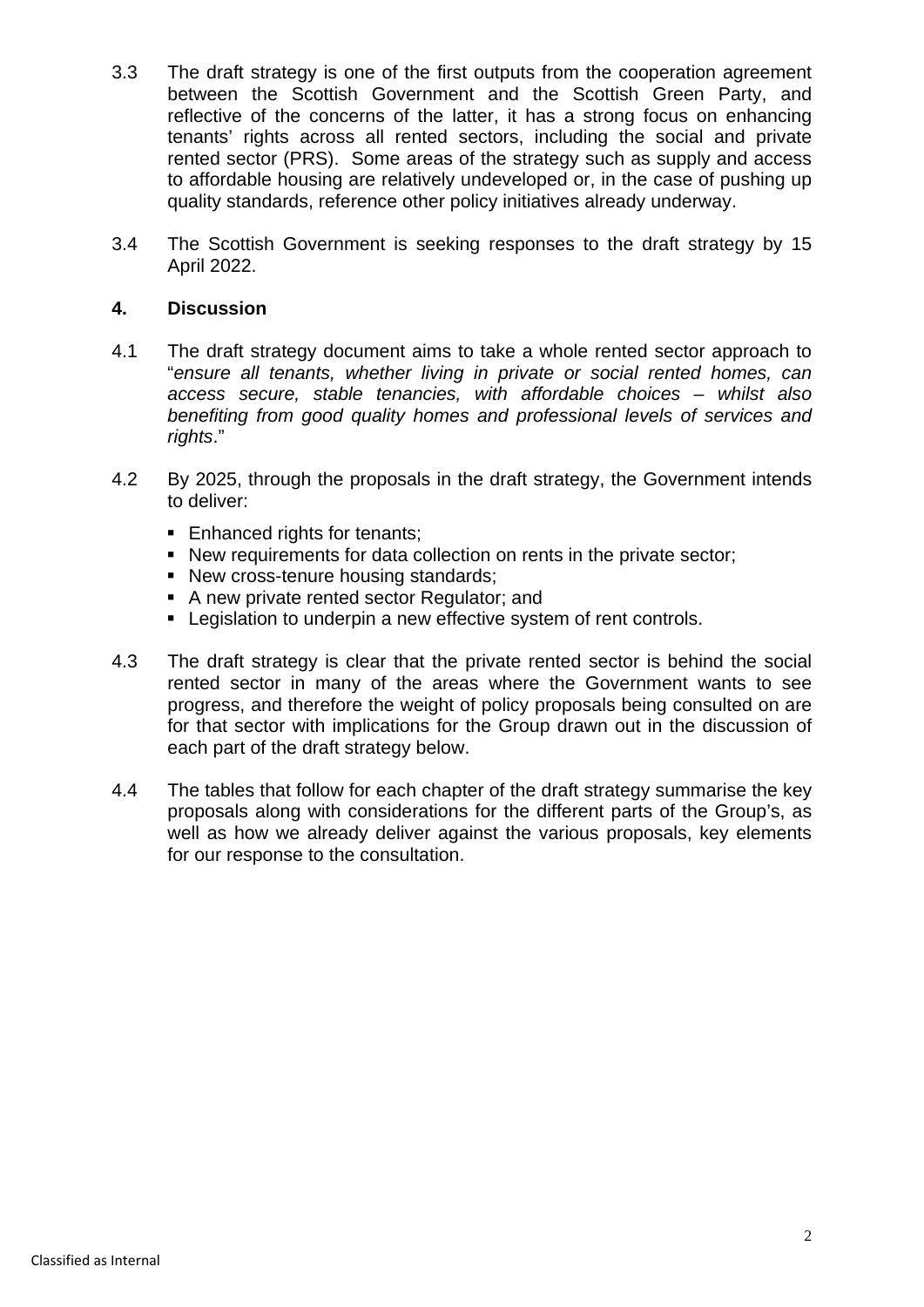| Key Proposals                                                                                                                                                        | <b>Considerations for Wheatley Group</b>                                                                                                                                                                                                                                                                                                                                                                                                                                                                                                                                                                                                   |
|----------------------------------------------------------------------------------------------------------------------------------------------------------------------|--------------------------------------------------------------------------------------------------------------------------------------------------------------------------------------------------------------------------------------------------------------------------------------------------------------------------------------------------------------------------------------------------------------------------------------------------------------------------------------------------------------------------------------------------------------------------------------------------------------------------------------------|
|                                                                                                                                                                      | Ensuring tenant's voices are heard with an equalities led approach                                                                                                                                                                                                                                                                                                                                                                                                                                                                                                                                                                         |
| Establishing<br><b>PRS</b><br>a<br><b>Tenant Participation</b><br>inform<br><b>Panel</b> to<br>the<br>development<br>and<br>implementation<br>of<br>national policy. | We would welcome any opportunities for tenants to<br>be involved in shaping the development and<br>implementation of national private rented sector<br>policy. The Group is committed to ensuring that<br>customers voices are heard, and that they co-<br>create services with us, and therefore we support<br>any developments which also allow tenants to<br>shape the policy environment for those services.                                                                                                                                                                                                                           |
| Consider the role<br>of<br>unions<br>in<br>tenant<br>participation<br>tenant<br>influencing<br>and<br>decision-making<br>and<br>processes<br>policies.               | feedback<br>welcome<br>from<br>all<br>We<br>relevant<br>organisations. However, increasingly we find that<br>this is more robust and more representative when<br>sought in a whole range of ways. These include<br>instant feedback, digital engagement and detailed<br>input on specific items. Younger people and those<br>from protected characteristic groups tend to be<br>more inclined to become involved through these<br>mechanisms rather than in a more traditional and<br>long-term forum.                                                                                                                                     |
|                                                                                                                                                                      | Landlords of any tenure should be encouraged to<br>develop strong tenant engagement, which can<br>involve individuals from a robust cross-section of<br>their customer base. If landlords consistently<br>engage customers across all aspects of service<br>development, allowing them to lead in the direction<br>of travel, we will steadily build up the customer<br>voice so that tenants are a powerful influence<br>locally and nationally. This is likely to create more<br>diverse and representative feedback to add to that<br>from formal organisations. There is a role for<br>regulators in assuring this engagement process. |
| national<br>Deliver<br>a<br>raising<br>awareness<br>campaign of tenant's<br>rights and<br>how<br>to<br>exercise them in 2022.                                        | At the point of let we talk to tenants about their<br>rights, and information is available through our<br>websites where we also direct customers to<br>independent advice through Citizen's Advice<br>Scotland and Shelter. We would welcome any<br>campaign to increase tenants understanding of<br>their rights, especially with regards the new Private<br>Rental Tenancy which offers tenants more security<br>than previously, helping to make this a more viable<br>housing choice for many households wary of the<br>PRS sector.                                                                                                   |
| Consider<br>how<br>best<br>advocacy and advice<br>can be offered to PRS<br>seeking to<br>tenants<br>the First-tier<br>access<br>Tribunal (FTT).                      | understand the value of high<br>We<br>quality,<br>independent advice and advocacy for tenants<br>delivered by trusted sources such as Shelter and<br>the Citizen's Advice Bureaux and would support<br>any development of this or similar provision should<br>the Scottish Government make funding available.                                                                                                                                                                                                                                                                                                                              |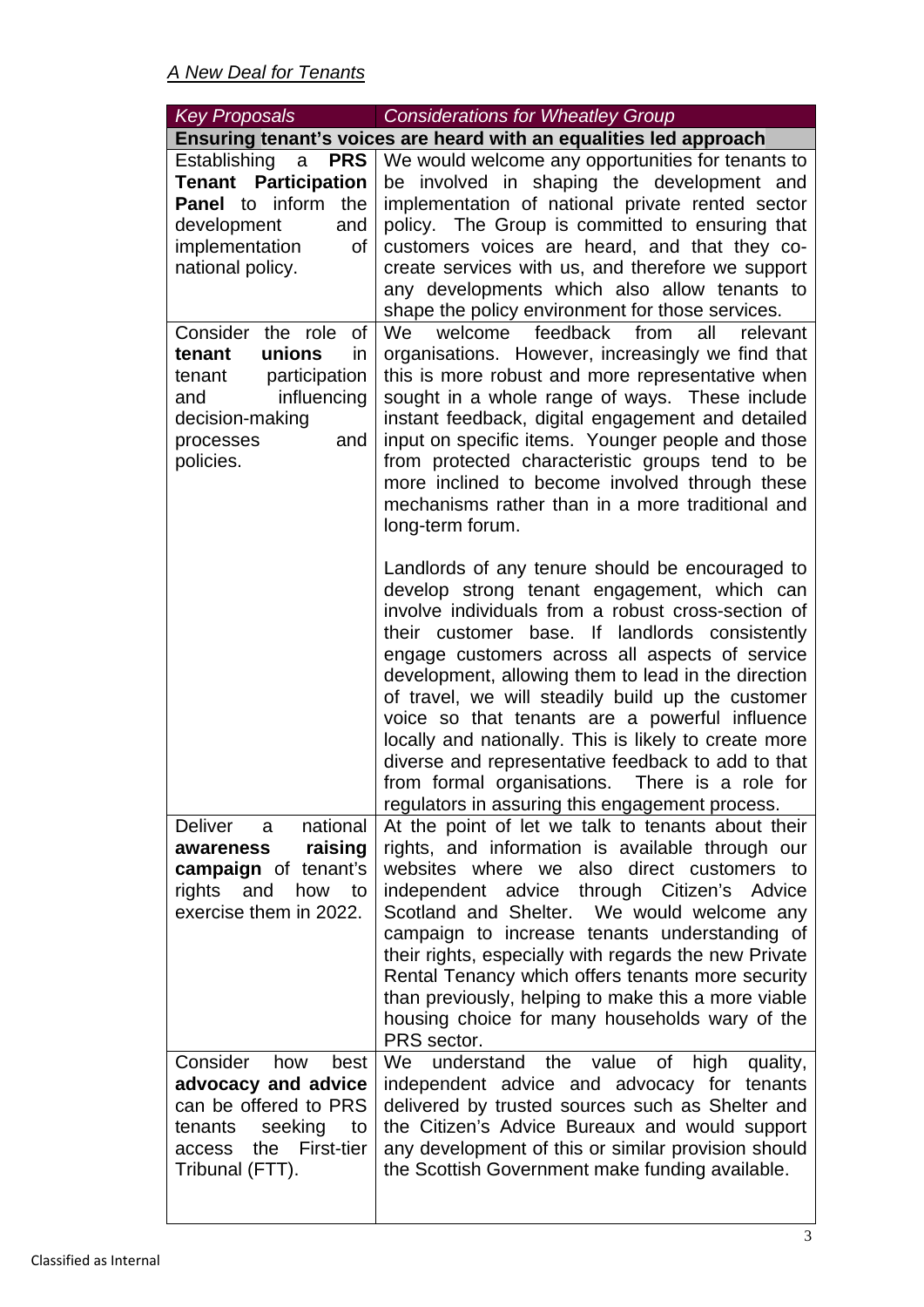| develop<br>Further<br>Regional Networks to<br>represent diversity in<br>the sector.                                                                 | Our Strategy commits us to ensuring that our<br>services and approach are led by our customers,<br>representing all parts of society. We have recently<br>undertaken a range of work as part of the<br>development of the New Scots Action Plan and will<br>take a similar approach as we implement the<br>homelessness policy.<br>We know from experience that it can be difficult to<br>that all protected characteristics<br>ensure<br>are<br>Regional Networks would<br>represented.<br>be<br>welcome as an additional mechanism to hear from<br>customers but should not replace the work of each<br>landlord.                                                                                                                                                                                                           |
|-----------------------------------------------------------------------------------------------------------------------------------------------------|-------------------------------------------------------------------------------------------------------------------------------------------------------------------------------------------------------------------------------------------------------------------------------------------------------------------------------------------------------------------------------------------------------------------------------------------------------------------------------------------------------------------------------------------------------------------------------------------------------------------------------------------------------------------------------------------------------------------------------------------------------------------------------------------------------------------------------|
|                                                                                                                                                     | Enhancing rights within the existing tenancy framework                                                                                                                                                                                                                                                                                                                                                                                                                                                                                                                                                                                                                                                                                                                                                                        |
| Deposit<br>Tenancy<br><b>Schemes</b><br>use<br>unclaimed<br>deposits<br>to improve and benefit<br>the private sector.                               | We remind all tenants to reclaim any unused<br>deposits from the scheme we use. Analysis has<br>shown unclaimed deposits is not a big issue for our<br>PRS tenants. However, we would welcome the<br>recycling of unclaimed deposits after an<br>appropriate time to support PRS tenants access to<br>advice and support.                                                                                                                                                                                                                                                                                                                                                                                                                                                                                                     |
| Consider reforms<br>to<br>the current grounds<br>repossession<br>for<br>the<br>Private<br>under<br>Residential<br>Tenancy<br>(PRT).                 | The PRT has been in place since 2017 and is now<br>the main form of tenancy for Lowther's tenants.<br>There are 18 grounds for eviction which are a mix<br>of mandatory, where the FTT would have to grant<br>an eviction order if all the requirements were met,<br>and discretionary, where the FTT could consider<br>wider factors. All grounds have been discretionary<br>under emergency Covid legislation and are due to<br>remain so until March 2022. Scottish Government<br>has already sought views on making this change<br>permanent in line with the social rented sector.<br>From our experience the current grounds work<br>well. We are comfortable with the requirements on<br>landlords seeking evictions under the grounds, and<br>welcome the introduction of pre-action protocols as<br>discussed below. |
| Revise<br>action<br>pre<br>protocols in the social<br>rented sector to take<br>account of Universal<br>Credit and the impacts<br>of domestic abuse. | Pre-action requirements work well in Wheatley by<br>codifying the actions we already undertake. Court<br>and eviction action are only undertaken as a very<br>last resort. We provide thorough support to help<br>tenants to pay their rent or resolve their behaviour<br>and as a result very few cases go to court.<br>We have already modified our approach to the<br>initial 5 week wait arrears which result in Universal<br>Credit cases and allow these to be paid back<br>incrementally.<br>Additional proposals to support those experiencing<br>domestic abuse are also welcomed. It is important                                                                                                                                                                                                                   |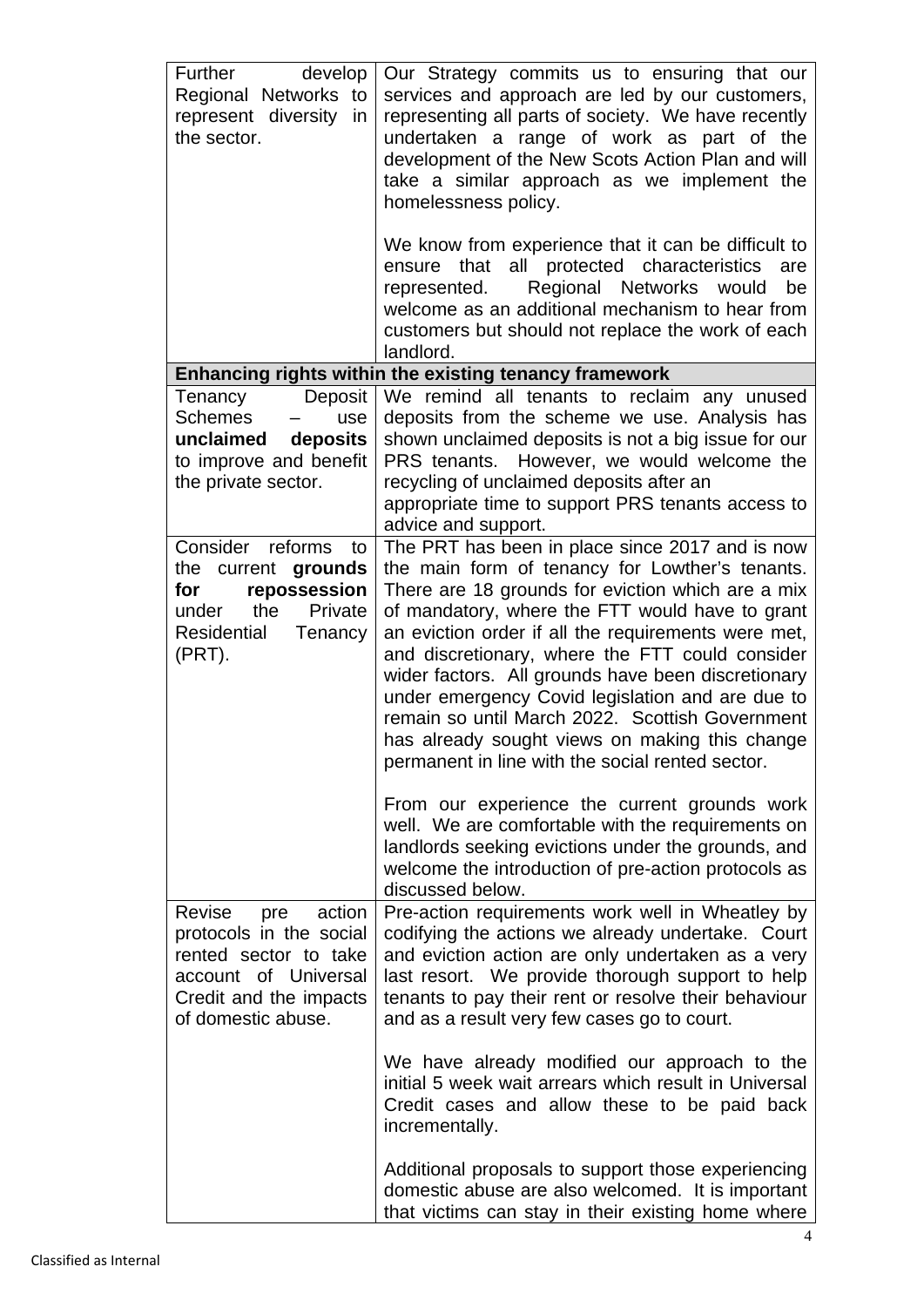|                                                                                                                                                                                               | they feel it is appropriate to do so as it can help to                                                                                                                                                                                                                                                                                                                                                                                                                                                                                                                                                  |
|-----------------------------------------------------------------------------------------------------------------------------------------------------------------------------------------------|---------------------------------------------------------------------------------------------------------------------------------------------------------------------------------------------------------------------------------------------------------------------------------------------------------------------------------------------------------------------------------------------------------------------------------------------------------------------------------------------------------------------------------------------------------------------------------------------------------|
| pre-action<br>Introduce<br>protocols<br>when<br>considering issuing<br>notices of eviction for<br>arrears permanently<br>for PRS tenancies.                                                   | maintain existing support networks.<br>During the pandemic when the requirement to use<br>pre-action protocols was put in place, Lowther<br>drew on the established model already used by our<br>RSLs. This has worked well in helping to structure<br>engagement with tenants around arrears prior to<br>issuing a Notice, so we welcome the proposal to<br>make these permanent for the PRS sector.                                                                                                                                                                                                   |
|                                                                                                                                                                                               | Pre-action requirements work well for the Group -<br>they codify the actions that we were already taking<br>for tenants. Court and eviction action are only<br>undertaken as a very last resort. Our thorough<br>approach to ensuring tenants are supported to pay<br>their rent or resolve their behaviour means that<br>very few cases go to court and even less are<br>evicted.                                                                                                                                                                                                                      |
|                                                                                                                                                                                               | This extensive approach is easier for larger RSLs<br>and it is recognised that it would be difficult to<br>replicate in full for small private landlords.<br>However, a standard pre-action protocol as<br>implemented by Lowther would be welcomed as it<br>should have a beneficial effect on preventing<br>homelessness.                                                                                                                                                                                                                                                                             |
|                                                                                                                                                                                               | The national aim to end homelessness can only be<br>achieved through supporting at-risk households<br>well before they become homeless. This will allow<br>them to transition to a new home without the<br>trauma of temporary accommodation. Supporting<br>private rented sector tenants in this situation will<br>require teams with the skills to address their<br>particular issues – for example mediation,<br>advocacy<br>and legal services. These are very<br>found<br>different<br>from<br>those<br>in<br>traditional<br>homelessness and housing options teams.                               |
| Review<br>legislation<br>to<br>commercial<br>tackle<br>exploitation<br>sexual<br>and consider as part of<br>a wider package of<br>housing<br>support<br>measures to support<br>women to exit. | We would welcome a review of the terms "immoral<br>purposes" and "brothel keeping" within the model<br>SST. The language currently used is outdated and<br>should instead be focussed on criminality and<br>disturbance to communities. The review must<br>balance the need to avoid harm to individuals with<br>the potential impact on the wider community. It<br>should take account of the potential for managed<br>moves where community relationships<br>have<br>broken down in order to avoid eviction but allow<br>people to start afresh.<br>Commercial Sexual Exploitation (CSE) is a form of |
|                                                                                                                                                                                               | Violence Against Women and it is important that all<br>sectors within housing understand and appreciate                                                                                                                                                                                                                                                                                                                                                                                                                                                                                                 |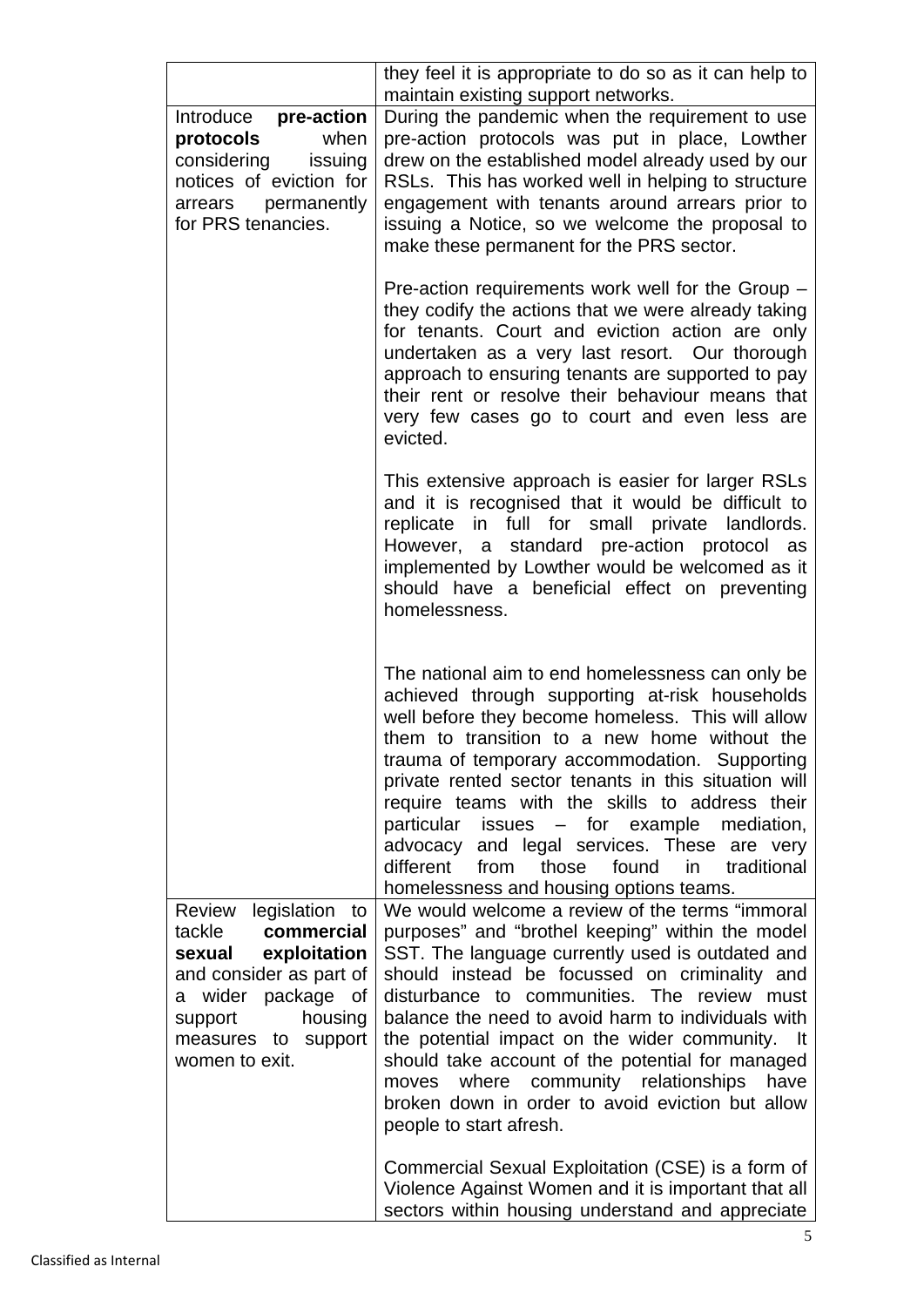| Ensure a joint tenant<br>can end interest in a<br>PRS tenancy.<br>And joint tenants who<br>experience domestic<br>abuse can remain in                                                                                                                            | this and that the appropriate level of support is<br>given to those affected, including access to safe<br>and suitable forms of accommodation. The Group<br>has developed specialist training to enhance the<br>knowledge and understanding of our staff in this<br>area and this will shortly be rolled out across our<br>wider frontline staffing teams to ensure anyone<br>impacted is able to access the right support at the<br>right time.<br>We would welcome improvements to how PRS<br>sector joint tenants can end tenancies to equalise<br>practices with the social rented sector. However,<br>we would recommend that longer notice periods<br>may be advisable to give tenants time to save for<br>the deposit or make plans if the rent and deposit is<br>no longer affordable.                                                                                                                                                                                                               |
|------------------------------------------------------------------------------------------------------------------------------------------------------------------------------------------------------------------------------------------------------------------|--------------------------------------------------------------------------------------------------------------------------------------------------------------------------------------------------------------------------------------------------------------------------------------------------------------------------------------------------------------------------------------------------------------------------------------------------------------------------------------------------------------------------------------------------------------------------------------------------------------------------------------------------------------------------------------------------------------------------------------------------------------------------------------------------------------------------------------------------------------------------------------------------------------------------------------------------------------------------------------------------------------|
| the family homes<br>as<br>the sole tenant.<br>Introduce<br>ground<br>a a<br>that enables<br>private<br>landlords to apply to<br>the FTT to transfer a<br>tenancy to enable a<br>survivor of domestic<br>abuse to remain in the<br>family home as sole<br>tenant. | We would welcome grounds that support domestic<br>abuse survivors to remain in their homes as a sole<br>tenant. Allowing private rented sector tenants to<br>end a joint tenancy may also assist in avoiding a<br>greater crisis. Victims of domestic abuse should<br>have the option to remain in their existing home<br>where they feel it is appropriate to do.<br>The Group offers a wide range of support including<br>risk assessment and safety planning, access to<br>safe and secure home/personal safety referrals,<br>attendance at multi-agency forums to take a<br>collective approach towards targeted action<br>planning and established partnership working with<br>statutory and non-statutory agencies. Women are<br>known to be most disadvantaged by domestic<br>abuse and, as they often assume the role of<br>primary caregiver, remaining within the community<br>where children attend education, existing GPs<br>surgeries etc is of real importance to their support<br>structure. |
| Amend the PRS rent<br>adjudication process<br>so Rent Officers or<br>FTT can only agree a<br>proposed rent increase<br>or lower it.                                                                                                                              | As required whenever we increase PRS rents for<br>sitting tenants, we inform them of their right to<br>apply to a Rent Officer if they disagree with the<br>rent increase. Removing the fear that the Officer<br>could increase the rent is likely to lead to more<br>applications, however, as our PRS<br>partner<br>Lowther's annual rent setting exercise is based on<br>market data and rents are set within the Local<br>Housing Allowance for MMR homes, information<br>which the Rent Officer also looks at, our rent<br>increases can be justified and unlikely to be<br>challenged.                                                                                                                                                                                                                                                                                                                                                                                                                 |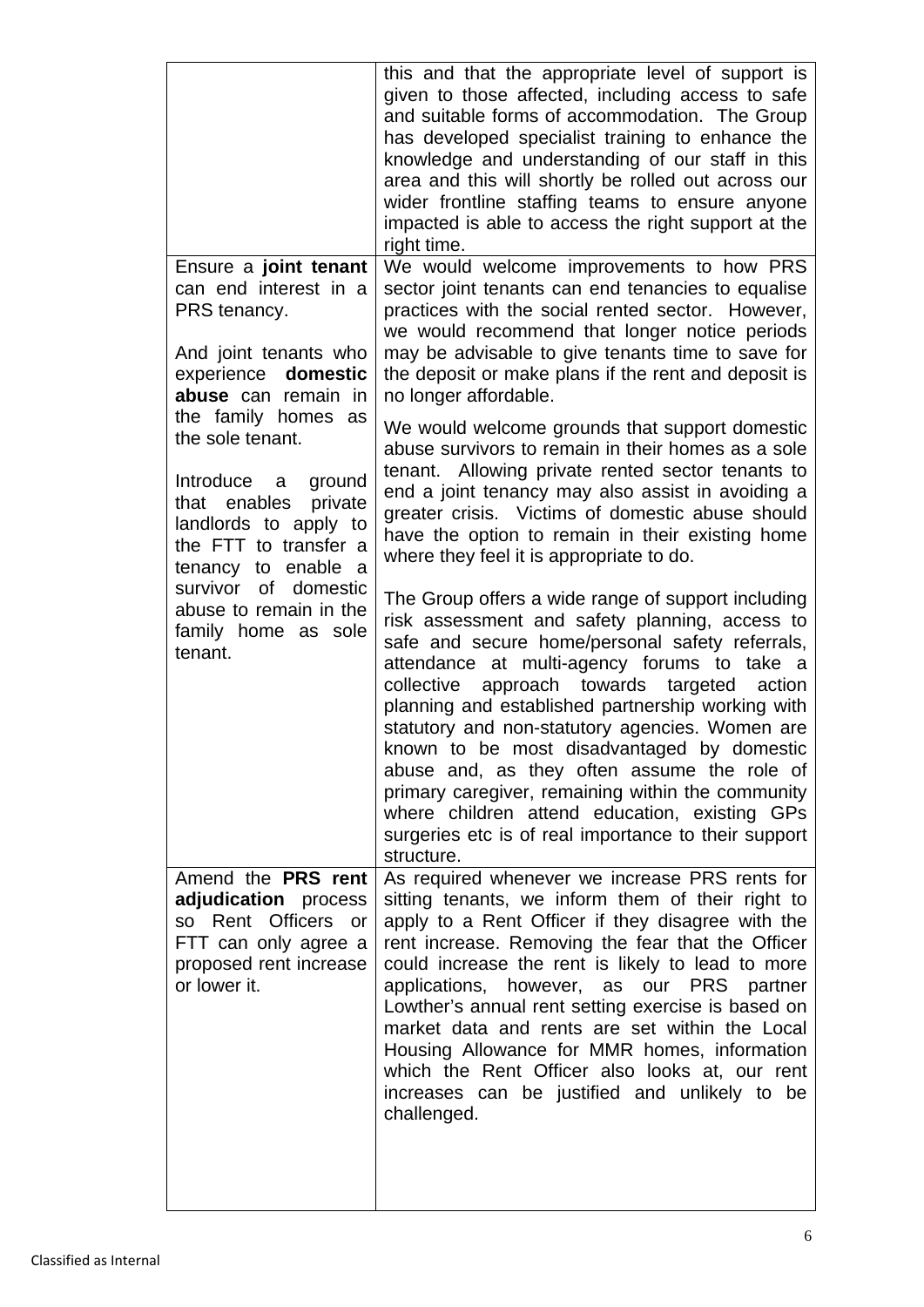| Greater flexibility to personalise a rented home                                                                                                                                                                                                                                                   |                                                                                                                                                                                                                                                                                                                                                                                                                                                                                                                                                                                     |  |
|----------------------------------------------------------------------------------------------------------------------------------------------------------------------------------------------------------------------------------------------------------------------------------------------------|-------------------------------------------------------------------------------------------------------------------------------------------------------------------------------------------------------------------------------------------------------------------------------------------------------------------------------------------------------------------------------------------------------------------------------------------------------------------------------------------------------------------------------------------------------------------------------------|--|
| Potentially creating a<br>right to keep pets in<br>the PRS and Social<br><b>Rented Sector.</b>                                                                                                                                                                                                     | Generally, across both our RSLs and Lowther we<br>recognise the importance of pets and the impact<br>they can have on wellbeing. However, out of<br>consideration for neighbours the new right should<br>allow for restrictions in numbers and in some other<br>limited circumstances - for example in social<br>housing, to allow decisions to be taken on a project<br>basis in specialist and supported housing.                                                                                                                                                                 |  |
| Amend<br>the<br>Private<br>(Tenancies)<br>Housing<br>Scotland Act to allow<br>people to personalise<br>their home by internal<br>decoration.                                                                                                                                                       | We allow our Lowther tenants to personalise their<br>home taking into account the extent and cost of<br>returning it to a lettable state, for example tenants<br>can put up pictures and can change the wall colour<br>although we would expect them to return the<br>property to a neutral colour at the end of the<br>tenancy or at their cost, but they would not be<br>allowed to change the flooring because of the cost<br>of replacing or rectifying any damage to carpets.                                                                                                  |  |
|                                                                                                                                                                                                                                                                                                    | Any reforms would need to be specific about the<br>extent of personalisation allowed without explicit<br>landlord consent. One consequence may be that<br>landlords look for a higher deposit at the start of<br>the tenancy up to the maximum of 2 months rent to<br>cover additional costs in returning flats to a lettable<br>state and this could create an affordability barrier<br>for some lower income tenants.                                                                                                                                                             |  |
| <b>Reform of the eviction process</b>                                                                                                                                                                                                                                                              |                                                                                                                                                                                                                                                                                                                                                                                                                                                                                                                                                                                     |  |
| Introduce<br>measures<br>that prevent evictions<br>the<br>'winter<br>over<br>period' to give tenants<br>more time to access<br>support and alternative<br>accommodation when<br>subject to a notice to<br>of<br>leave or notice                                                                    | The 'winter period' is undefined and the strategy<br>provide a detailed justification<br>not<br>does<br>for<br>preventing evictions at this time, other than saying<br>that particularly during the festive period it can be<br>to<br>find<br>support<br>and<br>alternative<br>hard<br>accommodation due to less properties being<br>available, disruption to services due to<br>staff<br>holidays or increased costs such as utilities.                                                                                                                                            |  |
| proceedings<br>One way of achieving<br>this<br>could<br>be<br>by<br>introducing<br>a<br>requirement<br>the<br>on<br><b>FTT/Sheriff</b><br>to<br>Court<br>consider<br>delaying<br>enforcement<br><b>of</b><br>an<br>eviction order during<br>winter except where<br>is<br><b>ASB</b><br>there<br>or | Most notice to leave periods are 3 or 6 months, the<br>only exceptions to this being 28 days for grounds<br>relating to a relevant criminal conviction or ASB or<br>an abandonment. Giving longer to leave under<br>these circumstances could have wider implications<br>for neighbouring tenants. For other grounds at<br>least 3 months would be reasonable for tenants to<br>find alternatives throughout the winter season. It<br>also can take a month from an eviction order being<br>granted to paperwork being processed for Sherriff<br>Officers to carry out an eviction. |  |
| criminal behaviour                                                                                                                                                                                                                                                                                 | As the difficulties identified for tenants in the draft<br>strategy seem to be most acute over the 2-week<br>Christmas period it would indicate that any 'ban' on                                                                                                                                                                                                                                                                                                                                                                                                                   |  |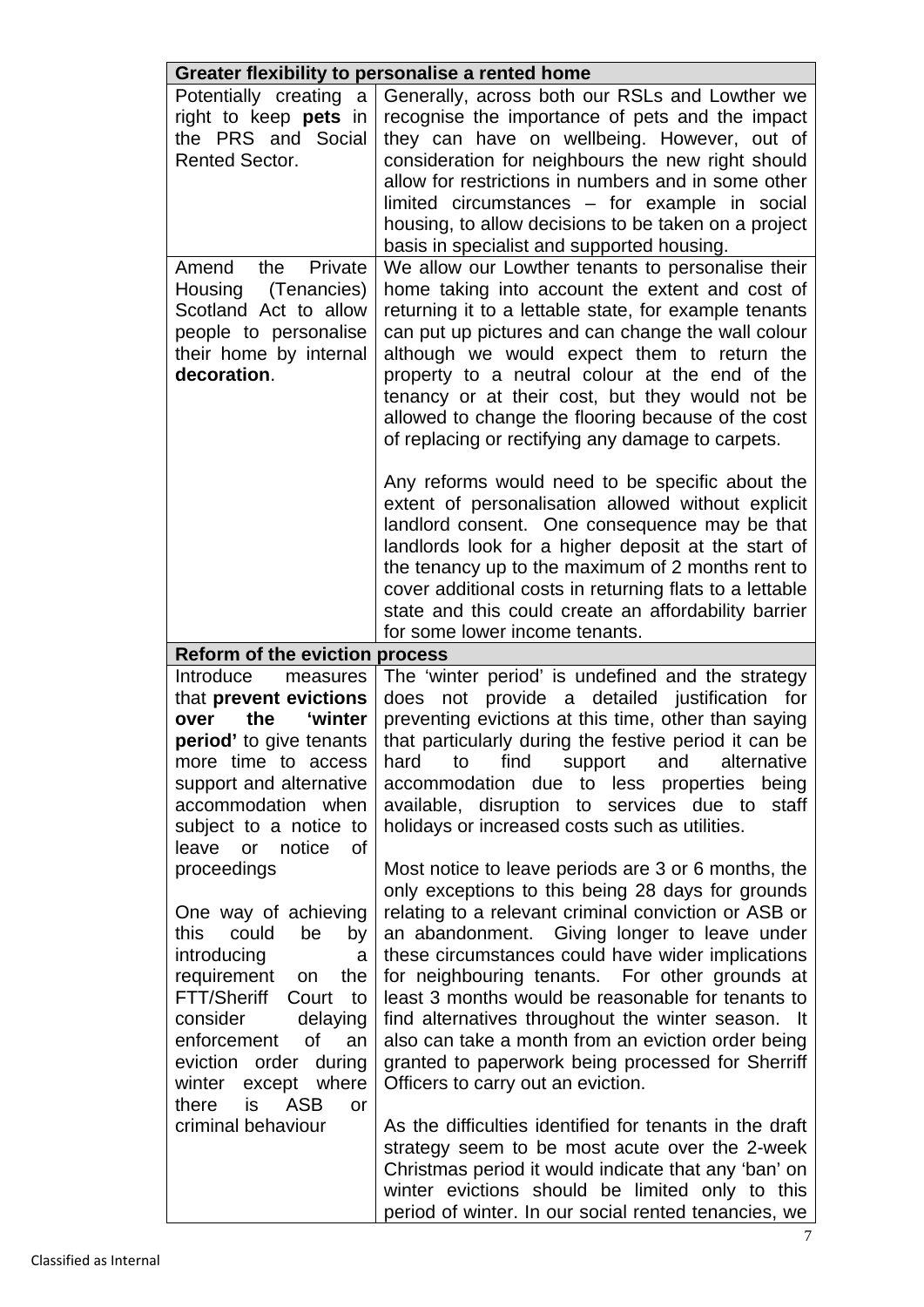| already stop issuing NOPs, booking cases to court<br>or carrying out evictions from mid-December to the<br>beginning of January. However, this does mean<br>rent arrears continue to accrue and extending this<br>period for any longer means tenants have more<br>debt to clear. Often, servicing the notice prompts<br>engagement which has not been forthcoming<br>despite our support at earlier stages.                                                                                                                                                                                                                                                                                                                                                                                  |
|-----------------------------------------------------------------------------------------------------------------------------------------------------------------------------------------------------------------------------------------------------------------------------------------------------------------------------------------------------------------------------------------------------------------------------------------------------------------------------------------------------------------------------------------------------------------------------------------------------------------------------------------------------------------------------------------------------------------------------------------------------------------------------------------------|
| Any restriction on evictions means that costs to<br>landlords from any additional unpaid rent through<br>this period could increase. The draft strategy does<br>not address this impact - presumably expecting<br>landlords to absorb this cost. The unintended<br>consequence of a winter eviction ban will be<br>landlords timing action to avoid it, leading to<br>notices and higher demand on courts before and<br>after the winter period. Where this is not possible<br>and evictions are due to unpaid rent, the financial<br>cost of extra time in the tenancy during the ban<br>period is unlikely to be recovered from the outgoing<br>tenant therefore we would welcome additional<br>financial support measures for tenants through this<br>period that would cover unpaid rent. |
| The draft strategy suggests local authorities could<br>offer income maximisation advice to prevent winter<br>evictions. As part of a range of support for tenants<br>we already offer income maximisation advice to<br>prevent eviction for arrears, however, it is often the<br>case that by the time a case has reached the<br>FTT/Courts income maximisation will not address<br>the accumulated arrears so while useful, it is<br>unlikely this would prevent or even delay eviction<br>or cover the additional unpaid rent owed to the<br>landlord.                                                                                                                                                                                                                                      |
| Financial support to tenants, similar to the Tenant<br>Hardship Grant Fund could allow more effective<br>engagement with RSLs and private landlords not<br>having to take the whole burden of ongoing arrears<br>and reduce the stress of the situation for tenants.<br>However, this would require an additional financial<br>resource not currently available to RSLs or private<br>landlords. Ideally, there would be a national<br>approach to how this was delivered as the<br>approach to Tenant Hardship Grant has varied by<br>local authority.                                                                                                                                                                                                                                       |
|                                                                                                                                                                                                                                                                                                                                                                                                                                                                                                                                                                                                                                                                                                                                                                                               |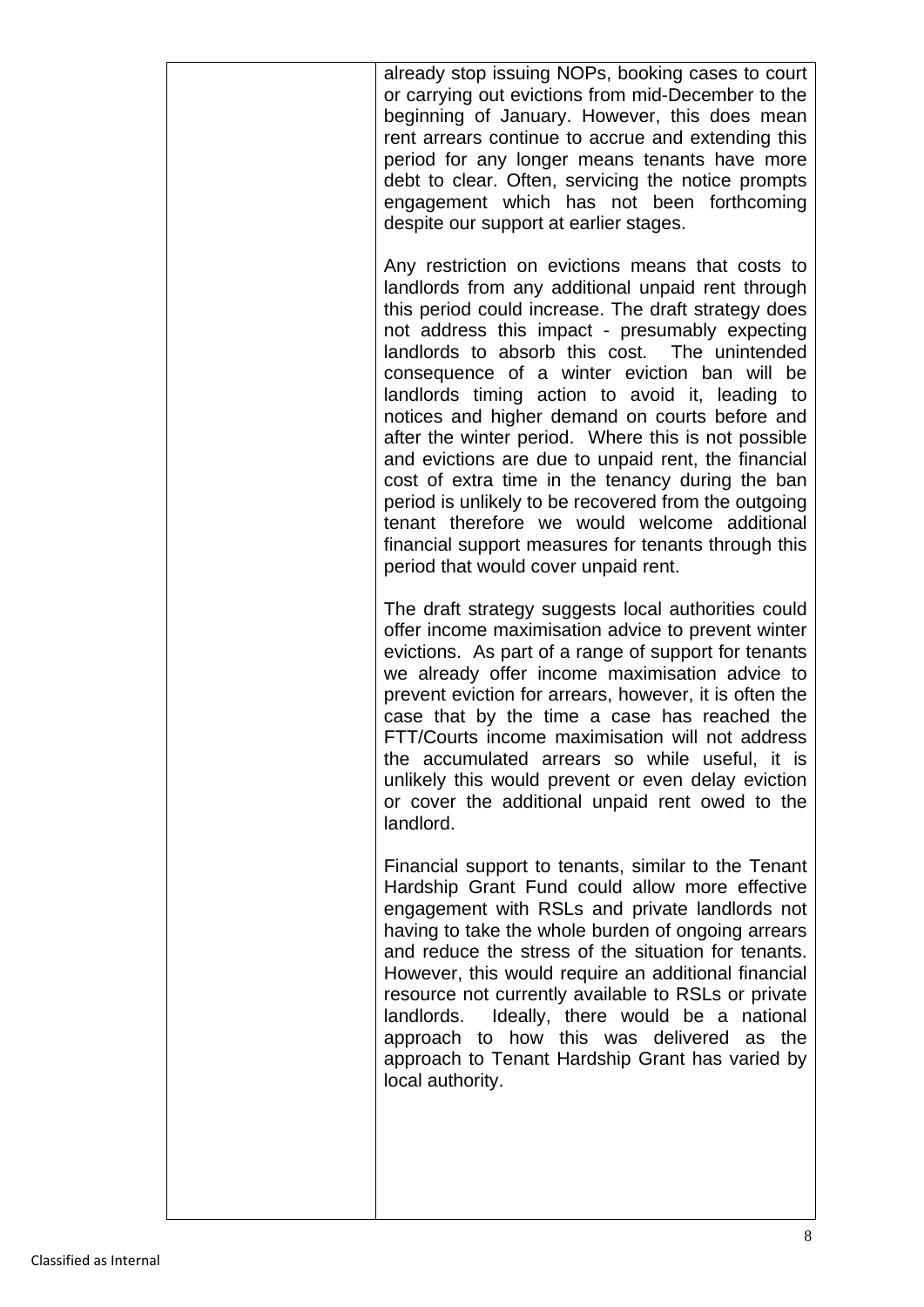| <b>Rent Guarantor Schemes</b> |                                                        |
|-------------------------------|--------------------------------------------------------|
| Potentially<br>developing     | Lowther's letting policy sets out that we would not    |
| rent<br>guarantor<br>a        | usually accept guarantors except where in              |
| scheme(s) to support          | exceptional circumstances, for example, this is the    |
| key groups to access          | prospective tenant's first tenancy and they are not    |
| the PRS.                      | able to provide any landlord references or income      |
|                               | history.                                               |
|                               |                                                        |
|                               | Lowther would welcome rent guarantor schemes           |
|                               | where it would help key groups to access housing,      |
|                               | for example, young people or people leaving care       |
|                               | environments to access the sector. We feel this        |
|                               | should also be broadened to deposit guarantee          |
|                               | schemes in response to the points from MMR             |
|                               | tenants earlier in the draft strategy that saving up a |
|                               | deposit can be a barrier to accessing or moving        |
|                               | within the sector. Unclaimed deposit monies may        |
|                               | be a potential source of funding for this.             |

- 4.5 It is notable that the strategy is largely silent on **increasing access to affordable housing**, especially around the growing mid-market rent part of the private rented sector. Each provider will have their own approach to marketing and allocation as well as letting criteria, and there is limited understanding amongst prospective tenants about MMR and how to access these affordable homes. For example, there is no single place for customers to find these homes and Local Authority websites with links to MMR providers are often out of date, requiring prospective tenants to approach each provider and navigate different letting criteria and processes.
- 4.6 Considering the significant investment by the Scottish Government and RSLs in MMR as a tenure, we would welcome a discussion on how the MMR sector can deliver better outcomes for low income households by increasing the visibility of and ease of access to this high quality affordable housing product. For example:
	- A clearer 'brand' for MMR that enables potential customers to understand the benefits and security of this tenure, accompanied by a national public awareness campaign;
	- A common platform to market MMR homes;
	- A review of the use of deposits in the MMR sector and the reach of deposit guarantee schemes;
	- An understanding of the role it plays in reality in preventing homelessness; and
	- Standardisation in letting processes and criteria for MMR homes.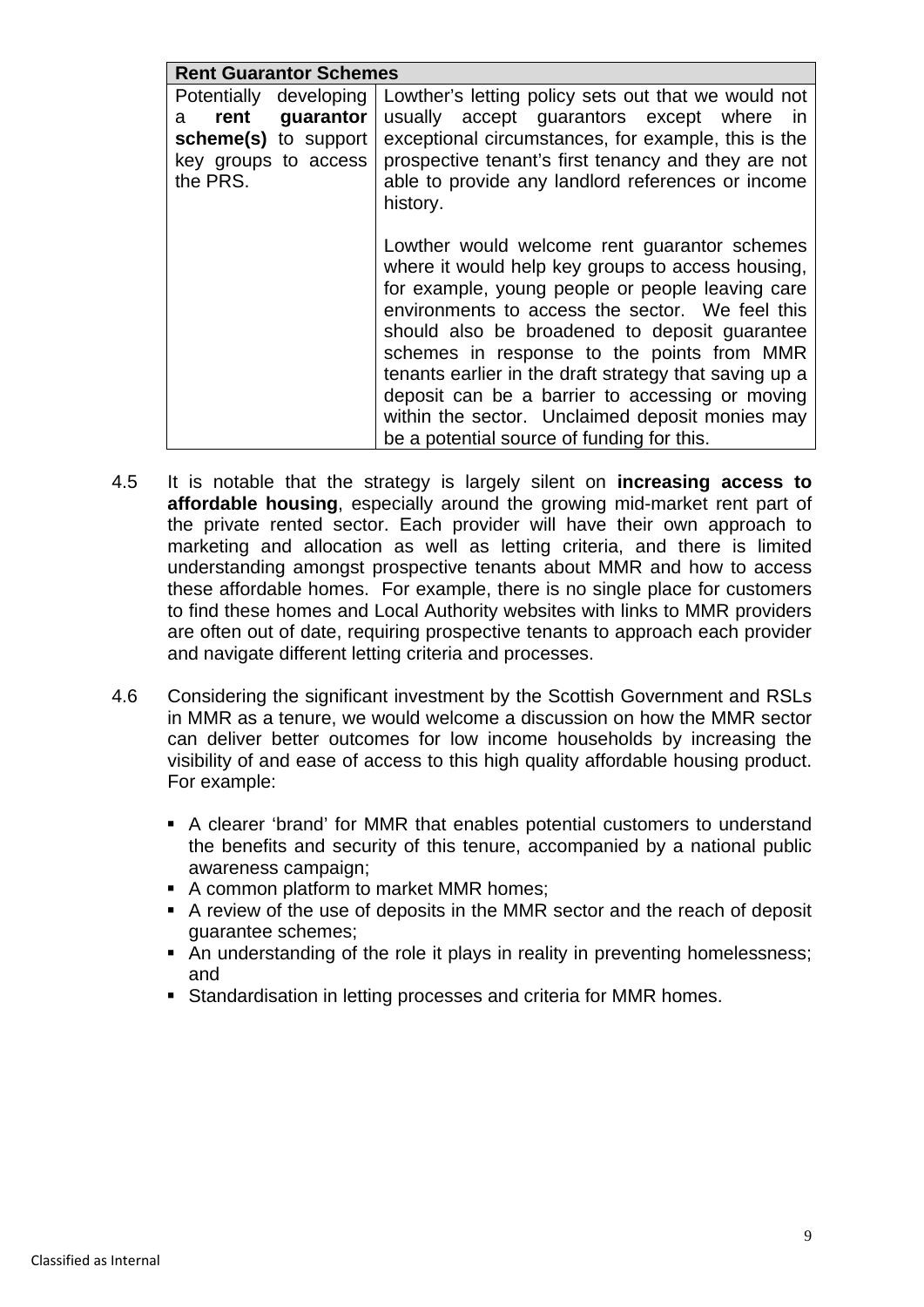| <b>Key Proposals</b>                                                                                                                                                                                                                                                       | <b>Considerations for Wheatley Group</b>                                                                                                                                                                                                                                                                                                                                                                                                                                                                                                                                                                                                                                                                       |
|----------------------------------------------------------------------------------------------------------------------------------------------------------------------------------------------------------------------------------------------------------------------------|----------------------------------------------------------------------------------------------------------------------------------------------------------------------------------------------------------------------------------------------------------------------------------------------------------------------------------------------------------------------------------------------------------------------------------------------------------------------------------------------------------------------------------------------------------------------------------------------------------------------------------------------------------------------------------------------------------------|
| Develop a shared<br>understanding<br><b>of</b><br>affordability - views<br>are being sought on the<br>most important factors<br>to be considered in<br>developing<br>that<br>understanding, and also<br>how<br>such<br>an<br>understanding could be<br>used and evaluated. | A shared understanding of affordability would<br>usefully build on existing work in this area, including<br>the detailed review Scottish Government published<br>in 2019 which we and others already use to inform<br>our guideline of social rents being within 35% of<br>household income. Similarly, the SHFA affordability<br>tool, extensively used in the sector, is the product of<br>detailed research and input from a variety of bodies<br>and works well as a broad indication of affordability.                                                                                                                                                                                                    |
|                                                                                                                                                                                                                                                                            | The factors that influence affordability will vary<br>significantly across the country but it would be useful<br>to have a tenant informed view which will give<br>greater understanding. This should include all<br>aspects of affordability e.g. heating and potential<br>commuting costs as well as rent, and would be very<br>useful in informing decisions and consultation for<br>RSLs. However, the social sector rent consultation<br>directly with tenants should remain the key<br>determinant of rent increases. Tenants in each RSL<br>need to consider the balance of services, quality of<br>homes and cost of living. This cannot be<br>determined by a one size fits all approach.             |
|                                                                                                                                                                                                                                                                            | Rents, although just one part of housing costs, in the<br>MMR sector are pegged to Local Housing Allowance<br>and the Scottish Government's Broad Market Rental<br>Area data as the proxy for affordability. Lowther's<br>letting policy, which is in line with other providers in<br>the MMR sector, assesses affordability by looking at<br>a prospective tenant's ability to sustain the rent and<br>other key housing and living costs, where as a rule<br>of thumb rent should be no more than 35% of<br>income. MMR letting criteria includes an income<br>banding of $£21 - 40k/pa$ , as this income can sustain<br>MMR rents up to 100% of the local housing<br>allowance for the areas we operate in. |
|                                                                                                                                                                                                                                                                            | A shared understanding of affordability could be<br>used to refine and standardise letting criteria and<br>affordability assessments by MMR providers to<br>improve accessibility for low income households.                                                                                                                                                                                                                                                                                                                                                                                                                                                                                                   |
| Mandate the need for<br><b>PRS</b><br>landlords<br>to<br>provide a range<br>Οf<br>rental data and other                                                                                                                                                                    | The exact data to be collected has not been<br>determined and needs further expert input but a<br>sample list is provided in the draft strategy                                                                                                                                                                                                                                                                                                                                                                                                                                                                                                                                                                |
| property information -<br>to support future rent<br>control<br>policies<br>to<br>provisions<br>be<br>included in the Housing                                                                                                                                               | Lowther already provides rent data annually for our<br>full and MMR homes to the Scottish Government in<br>the format they request it and would be happy to<br>provide future data.                                                                                                                                                                                                                                                                                                                                                                                                                                                                                                                            |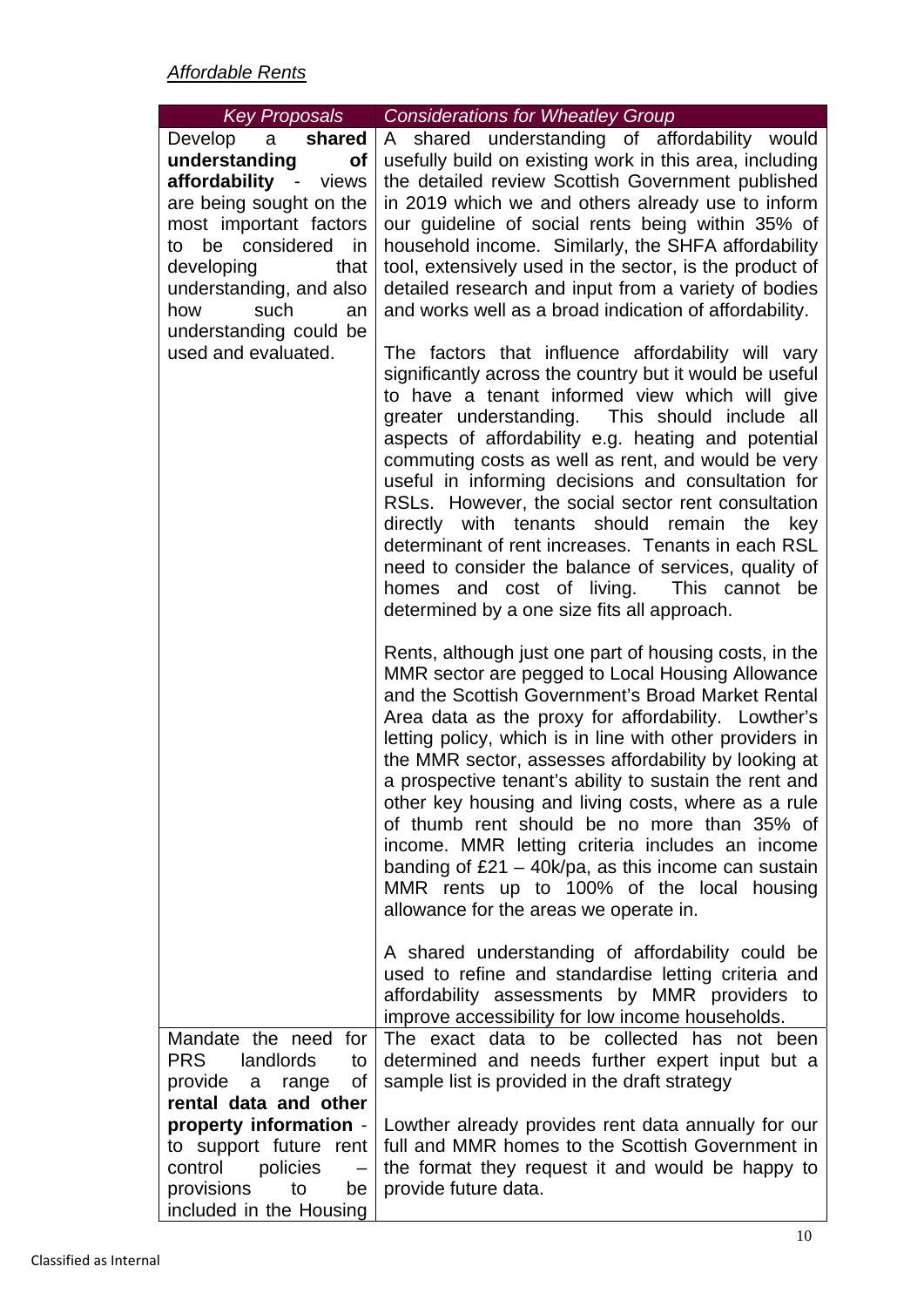| Bill.                                                                                                                                                                                                                                                                  | The issue of data accuracy and keeping it up to date                                                                                                                                                                                                                                                                                                                                                                                                                                                                                                                                                                                                                                                                                  |
|------------------------------------------------------------------------------------------------------------------------------------------------------------------------------------------------------------------------------------------------------------------------|---------------------------------------------------------------------------------------------------------------------------------------------------------------------------------------------------------------------------------------------------------------------------------------------------------------------------------------------------------------------------------------------------------------------------------------------------------------------------------------------------------------------------------------------------------------------------------------------------------------------------------------------------------------------------------------------------------------------------------------|
| Scottish Government is<br>proposing<br>to<br>make<br>available<br>rent<br>and<br>property information for<br>all properties including<br>rents paid by previous<br>tenants.                                                                                            | will be challenging for the sector as whilst sitting<br>tenant rents can only change once a year, rents can<br>change significantly at re-let to reflect market<br>This can mean tenants in<br>conditions.<br>similar<br>properties in the same block or street paying<br>different rents depending on when the property is<br>let. Publishing this data may lead to more<br>challenges to Rent Officers, however, we would be<br>confident that rents can be justified with reference to<br>the local market and the quality of our product.                                                                                                                                                                                         |
| Views are sought on<br>the proposed vision for<br>national rent controls<br><b>PRS</b><br>for the<br>sector                                                                                                                                                            | Rent control for MMR homes is already in place<br>through the grant regime which should<br>be<br>recognised in any approach to national rent controls.                                                                                                                                                                                                                                                                                                                                                                                                                                                                                                                                                                                |
| tackling<br>aimed<br>at<br>poverty and improving<br>outcomes<br>for<br>low<br>income families.<br>Views are also sought                                                                                                                                                | Further, any control system must recognise that to<br>provide high-quality landlord services, such as<br>repairs, we face cost inflation, and therefore controls<br>cannot be lower than relevant indices such as CPI<br>or building cost indexes in order that services to<br>tenants are not negatively impacted.                                                                                                                                                                                                                                                                                                                                                                                                                   |
| the principles of<br>on<br>national rent controls:<br>Give<br>local<br>authorities<br>mechanisms<br>to<br>introduce<br>local<br>measures<br>evidence<br>Be<br>based<br>Encourage PRS<br>improve the<br>to<br>quality<br>Οf<br>properties<br>Learn<br>from<br>processes | The underlying principles would indicate that the<br>Scottish<br>Government may<br>introduce<br>tenant<br>consultation around rent increases in the PRS<br>sector. Reflecting that rent setting in the private<br>sector is market driven to ensure that rents are<br>competitive, Lowther does not apply a single rent<br>portfolio.<br>increase<br>across<br>diverse<br>The<br>our<br>practicalities of tenant consultation on rent increases<br>specific to a single street or block would need to be<br>worked through if this was to be proposed, so as to<br>ensure it provides value and benefit to tenants.<br>We agree that there is no need for a rent control<br>approach in the social sector. It is vital that these are |
| already in place<br>for social sector<br>tenants<br><b>Seek</b><br>to<br>give<br>tenants<br>a<br>stronger voice.<br>National rent controls                                                                                                                             | set at an organisational level determined by tenant<br>engagement. The existing safeguards through the<br>Scottish<br>Housing<br>Regulator<br>that<br>this<br>ensure<br>engagement is appropriate.                                                                                                                                                                                                                                                                                                                                                                                                                                                                                                                                    |
| for the PRS only.                                                                                                                                                                                                                                                      |                                                                                                                                                                                                                                                                                                                                                                                                                                                                                                                                                                                                                                                                                                                                       |

### *Supply of Rented Homes*

4.7 This section has no proposals, instead it recognises a number of challenges in increasing supply and asks for views on a number of questions set out below.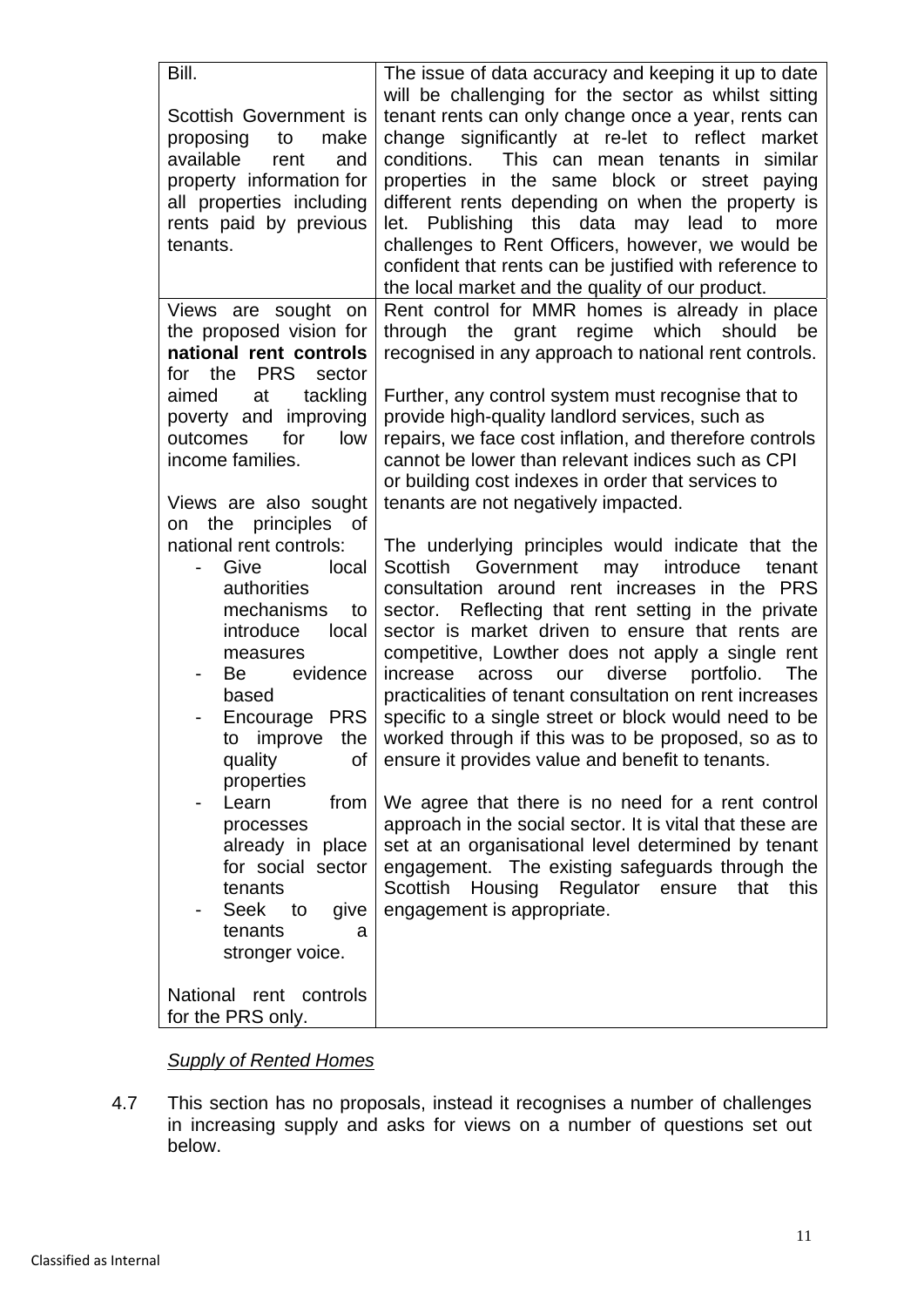| <b>Key questions</b>                                                                                                                        | <b>Considerations for Wheatley Group</b>                                                                                                                                                                                                                                                                                                                                                                                                                                                                                                                                                                                                                                                                                                     |
|---------------------------------------------------------------------------------------------------------------------------------------------|----------------------------------------------------------------------------------------------------------------------------------------------------------------------------------------------------------------------------------------------------------------------------------------------------------------------------------------------------------------------------------------------------------------------------------------------------------------------------------------------------------------------------------------------------------------------------------------------------------------------------------------------------------------------------------------------------------------------------------------------|
| Beyond the routes already<br>available to deliver MMR<br>could<br>homes<br>how<br>new<br>additional investment<br>in.<br>this be supported? | The delivery of an MMR programme across<br>the East and West has been successful in<br>recent years, giving a route to increase<br>numbers of affordable homes being delivered<br>and creating balanced, mixed communities.<br>MMR delivery is hampered in some areas<br>such as Dumfries and Galloway as a result of<br>the Local Housing Allowance levels.                                                                                                                                                                                                                                                                                                                                                                                 |
|                                                                                                                                             | However, private sector finance appetite to<br>invest in Scottish affordable housing sector via<br>the existing model of senior, secured debt is<br>significant with debt priced relatively cheaply<br>given the strong support from Scottish<br>grant funding. However,<br>Government<br>introducing different types of<br>funding<br>(mezzanine and/or equity) into the model is<br>somewhat limited given the rate of return<br>required for these investors is higher and<br>future income streams on MMR are limited by<br>rent increases, tied to Local Housing<br>Allowance. Similarly, if PRS is subject to rent<br>controls it will act as a deterrent to private<br>sector finance as returns to investors will be<br>constrained. |
|                                                                                                                                             | The new Scottish National Investment Bank<br>(SNIB) has a potential role to play here,<br>meeting a gap in supply to provide either<br>mezzanine or equity funding, or potentially a<br>'whole-ticket' approach (including senior debt),<br>priced to reflect the low risk of default in the<br>sector and the sustainable outcomes for the<br>people of Scotland (access to affordable<br>housing, increase of supply of new energy-<br>efficient homes, creation and support of 20-<br>neighbourhoods, regeneration<br>minute<br>0f<br>brown sites etc.).                                                                                                                                                                                  |
| What measures can be put in<br>place to encourage build to<br>rent (BTR) in Scotland?                                                       | Purpose built BTR has seen some growth in<br>Scotland in recent years. Unlike south of the<br>border, house market factors (including lower<br>average house price purchase pricing), mean<br>that the economic viability of PBBTR is very<br>challenging and can often only work in<br>housing markets areas that are very strong in<br>Scotland. Competition for land in<br>such<br>markets is consequentially very high making<br>the investment case for PBBTR on a financial<br>rate of return basis, very challenging when set<br>again open market sale competitors.<br>The majority of BTR investors work UK-wide<br>and consider investments using a rate of                                                                        |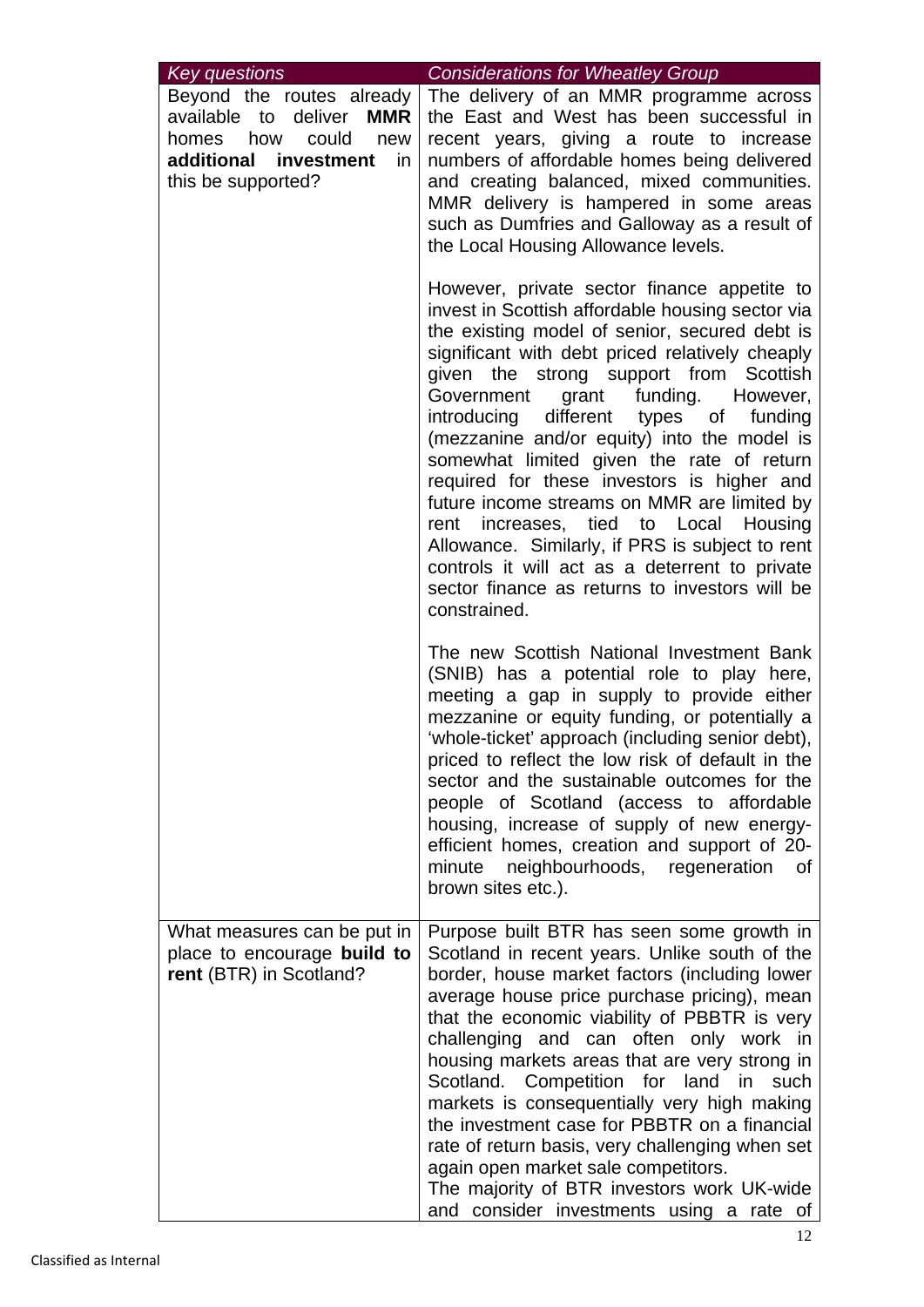|                                                                                                                                                                 | return model, with assumptions of rent<br>increases over a 25/30-year timeframe.<br>Scotland may be put at a competitive<br>disadvantage in the event that rent controls<br>are introduced here, but not in the rest of the<br>UK.                                                                                                                                                                                                                                                                                                                                                                                                                                                                                                          |
|-----------------------------------------------------------------------------------------------------------------------------------------------------------------|---------------------------------------------------------------------------------------------------------------------------------------------------------------------------------------------------------------------------------------------------------------------------------------------------------------------------------------------------------------------------------------------------------------------------------------------------------------------------------------------------------------------------------------------------------------------------------------------------------------------------------------------------------------------------------------------------------------------------------------------|
| Is the approach to allocations<br>achieving the right balance<br>between supporting existing<br>social tenants and those<br>seeking a home within the<br>sector | Also there is a current pipeline of 9,000 new<br>homes in the BTR sector. Should this expand,<br>there may be a risk to MMR demand in some<br>market areas. Given this, demand reports will<br>need to be carefully considered.<br>The ambition to end homelessness means<br>that a significant proportion of social stock<br>must be used to achieve that aim.<br>The<br>current shortfall in supply means that this<br>comes at the cost of less ability to help others<br>in need. There are particular challenges in<br>meeting the needs of those who require larger<br>or accessible homes. Changing the approach<br>to allocations is unlikely to achieve<br>- a<br>significant difference until the balance of<br>supply is changed |

# *Quality-Raising Standards*

| Key Proposals                                                                                                                                                                                                                                                                                                              | <b>Considerations for Wheatley Group</b>                                                                                                                                                                                                                                                                                                                                                     |
|----------------------------------------------------------------------------------------------------------------------------------------------------------------------------------------------------------------------------------------------------------------------------------------------------------------------------|----------------------------------------------------------------------------------------------------------------------------------------------------------------------------------------------------------------------------------------------------------------------------------------------------------------------------------------------------------------------------------------------|
| of existing<br>review<br>A<br>registration regimes in the<br>PRS sector to identify lessons<br>and ways to strengthen them to<br>drive up standards.<br>Also a suggestion there could<br>be new fines for landlords and<br>letting agents who fail to comply                                                               | Our commercial entity, Lowther, is both a<br>registered landlord and letting agent. Both<br>sets of registrations require to be renewed<br>every 3 years but whilst the key fit person<br>tests are consistent, the systems are<br>different with local authorities administering<br>the former and the Scottish Government<br>the latter.                                                   |
| with requirements in relation to<br>property<br>adverts,<br>and<br>expanding the scope<br>of<br>penalties that local authorities<br>can issue to landlords.                                                                                                                                                                | Lowther will be introducing an annual self-<br>assurance statement for review<br>by its<br>Board, following the model currently<br>required of social landlords, that will set out<br>requirements including those in the Letting<br>Agent Code of Practice, and compliance<br>with<br>those<br>as well<br>continuous<br>as<br>improvement actions.                                          |
| Intention to consult on a new<br>standard, to<br>housing<br>be<br>in<br>2023<br>published<br>and<br>legislated for in 2024/25 with<br>implementation<br>phased<br>from<br>2030.<br><b>This</b><br>2025<br>to<br>will<br>the<br>incorporate<br>energy<br>efficiency standards set out in<br>the Heat in Buildings Strategy. | There<br>are already extensive<br>cost<br>implications from the EESSH2 requirement<br>in the social sector, estimated to cost<br>tenants across the sector £2 billion through<br>their rents. Any new standard needs to be<br>accompanied by sufficient funding and to<br>consider the impact on affordability for<br>tenants if rents have to increase to fund the<br>necessary investment. |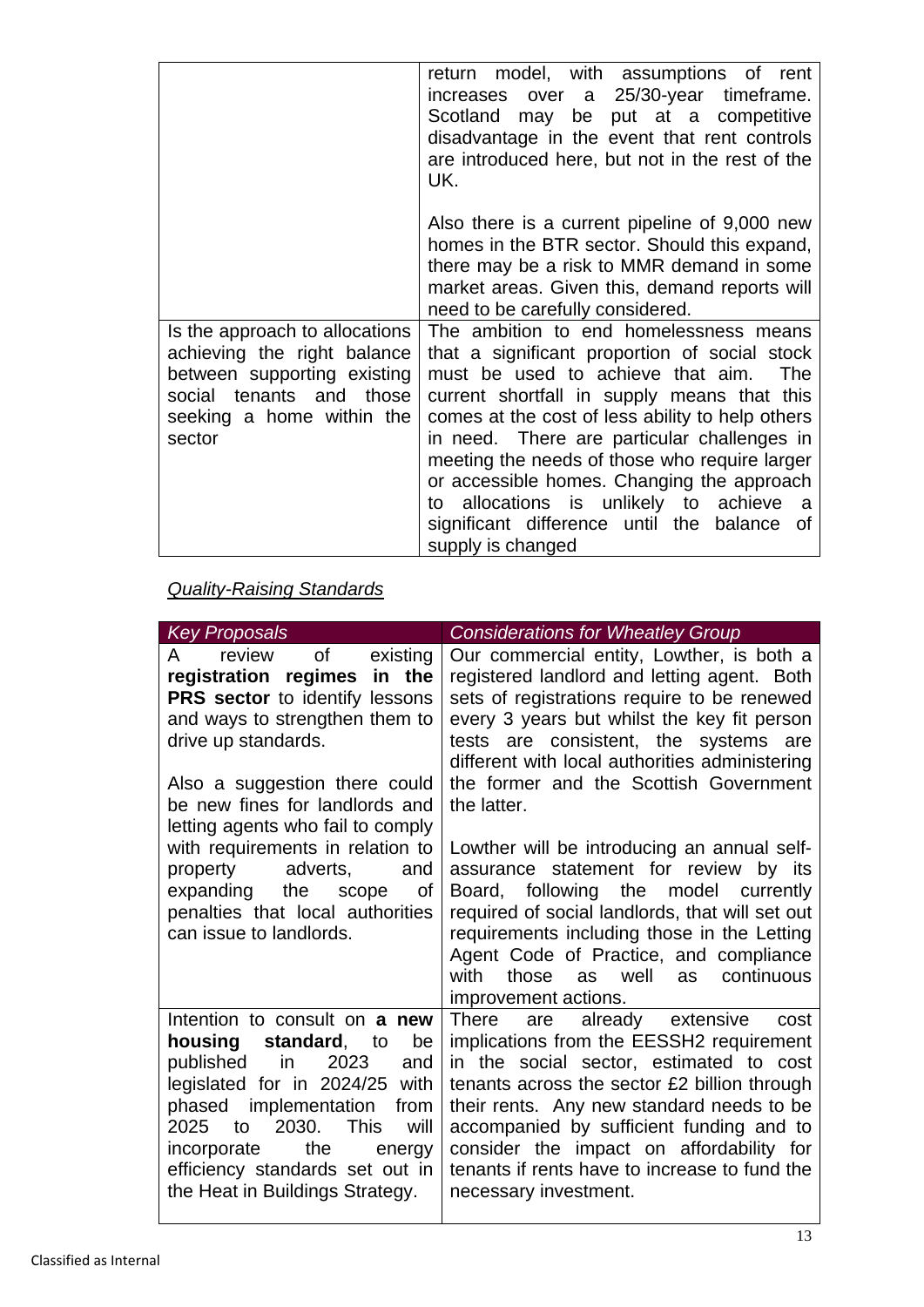|                                                                                                                                                                            | The current grant fund for Net Zero Social<br>Housing is a welcome start but we would<br>strongly welcome removal or reduction of<br>the need for 50% match funding which acts<br>as a barrier to bidding.                                                                                                                                                                                                                                                                                                                                                                                                                                                            |
|----------------------------------------------------------------------------------------------------------------------------------------------------------------------------|-----------------------------------------------------------------------------------------------------------------------------------------------------------------------------------------------------------------------------------------------------------------------------------------------------------------------------------------------------------------------------------------------------------------------------------------------------------------------------------------------------------------------------------------------------------------------------------------------------------------------------------------------------------------------|
|                                                                                                                                                                            | The ongoing investment in our RSL stock,<br>the age of Lowther's PRS properties and<br>planned investment in our portfolio should<br>position us well to meet any new housing<br>there<br>standard.<br>However,<br>could<br>be<br>financial implications for the Group from the<br>housing standard depending on the precise<br>requirements, particularly around minimum<br>digital connectivity<br>space<br>and<br>and<br>particularly if these are implemented for<br>existing stock. For example, if studio flats<br>are not regarded as meeting the space<br>standard funding would be required to<br>adapt or demolish these. This would also<br>reduce supply. |
| Introduce regulations in 2025                                                                                                                                              | The requirement around energy efficiency<br>in Heat in Building Strategy is welcome, as<br>is the commitment to put legislation in place<br>given our commitment to the energy<br>efficiency of our properties<br>Lowther's investment approach is already                                                                                                                                                                                                                                                                                                                                                                                                            |
| requiring all PRS to reach EPC<br>minimum<br>where<br>C<br>as<br>a<br>technically feasible and cost-<br>effective at change of tenancy,<br>and for all properties by 2028. | focused around achieving EPC C for the<br>small number of properties not currently<br>achieving it and we project this target<br>should be achievable by the proposed<br>deadline.                                                                                                                                                                                                                                                                                                                                                                                                                                                                                    |
| Legislate<br>require<br>the<br>to<br>installation of zero or new zero<br>emission heating in existing<br>buildings, and all buildings to<br>meet this standard by 2045.    | The Group is committed to playing our part<br>in achieving net-zero and recognise the<br>importance of zero emission heating in<br>achieving this. Detailed consideration will<br>be need on the cost implication of changing<br>existing systems and the best way for<br>Government to support required change.<br>Wider consideration such as the rate of<br>adoption of new technologies, such as<br>hydrogen based fuel, will also have an<br>impact on implementation.                                                                                                                                                                                           |
| 0f<br>Fundamental<br>the<br>review<br>adaptations system                                                                                                                   | A full review of adaptations is required.<br>The current system is deeply unfair to<br>tenants who have to self-fund adaptations<br>now that limited allowances made in the<br>transfer business plan settlements from 20<br>years ago have been exhausted, whilst<br>other social rent tenants do not.<br><b>There</b><br>should be an equal national system that is<br>fair to all tenants and provides the higher<br>funding<br><b>SFHA</b><br>levels<br>that the<br>has                                                                                                                                                                                           |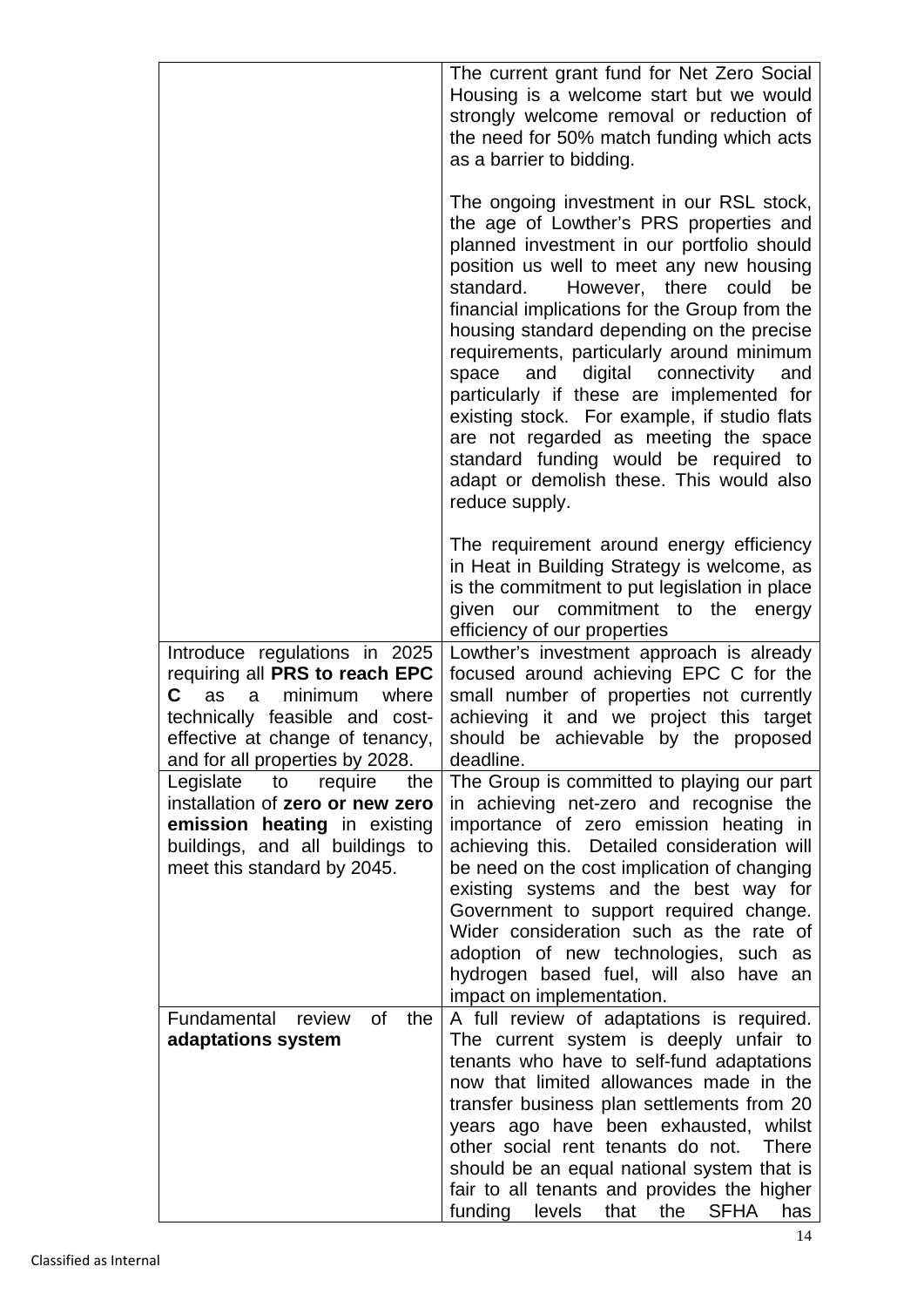|                                                                                                                                                                                                                                                                                                                                                                                                                  | consistently argued for.                                                                                                                                                                                                                                                                                                                                                                                                                                                                                                                                                                                                                                  |
|------------------------------------------------------------------------------------------------------------------------------------------------------------------------------------------------------------------------------------------------------------------------------------------------------------------------------------------------------------------------------------------------------------------|-----------------------------------------------------------------------------------------------------------------------------------------------------------------------------------------------------------------------------------------------------------------------------------------------------------------------------------------------------------------------------------------------------------------------------------------------------------------------------------------------------------------------------------------------------------------------------------------------------------------------------------------------------------|
|                                                                                                                                                                                                                                                                                                                                                                                                                  | The system at present is fragmented and<br>difficult for customers. It can often delay<br>discharge from hospital and/or exacerbate<br>health issues.                                                                                                                                                                                                                                                                                                                                                                                                                                                                                                     |
|                                                                                                                                                                                                                                                                                                                                                                                                                  | The direct funding of adaptations to RSLs<br>continues<br>to<br>work<br>well<br>allowing<br>a<br>streamlined approach for our tenants to<br>receive what they need. However, across<br>the country adaptations are considered<br>through a different route from aids and<br>equipment even though the same people<br>will often require both. The pressure on our<br>health and care services, together with the<br>ageing population mean it is vital to get this<br>process right going forward. Adaptations<br>(either for individuals or on a more widely<br>planned basis) will be the main mechanism<br>to make our existing stock more accessible. |
|                                                                                                                                                                                                                                                                                                                                                                                                                  | The resource allocation to adaptations<br>needs to be significantly altered given the<br>ageing profile of our population, the existing<br>demand for adapted homes and the need<br>to be able to move people out of hospital<br>more rapidly. If we are to meet these needs<br>much of the work needs to be done in<br>existing stock. All our landlords have a<br>strong approach to working with tenants<br>and other stakeholders<br>facilitate<br>to<br>adaptations and welcome any<br>review<br>however that review needs to look at<br>funding as a key enabler of a more effective<br>adaptations system.                                         |
| regulation<br><b>Cross-sector</b><br>clear<br>through setting<br>out<br>outcomes and standards that<br>landlords in both the private and<br>social<br>sectors<br>would<br>be<br>assessed against, for example<br>implementing a Charter for the<br>PRS sector. Views are sought<br>on a vision of a tenure-neutral<br>outcomes for tenants in both<br>underlying<br>sectors,<br>and<br>principles that focus on: | The Group has a well-established approach<br>meeting and exceeding regulatory<br>to<br>requirements as set out in the Charter for<br>our RSLs.<br>However, any increase in regulation on the<br>PRS sector will mean higher management<br>costs and this will need to be factored into<br>Lowther's business plan and our appraisal<br>of future MMR growth opportunities.                                                                                                                                                                                                                                                                                |
| - Setting up a PRS regulator<br>building on experience of SHR<br>- PRS regulation based<br>on<br>defined standards for quality,<br>affordability and fairness                                                                                                                                                                                                                                                    |                                                                                                                                                                                                                                                                                                                                                                                                                                                                                                                                                                                                                                                           |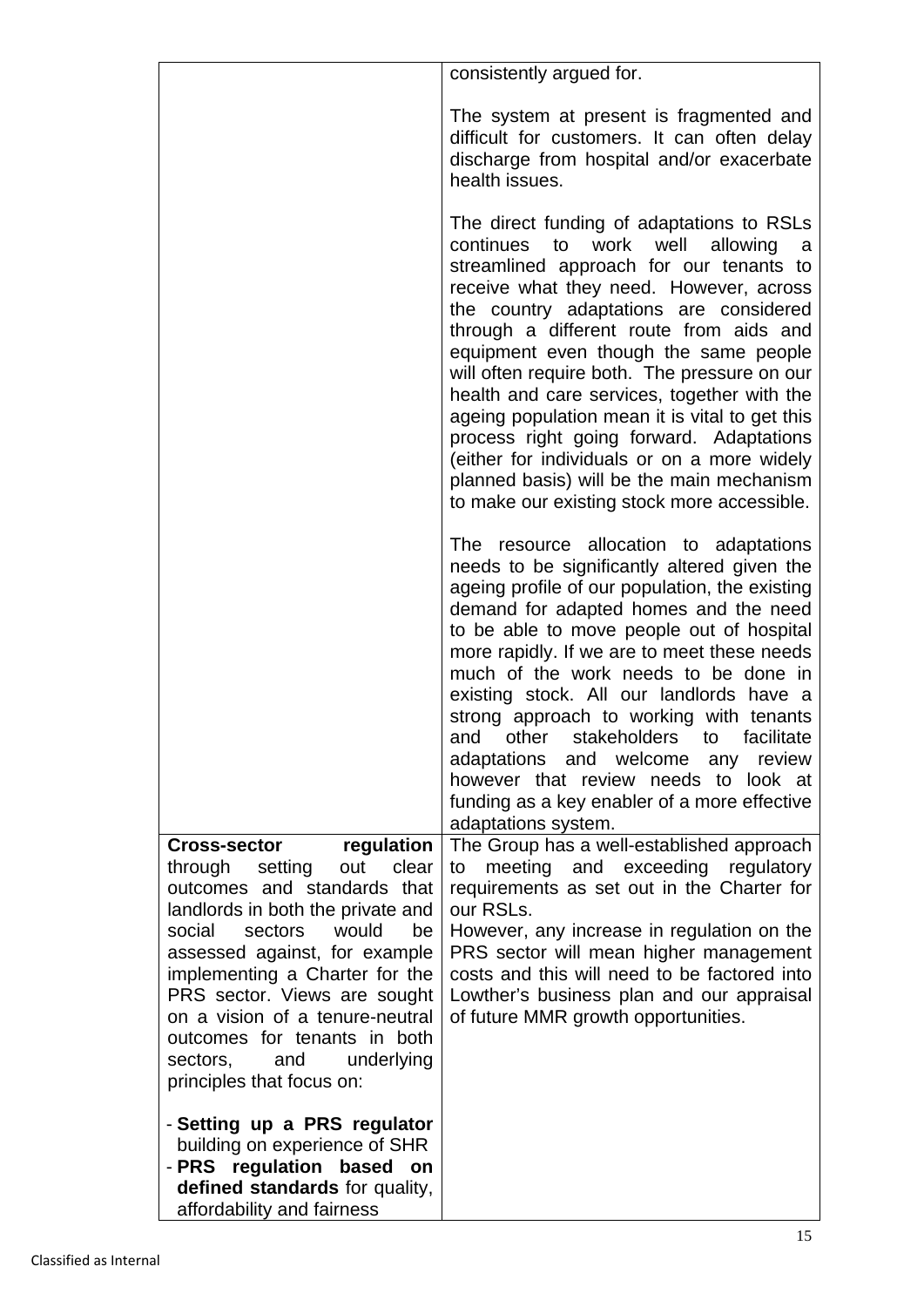| - Being evidence based but<br>taking account of stakeholders |
|--------------------------------------------------------------|
| views and value for money                                    |
| - Be reflection of the draft                                 |
| strategy's ambitions                                         |

### Implications

- 4.8 Looking across the range of proposals in the draft strategy many of the proposals will have no or relatively low impact, especially for our RSLs. The draft strategy presents some opportunities to support more vulnerable groups such as tenants who are survivors of domestic abuse, and ensure tenants are aware of their rights which we would welcome. However, there are a number of areas where the implications for the Group could be more significant:
	- A new housing standard is likely to have significant cost implications as we have already seen with EESSH2, and with inadequate Government funding it will put pressure on rents across the social and private rental sectors impacting services and affordability for households on low incomes counter to the aims of the draft strategy.
	- A ban on winter evictions looks to be likely, and depending on the definition of 'winter' that is adopted, the additional rent arrears accrued could be significant. Our mitigation will be to re-profile our arrears and legal actions to reduce this impact.
	- The cumulative impact of the proposals in the PRS sector increased regulation, new requirements to provide data, national rent controls, a new housing standard, changes to how evictions are handled by the courts – will increase management costs for Lowther's PRS portfolio whilst limiting ability to recover that through rents. We will need to take this into account in the rate of return we use when we appraise future MMR growth opportunities. We will also need to review our existing FMR portfolio which is older stock on which the majority of Lowther's investment programme is focused, some of which has not performed well in recent years.
	- Increased pre action protocols in the private sector should help to prevent homelessness. However, this will only be the case if a targeted approach is adopted to help households find alternative accommodation – largely remaining in the private rented sector. If this is not well planned there is potential for an increase in the number of households coming through the homelessness route and being referred to our RSLs for accommodation.
- 4.9 The Scottish Government draft rented sector strategy contains a range of proposals to deliver on its ambition to improve access, affordability and quality across the rented sector. There is a strong focus on levelling up the PRS which has a bigger distance to travel as a sector as a whole, although there is considerable variation across it which is not well acknowledged in the proposals and discussion.

### **5. Customer engagement**

5.1 As part of the development of the Group's response to the consultation document we have discussed the proposals with our Tenant Scrutiny Panel. They agreed with our draft response and also asked that some further points be made to the Scottish Government. These were: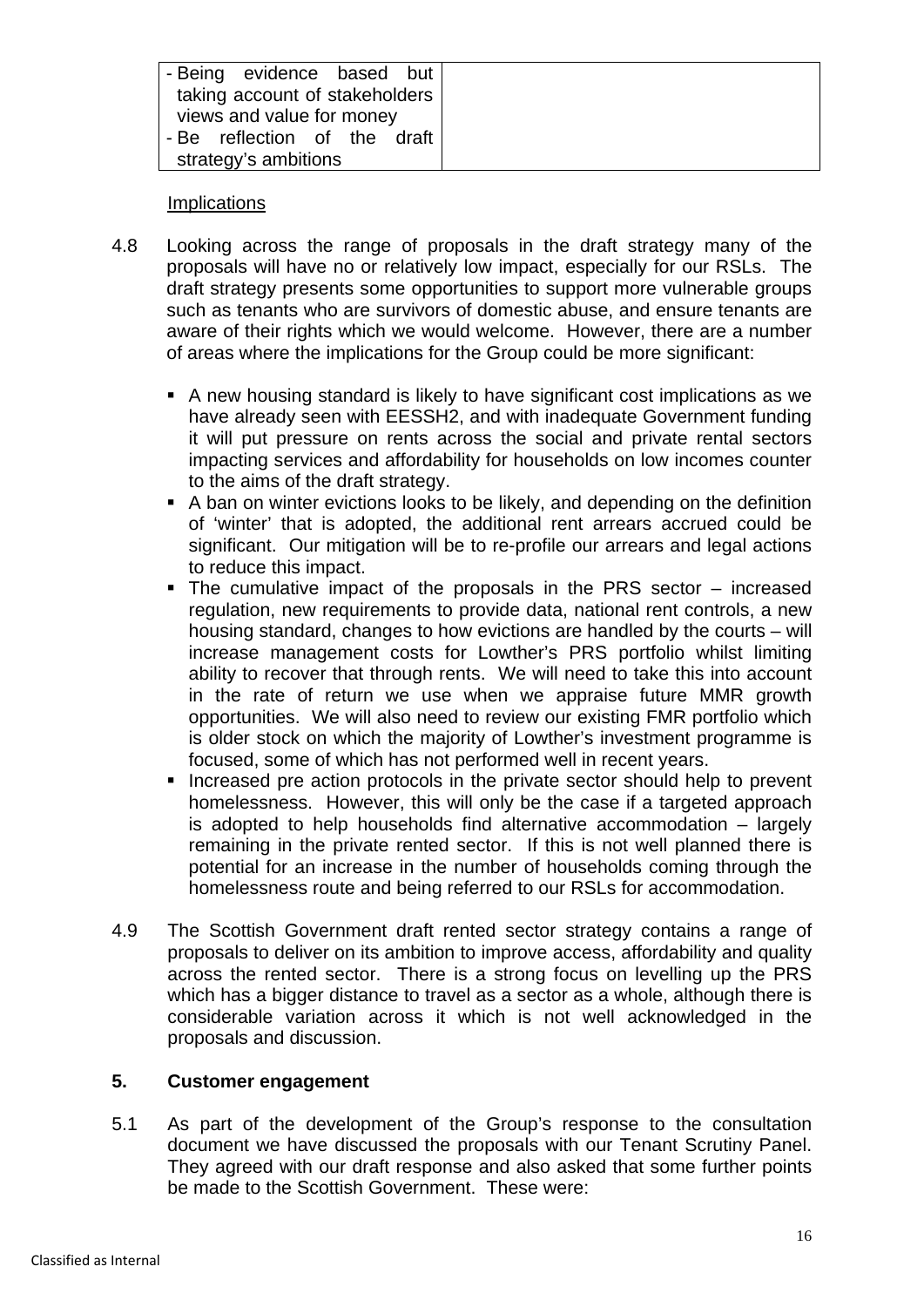- Emphasizing that existing RSL rent consultation processes work well and that there cannot be a one size fits all approach;
- That rent control in the private rented sector should balance the risks of affordability for customers and viability to private landlords, bearing in mind that if this balance is not right the pressure is likely to fall on social housing;
- Placing an increased focus on bringing empty homes back into use as quickly as possible in all sectors;
- **Supporting the desire for high quality housing but emphasizing that this** must not come at the expense of affordability;
- Support increased engagement amongst customers but be aware that not everyone can use or wishes to use digital engagement approaches – ensure there are routes of engagement which suit all customers; and
- To express concern at the prospect of Tenant Unions the panel expressed concern that the phrase "union" had a particular and political meaning in Scotland which might discourage participation. They also noted that there are in fact a few tenant unions in existence, some of which have links to existing trades unions and they felt that this link might not be helpful.

### **6. Environmental and sustainability implications**

6.1 There are no new implications identified at this time.

### **7. Digital transformation alignment**

7.1 There are no implications identified for our digital transformation alignment arising from the draft strategy consultation document and its proposals.

### **8. Financial and value for money implications**

8.1 There are no implications identified at this time, however, there a number of areas which may have future implications, such as meeting increased regulatory requirements, which will be assessed when more detail is available.

### **9. Legal, regulatory and charitable implications**

9.1 The draft strategy sets out a number of areas where further legislation will be developed, the implications of which are discussed above.

### **10. Risk appetite and assessment**

- 10.1 Our agreed risk appetite in relation to changes in policy is cautious. This level of risk tolerance is defined as "p*reference for safe delivery options that have a low degree of inherent risk and may only have limited potential for reward*".
- 10.2 Through discussion of the draft strategy and a comprehensive response to the consultation, as well as our networks with key stakeholders and relationship with the Scottish Government we would aim to inform policy arising from the strategy and its implementation, and effectively plan to mitigate negative impacts as far as possible, whilst maximising the opportunities it creates to deliver better outcomes for our customers.